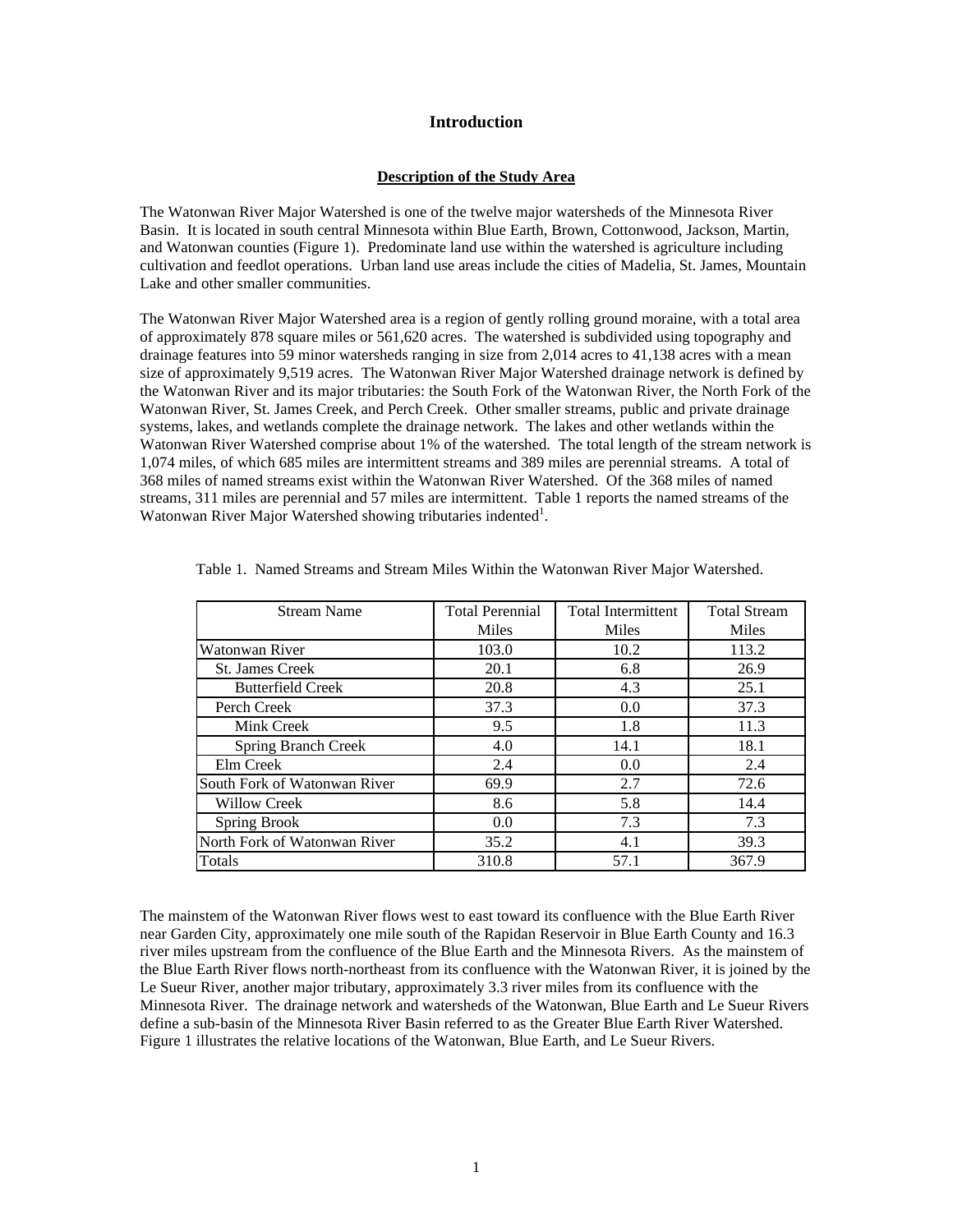Figure 1. Watonwan River Major Watershed.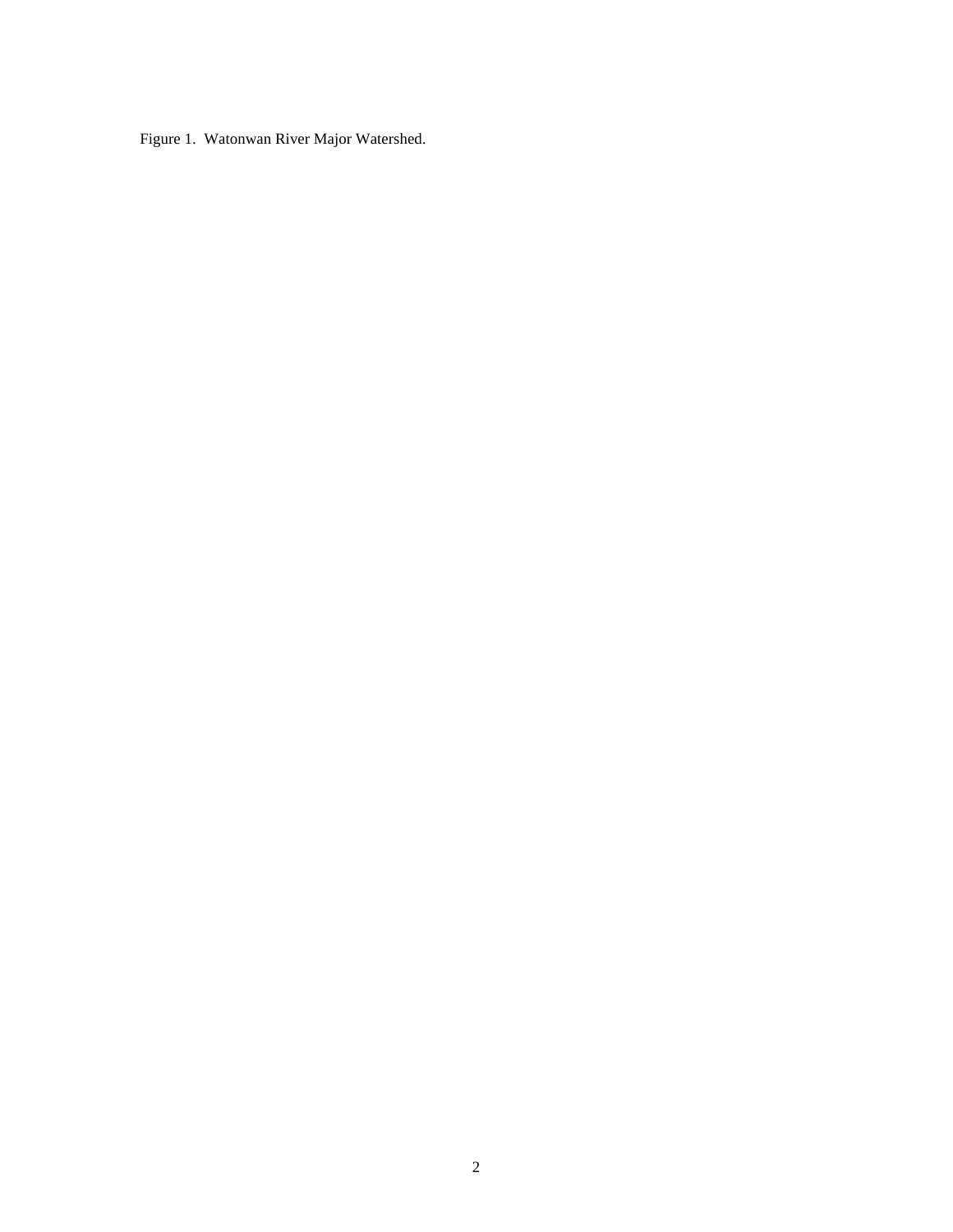## **Historical Summary of Research Related to the Watonwan River Watershed**

The Watonwan River is a tributary to the Minnesota River. The Minnesota River has been studied extensively during the past fifteen years. The Phase I Diagnostic Study, which began in 1996, is the most recent study of the Watonwan River and its' tributaries within a watershed context. This study was not the beginning of watershed research in this region. Previously, many studies and projects have contributed to the collection of data and knowledge. The focus of this summary is to review a few of the historical milestones related to watershed management in the Watonwan River Watershed.

Since the 1930's, there has been an increased interest in land conservation practices with the assistance of local, state and federal conservation groups. The passage of the Water Pollution Control Act in 1948 has dramatically controlled point source discharges from industrial and wastewater treatment plants. Into the 1960's, with the growth of the environmental movement, surface water and ground water were targeted areas of pollution.

The Corps of Engineers initiated "The Upper Mississippi River Comprehensive Basin Study", in response to a resolution adopted in 1962 by the Committee on Public Works of the United States Senate<sup>2</sup>. Approval of the "Policies, Standards, and Procedures in the Formulation, Evaluation, and Review of Plans for Use and Development of Water and Related Land Resources," was an important federal statement. These policies and standards were utilized to investigate, create and recommend a structure for future resource planning at the basin level. The Upper Mississippi River Comprehensive Basin Study gave a brief summary of problem areas and ranked them accordingly. A summary of the results can be found in Appendix V.

The region was subdivided to identify areas with significant needs and problems according to time period. The time periods were divided into the following: short-range (to 1980), intermediate-range (1981 to 2000), and long-range (2001 to 2020). The Upper Mississippi River Comprehensive Basin Study ranked the Minnesota River Basin as a priority area for investigating the problems and needs of water and land resources in the short-range time period. The Upper Minnesota River ranked eighth, and the Lower Minnesota River ranked tenth out of nineteen areas<sup>2</sup>. The Lower Minnesota River includes the Blue Earth River Subbasin (currently referred to as the Greater Blue Earth River Watershed, which is comprised of the Blue Earth, Le Sueur, and Watonwan Rivers). The needs and problems identified included: water supply; water quality; flood and sediment damage; commercial navigation; recreational opportunity; and environmental preservation<sup>2</sup>. These items were then incorporated into priority action items.

In 1970, the United States Department of Agriculture (USDA) approved a request made by the Minnesota State Soil and Water Conservation Commission to study rivers in the Southern Minnesota River Basin<sup>3</sup> (Appendix W). Participating agencies included the Soil Conservation Service, United States Forest Service, and the United States Economic Research Service. These agencies were to complete an inventory collecting and interpreting data, information, and results in the Blue Earth River Subbasin.

In 1971, the Minnesota State Legislature established the Southern Minnesota Rivers Basin Commission<sup>3</sup>. The commission utilized information from local citizens, local, state, and federal agencies to investigate and survey watersheds in the Blue Earth River Subbasin to create an Inventory Report. These coordination efforts were the initial advances towards the development of a comprehensive plan for environmental conservation regarding land and water resources. The Phase I Study included an inventory of natural resources and identification of problems and needs. The Phase II Study involved a detailed investigation for the development of strategies, analysis of strategies and the recommendation of feasible solutions.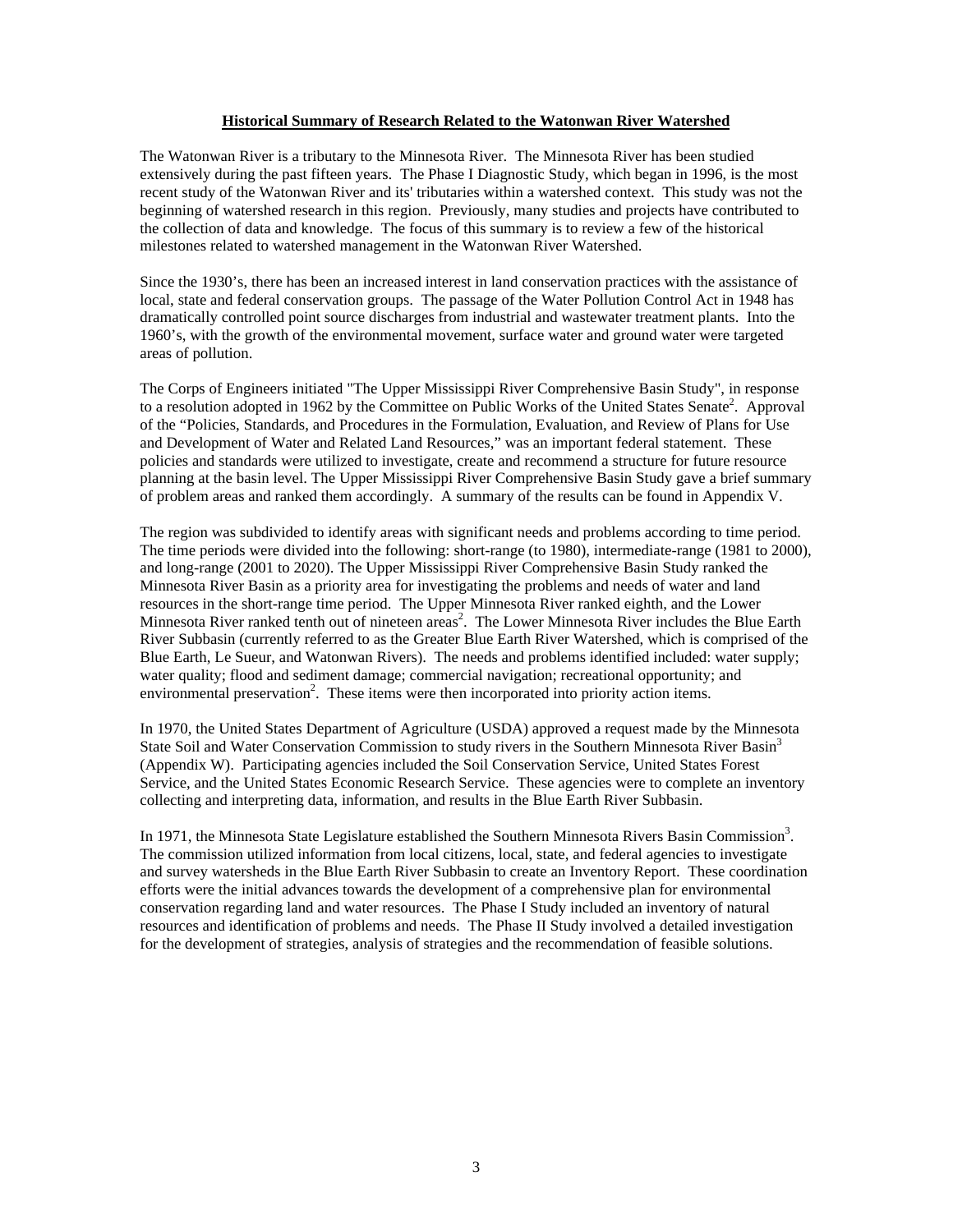In January 1972, the above agencies prepared the Inventory Report of the Greater Blue Earth River Basin. A summary of the water and land resource problems identified in the inventory included<sup>3</sup>:

- 1. Flood damage to agricultural crops on approximately 28,000 acres of land.
- 2. Drainage improvements would benefit 600,000 acres of agricultural cropland.
- 3. Reduced soil fertility due to erosion and sedimentation. Roadside, streambank, and lake shore erosion cause sedimentation problems.
- 4. Continuous study is needed to determine actual and potential effects of pollution on the quality of resources, natural and man made. Accelerated pollution of many subbasin lakes and streams.
- 5. Water supply shortages were not apparent in the basin. Further study is needed to define future water needs in the basin.
- 6. Approximately 30,000 acres of agricultural land were characteristically dry.
- 7. Deterioration of the natural environment. Environmental planning involves everyone.

Selected priority areas for Watershed Investigation Reports and Watershed Evaluation Reports in the Blue Earth River Subbasin are located in Table 2, which included the South Fork of the Watonwan River and Butterfield Creek.

Table 2. Selected Priority Areas for Watershed Investigation Reports and Watershed Evaluation Reports in the Greater Blue Earth River Basin in  $1971<sup>3</sup>$ .

| Priority Group I                           | Priority Group II                 |
|--------------------------------------------|-----------------------------------|
| South Fork of the Watonwan River Watershed | Butterfield Creek Watershed       |
| Maple River Watershed                      | Elm Creek Watershed               |
| Dutch Creek Watershed                      | East Fork of the Blue Earth River |
| Cobb and Little Cobb Watersheds            |                                   |
| <b>Union Slough Watershed</b>              |                                   |

In June 1972, the Upper Mississippi River Basin Coordinating Committee submitted the completed Upper Mississippi River Comprehensive Basin Study to the United States Water Resources Council<sup>4</sup>. The study provided a structure for the development and management of water and related land resources in the Upper Mississippi River Basin. A summary of the water and land resource problems identified in the Greater Blue Earth River Basin was included in the Minnesota River Basin section. The proposal suggested the development of a regional or river basin plan, coordinated by a river basin commission or other federalstate interagency organization. The focus was to concentrate on needs and desires within the next 10-15 years, following the guidelines established by the Water Resources Council.

The Southern Minnesota River Basin Commission in 1977 submitted the Minnesota River Basin Report (Appendix X). The Minnesota River Basin Report was to be used by the state of Minnesota to<sup>4</sup>:

- 1. Help formulate the Minnesota River Basin portion of the State Land and Water Resource Plan.
- 2. Assist the USDA in making the most effective use of the Land and Water Conservation Development Program.
- 3. Serve as a guide in coordinating water and related land resource development programs and projects of local, state, and federal agencies, and private groups and individuals.
- 4. Aid in setting priorities for water resources development within the Minnesota River Basin.

Local County Water Planning efforts were initiated in 1985. The purpose of such a plan was to provide a guide for individuals and groups to follow who are involved in water planning. The third generation of local water plans is under revision for most counties. Watershed management will be incorporated into these plans.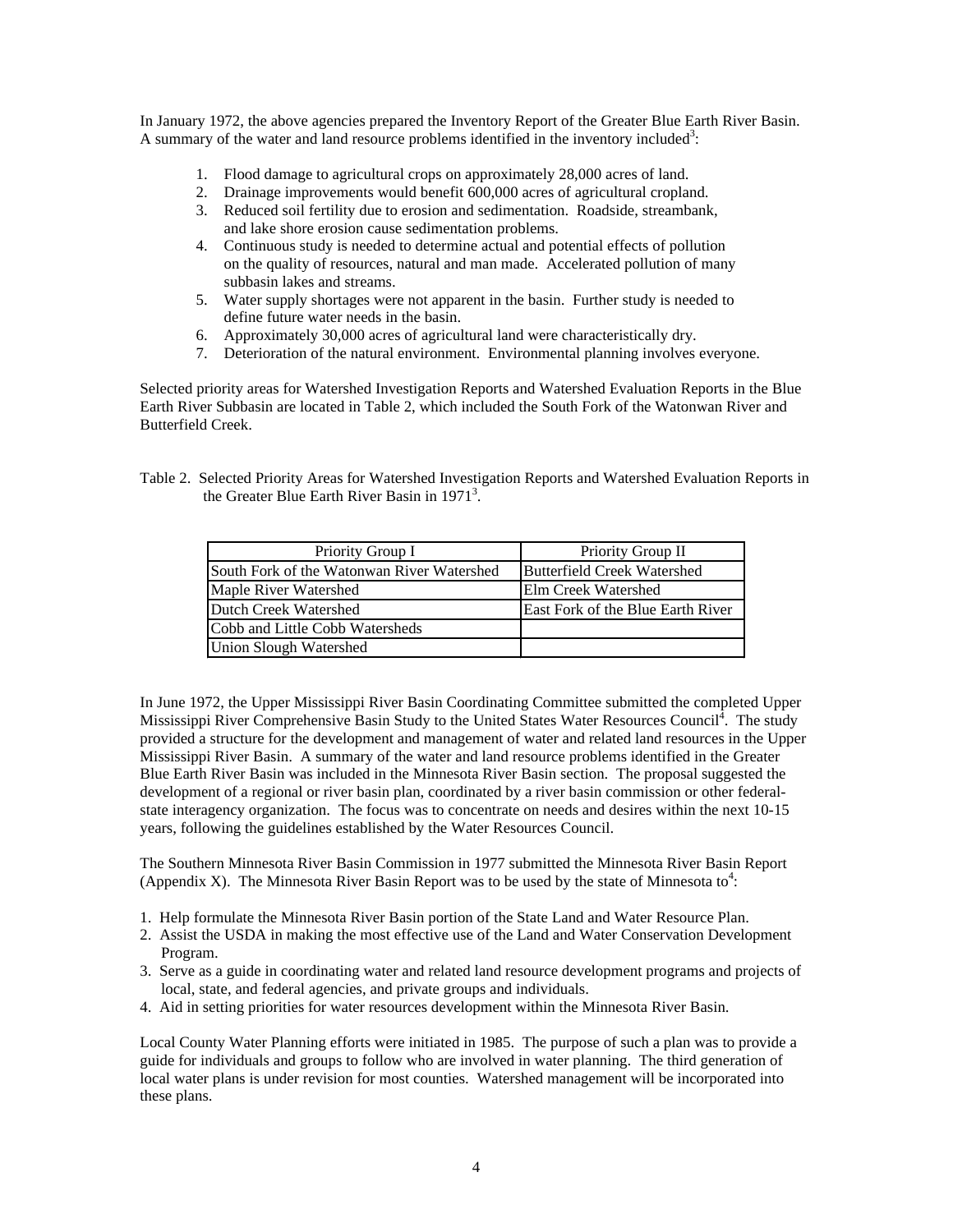In 1985, a Waste Load Allocation (WLA) study was completed on the lower 25 miles of the Minnesota River. This WLA called for a 40 percent reduction in Biochemical Oxygen Demanding (BOD) material in the Minnesota River. A reduction in BOD has been linked to phosphorus. Subsequently, a phosphorus reduction strategy has been proposed for the Minnesota River Basin.

The Minnesota River Assessment Project (MRAP) began in 1989, which involved more than 30 local, state, and federal government agencies. The study was a comprehensive biological, chemical, and physical watershed assessment of the Minnesota River Basin. Flow monitoring data and water quality data were collected on the mainstem of the Minnesota River including its main tributaries. Table 3 indicates the water quality data collected on the Watonwan River Watershed near its outlet at Garden City (Site 22)<sup>5</sup>.

Table 3. MRAP Results Indicating the Average Concentrations and Approximate Ranges of Select Water Quality Parameters for the Watonwan River Watershed at Garden City.

| Parameter                              | Average             | Approximate Range      |
|----------------------------------------|---------------------|------------------------|
| Total Suspended Sediment Concentration | $100 \text{ mg/l}$  | 0 to 500 mg/l          |
| <b>Total Phosphorus Concentration</b>  | $0.65 \text{ mg}/1$ | $0.3$ to 1.6 mg/l      |
| Nitrite-Nitrate Nitrogen Concentration | $11 \text{ mg}/1$   | 0 to $20 \text{ mg/l}$ |
| <b>BOD</b>                             | 3.5mg/l             | 1.5 to 7 mg/l          |

The Greater Blue Earth River Watershed has a large impact on the Minnesota River, which contributes to the pollution of the Mississippi River. The results of this study indicated that the Blue Earth River contributes 46% of the flow to the Minnesota River at Mankato, while delivering 55% of the suspended sediment load, and 69% of the nitrate-nitrogen load<sup>6</sup>. Sediment yields from the Blue Earth River Watershed were three to four times higher compared to the yields upstream at the confluence of the Blue Earth River from 1990 to 1992<sup>6</sup>. The nitrate concentrations in the Blue Earth River and its major tributaries frequently exceeded the Federal Drinking Standard of 10mg/l, with peak concentrations exceeding  $20$ mg/l<sup>6</sup>. The fecal coliform bacteria results exceeded the standard in 32% of the samples collected from the Blue Earth River. Total phosphorous concentrations were highly elevated (200-500ug/l) during runoff periods resulting in the load deliveries of up to 15 tons/day to the Minnesota River<sup>6</sup>. Seventy-four percent of the samples exceeded 100ug/l in total phosphorous and 30% of the samples exceeded 100 ug/l in dissolved ortho-phosphorous<sup>6</sup>. A more detailed section of the results is located in Appendix Y.

The study concluded that in order to attain a 40% reduction in BOD levels in the Minnesota River, an aggressive broad-based implementation program would be needed. The major areas of pollution to be addressed were identified as the following: bacterial contamination, sedimentation, nutrient enrichment, toxic substances, and watershed hydrologic alterations. MRAP made general recommendations on each of these pollutant areas and a final report was published in 1994.

The 40% biochemical oxygen demanding substance (BOD) and total suspended solids (TSS) reduction goals for the Minnesota River will be partitioned between each of the Minnesota River tributaries. A reduction goal for the Watonwan River will be refined through this modeling process, but until that time, the 40% reduction goal is an appropriate target.

MRAP also called for the measurement and ranking of the most significant sources of pollution according to each sub watershed for implementation activities. These monitoring results indicate that the Watonwan's average nitrate concentration is the third highest in the Minnesota River Basin. This Watonwan Phase I Clean Water Partnership study was designed based on MRAP and other previous studies.

*The Minnesota River Basin Water Quality Overview* reports data from 1968 to 1994 by various federal and state agencies that collected water quality monitoring data to provide a comprehensive framework to understand watersheds with the largest regional effects (Appendix Z). Sampling locations were located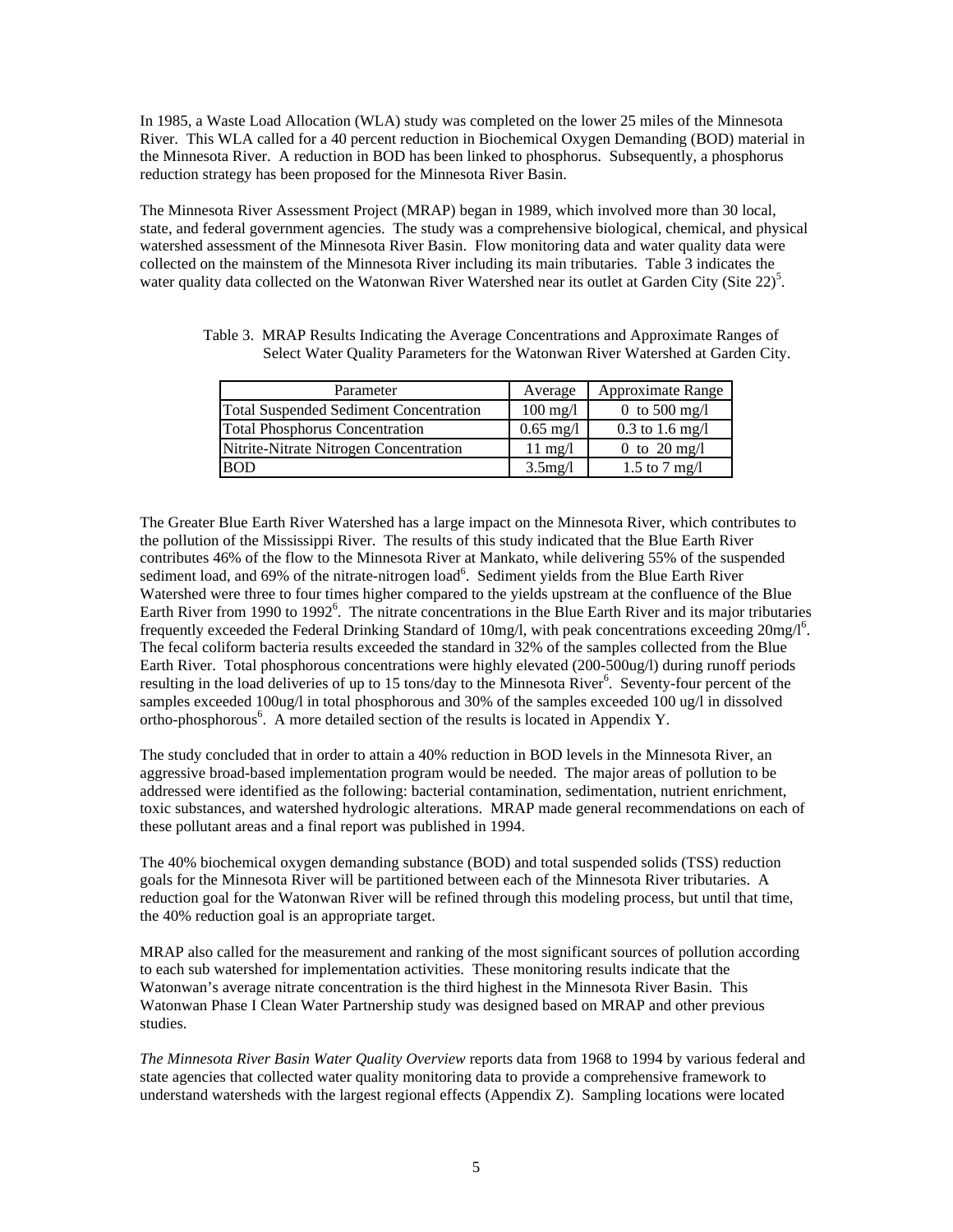mostly at the mouth of major tributaries near the point where they enter the Minnesota River. Results indicated that the Watonwan River Watershed contributed 4.3% of the sediment, 5.4% of the phosphorous, and 11.7% of the nitrates in the Minnesota River Basin<sup>7</sup>.

Currently, the entire Minnesota River is in the process of being modeled using the Hydrologic Simulation Program - FORTRAN (HSPF) model, by the Minnesota Pollution Control Agency. HSPF is a watershed delivery/instream-processing model. The purpose for running HSPF is to partition the 40% reduction in BOD called for by the Waste Load Allocation (WLA) on the lower Minnesota River. Once completed, the model will be used in developing load reduction to target levels for each major tributary. The sampling sub watersheds for this Watonwan project were sited to correspond with the watershed partitioning used in the HSPF modeling.

It is obvious that there has been a considerable amount of assessment, research and implementation in the region since the 1930's. However, the approach to watershed management in the past utilized the topdown approach, which has proven itself unsuccessful. The perspective of today's approach to watershed management is from the bottom-up, generating local interest and ownership within the watershed. Local citizens have been engaging in these activities for a number of years. The Minnesota River Citizens Advisory Committee was formed in 1992 to provide local input from a diverse group of citizens about the Minnesota River. In 1999, the Watonwan River Watershed, formerly the Watonwan WILL (Watershed Implementation from the Local Level) Committee was formed to specifically target efforts within a smaller geographical area. In addition, the re-organization, communication, and flexibility of local, state and federal agencies and government in watershed management will contribute, establish and maintain the necessary technical support for the citizens. Continuous efforts involving local citizens, local, state, and federal governments and agencies will advance watershed management.

# **Summary of Information for the Watonwan River Watershed**

## **Introduction**

The Minnesota River and its tributaries are waters of concern for the state of Minnesota. The Minnesota River currently does not meet federal water quality standards and is a major source of pollution to the Mississippi River. The overriding public policy goal of the state of Minnesota, enunciated by former Governor Arne Carlson in September of 1992, is to restore the Minnesota River to fishable and swimmable conditions in 10 years (2002).

Local development throughout the Watonwan River Watershed places a high priority on water quality issues. County Comprehensive Local Water Plans have indicated that area residents rank water quality as a top priority for their local communities. County water issues in the Watonwan River Major Watershed are ranked by priority. The ranking of each County's water issues is included in the summaries of the County Comprehensive Local Water Plan Goals and Objectives (Appendix C).

## **Water Resources Integrity**

"We need to see the rivers in their entirety."<sup>8</sup> Watersheds are dynamic, continually changing towards a relatively stable equilibrium. This balance may be interrupted by natural or unnatural conditions. Watershed management requires careful, flexible planning and implementation to fit the physical, chemical and biological characteristics of the waters of concern. The environmental movement has placed a demand on "ecosystem management" to be an integral component of natural resources management in urban and rural settings. Ecosystem management provides an appropriate link between the natural unit of the hydrosphere, the watershed, and the need for environmentally sensitive management of the nation's land and water resources.<sup>9</sup>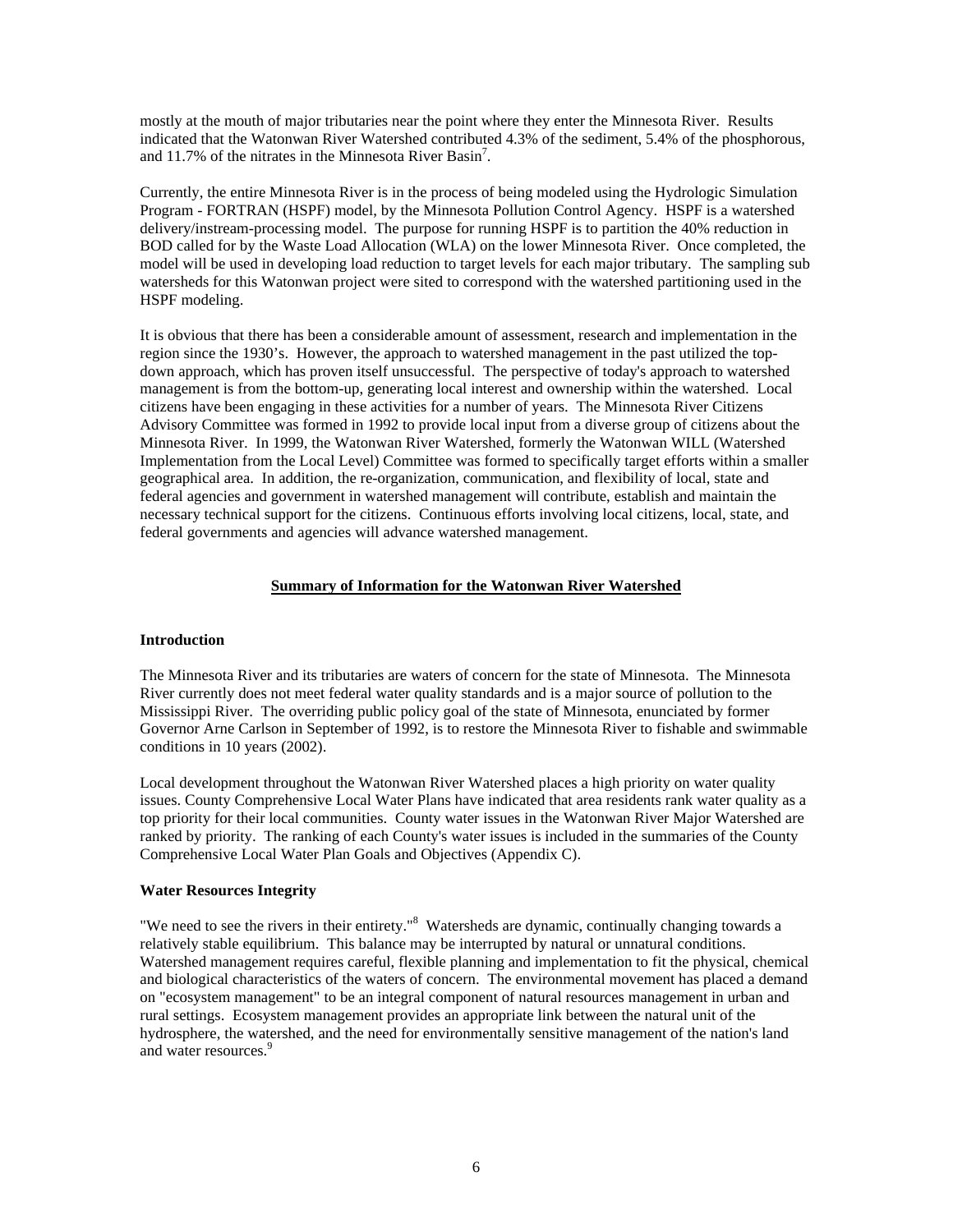## **Population**

Throughout recent years rural Minnesota has been impacted by emigration. According to the 1990 Census, the total population of the Watonwan River Watershed is 19,375. Table 4 indicates an estimate by decade of the population in the Watonwan River Watershed from 1940 to 1990 (United States Census Bureau). Over the past fifty years, the population of the Watonwan River Watershed has fluctuated (Table 5). A percent change of the population in the Watonwan River Watershed was also calculated. From 1950 to 1960 the population increased slightly, however, from 1960 to 1990 the population has continued to decrease. Overall, the watershed has experienced a decline in population with an aging population. A detailed description of the cities and townships within the Watonwan River Watershed is located within each sub watershed description. Population data are located in Appendix F.

Table 4. Total Estimated Population from 1940-1990 in the Watonwan River Watershed, Including Cities and Townships.

| Year | Population |
|------|------------|
| 1940 | 24,588     |
| 1950 | 23,880     |
| 1960 | 24,356     |
| 1970 | 22,092     |
| 1980 | 21,037     |
| 1990 | 19.375     |

Table 5. Estimated Percent Change in Population Within the Watonwan River Watershed by Decade.

| Time Frame | Percent Change |
|------------|----------------|
| 1940-1950  | $-2.88$        |
| 1950-1960  | $+1.99$        |
| 1960-1970  | $-9.30$        |
| 1970-1980  | -4.78          |
| 1980-1990  | -7.90          |

#### **Urban Economics**

Improving water quality in the Watonwan River Watershed is associated with urban economics and improving the quality of life. An increase in local commitment towards improved water quality can attract and enhance local businesses and development for residents and nonresidents throughout the area. Local residents may be more inclined to spend their time and resources in their local urban sector versus traveling outside their home area. However, there is an increased aging population, located in smaller rural communities within the Watonwan River Watershed. This aging population survives on fixed incomes, making changes such as septic upgrades an economic challenge. In addition, the economics of this region is tied closely to sustainable agriculture, companies and communities relying on the agricultural sector. An overall collection of local efforts can enhance the development and sense of pride and ownership linked to regional economics and environmental quality in the Watonwan River Watershed.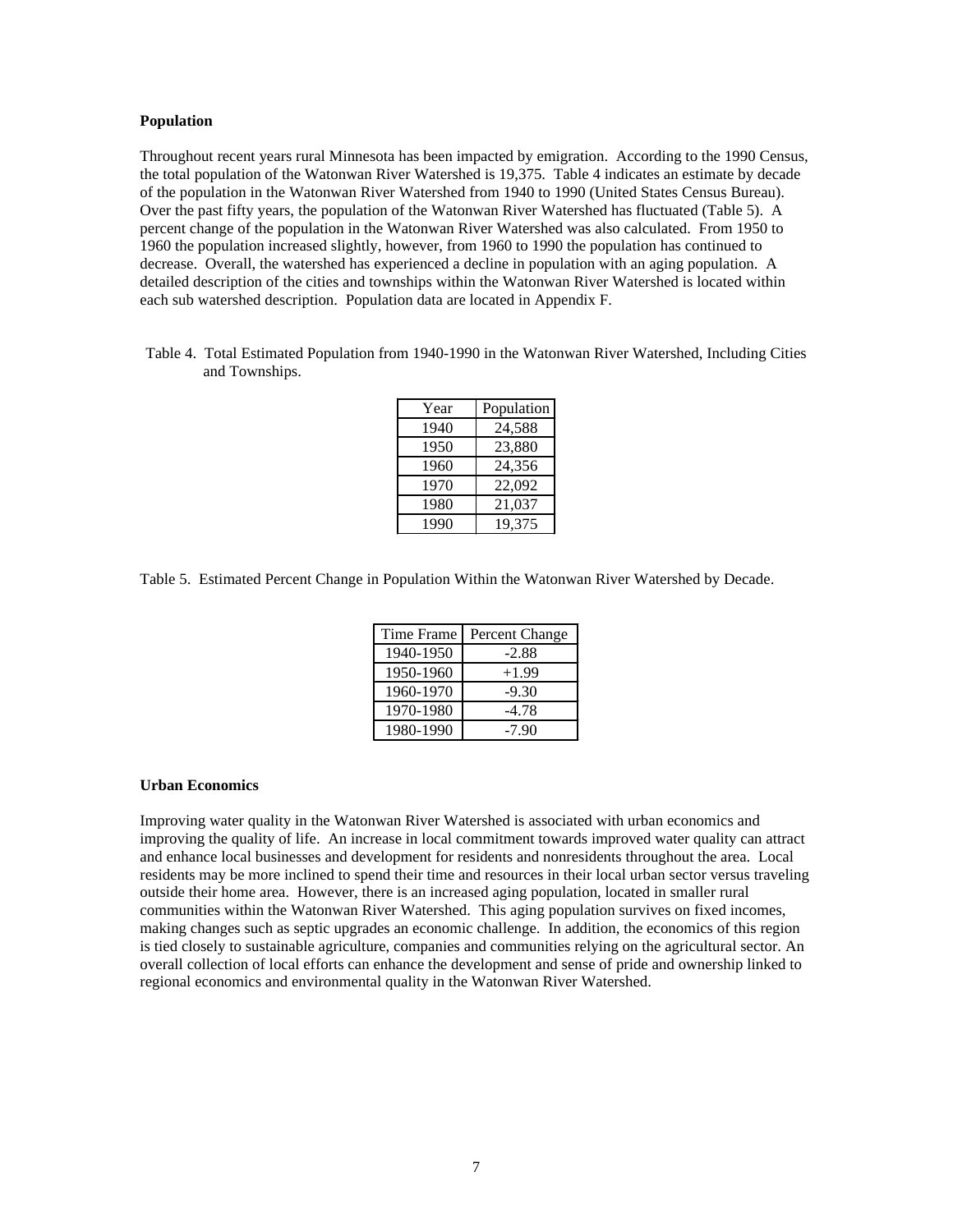# **Agricultural Economics<sup>10</sup>**

The natural resources and climate in south central Minnesota is favorable for crop production. Corn and soybeans make up the majority of agricultural crops, generating the highest average yields in the state. The relatively flat landscape is conducive to large farms. Therefore, farmers in the area have been able to take advantage of modern machinery and weed control methods to substantially increase the acreage farmed, spreading fixed assets over more bushels produced, resulting in lower unit costs of production. Recent advances in planting equipment with high residue tolerance, especially drills compared to 30 inch rows, offer a 10-15% yield boost for soybeans. Also, new weed control technologies have made it possible to plant soybeans in high residue without sacrificing yield. However, it is still common to fall-till soybean stubble intended for corn, which greatly increases erosion potential.

Farmers are succeeding in reducing unit cost of production, which helps to maintain net income in a period of sustained low prices caused by global competition. Farmers have little or no influence on the market price of their output. It is by reducing prices that they can achieve higher net income. Corn and soybean production provides the base of which the regional economy is devoted to converting these basic foodstuffs into higher value products. This includes feed mills, corn/soy processing and the livestock and meat processing industry.

Poultry and hogs are the predominant types of livestock in this region. Poultry has become fully industrialized, and vertically integrated with producers tied to feed manufacturers and/or meat processors by specific contracts at a large scale. The hog sector is rapidly going the same way, with more vertical integration among feed suppliers, producers, and meat packers. This is resulting in a more uniform and regular supply of hogs and poultry to the processor, and production efficiencies throughout the marketing chain resulting from better coordination and economies of scale. Recently, prices for hogs have plummeted, and recovered somewhat, which may be due to the new industrial structure where production is less responsive to market price signals because more is marketed through contracts instead of through open market.

Agriculture impacts the environment in a number of ways. First, farms with larger equipment increase soil compaction, often using deep tillage to break up compaction, potentially increasing erosion. Second, large livestock operations concentrate the production of manure, and odors. However, they also have a greater capability to use modern technology to design runoff controls, and test and apply manure. Third, food processors can be the main sources of point source phosphorous in the basin. Phosphorous management plans and/or pretreatment will be required to meet phosphorous goals for the basin.

The greatest challenge is to develop and implement pollutant-reduction best management practices (BMPs) that are consistent with the global environment in which agriculture competes. Natural resource use can be efficiently enhanced, according to the University of Minnesota recommendations. Pollutant loads generated at the primary and secondary (crop and livestock) stages of agricultural production can be reduced. Pollution prevention and improved industrial resource utilization at the tertiary stage (food processing) can also be developed.

Indications are that agriculture will continue to develop from a mass commodity industry driven by production economics to a producer of differentiated products in a demand-driven sector. Biotechnology will result in the ability to customize crops such as corn and soybeans for specific end-uses. Retailers will demand such products, and the food industry will respond. Groups of farmers, as individuals or co-op members will produce to specifications, receiving a price premium for the quality of their product.

Biotechnology is also likely to enable producers worldwide to produce food more efficiently in challenging environments, therefore, export markets for traditional commodities may gradually be depleted as more countries become self-sufficient in basic foodstuffs. This would keep a lid on prices, including land prices. The niche markets will generate some opportunities for farm production that can capture higher prices. However, improving technology will reduce overseas demand for basic foodstuffs. As a result, different types of foods are substitutes for each other, so competition will put an upper bound on premium available to farmers.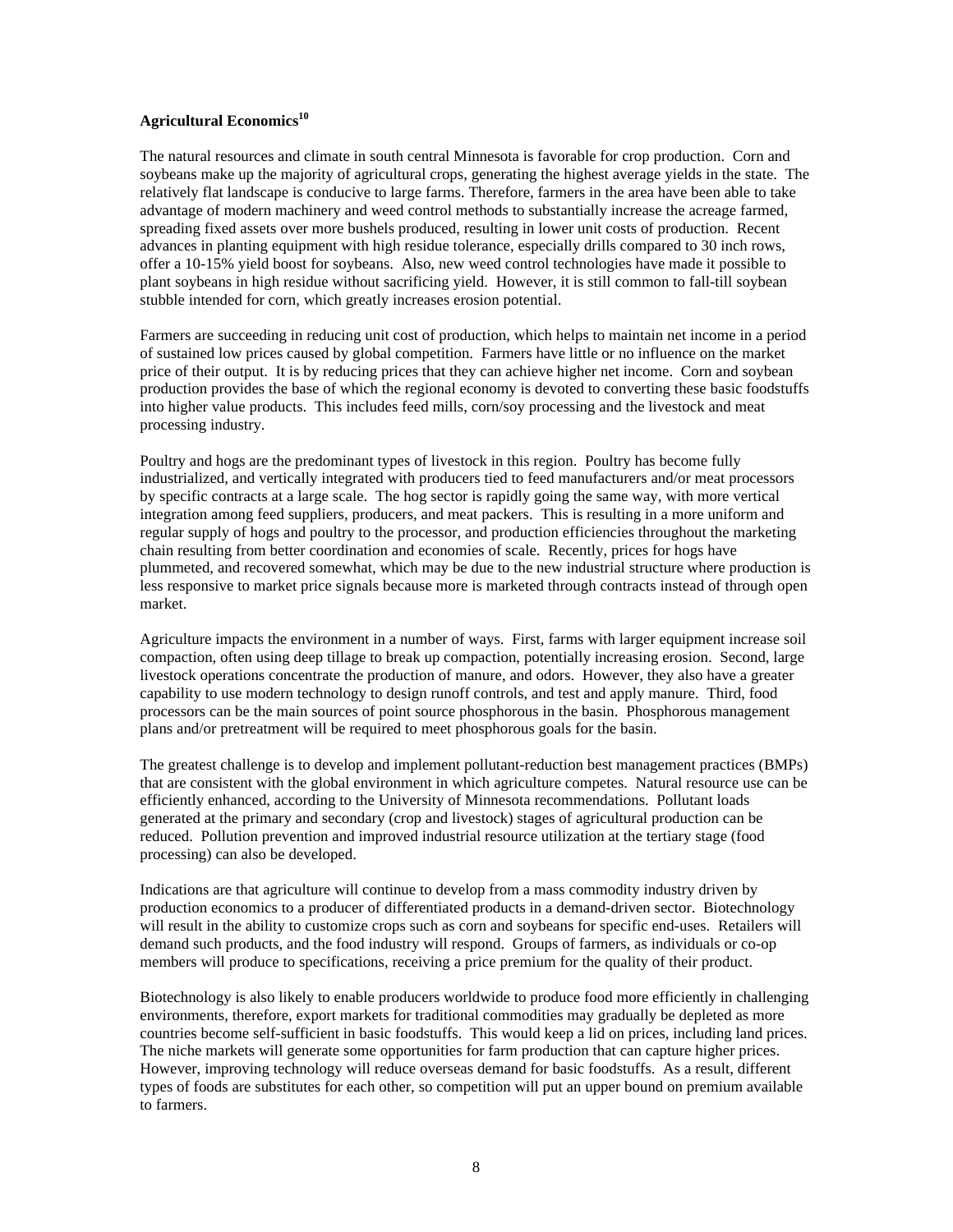# **Agricultural Drainage**

When the first settlers arrived, much of the Watonwan River Watershed was covered with water yearround, in the form of small, shallow, weedy lakes called sloughs or potholes. The land in this condition was unsatisfactory for fishing, aesthetic purposes, and cultivation. These lakes and sloughs were useful in water retention, which helps to prevent flooding, but many of these areas have been drained with only a few of the larger lakes remaining. Rich, easily cultivated soil needs warmth, moisture and an ample growing season to produce first-class farm crops. Overall, farmland drainage can improve farm profits, aid local economies and increase property tax bases<sup>11</sup>. Fortunately, well-coordinated climatic conditions make this possible and help to justify the characterization of the Watonwan River Watershed as one of the most fortuitously endowed agricultural regions of the world.

Drainage maintenance throughout the Watonwan River Watershed has been costly. A collection of drainage information for each county within the Watonwan River Watershed is located in the County Water Plans (Appendix C). The collection of drainage maintenance data, including cost and frequency of repairs is critical within the watershed to determine priority sites and utilize alternative methods to prevent future problems. Advances in tiling technology have allowed landowners to improve existing installations (tiling at closer distances) and drain new lands at an accelerating pace<sup>11</sup>. In some cases, these new installations are overwhelming the capacity of existing ditch systems to handle the flow of water during peak periods.

The political environment of drainage varies throughout the watershed. The local County Commissioners have different views on what to do with existing systems. Now that some drainage systems are approaching an age of 70 to 100 years, they are not functioning efficiently due to the design or system exhaustion. Some decision makers believe that water storage to the landscape is important both for the environment and the functioning of the existing drainage system. Others believe our deteriorating tile should be replaced and even increased in capacity. Surface tile intakes present another problem. These intakes can provide relatively direct conduits for the movement of sediment and other pollutants into surface waters. Amendments to existing laws could allow alternative drainage systems to develop thereby helping drainage and environmental protection become more compatible in the Watonwan River Watershed.

## **Public Drainage**

There are a total of 749 miles of public drainage ditch systems in the Watonwan River Watershed. Of this total, 101 miles are open ditches and 648 miles are public tile. Public drainage is augmented by extensive private tiling, which contributes to the increased movement of water throughout the watershed.

| Sub             | <b>Stream Name</b>                     |            | Miles Public   Miles Public | <b>Total Miles</b>  |
|-----------------|----------------------------------------|------------|-----------------------------|---------------------|
| Watershed       |                                        | Open Ditch | Ditch Tile                  | Public Ditch System |
| WP1             | Watonwan River                         | 29         | 72                          | 101                 |
| WS1             | Watonwan River                         |            | 47                          | 50                  |
| WT1             | Perch Creek                            | 8          | 95                          | 103                 |
| WT <sub>2</sub> | South Fork Watonwan River              |            | 105                         | 115                 |
| WT3             | Judicial Ditch 13                      | 22         | 108                         | 130                 |
| WT4             | <b>St. James Creek</b>                 | h          | 69                          | 74                  |
| WT <sub>5</sub> | Watonwan River                         |            | 87                          | 92                  |
| WT6             | Tributary to South Fork Watonwan River | 10         | 42                          | 52                  |
| Unsampled Area  |                                        | Q          | 23                          | 32                  |
| Total           |                                        | 101        | 648                         | 749                 |

Table 6. Public Drainage in the Watonwan River Watershed.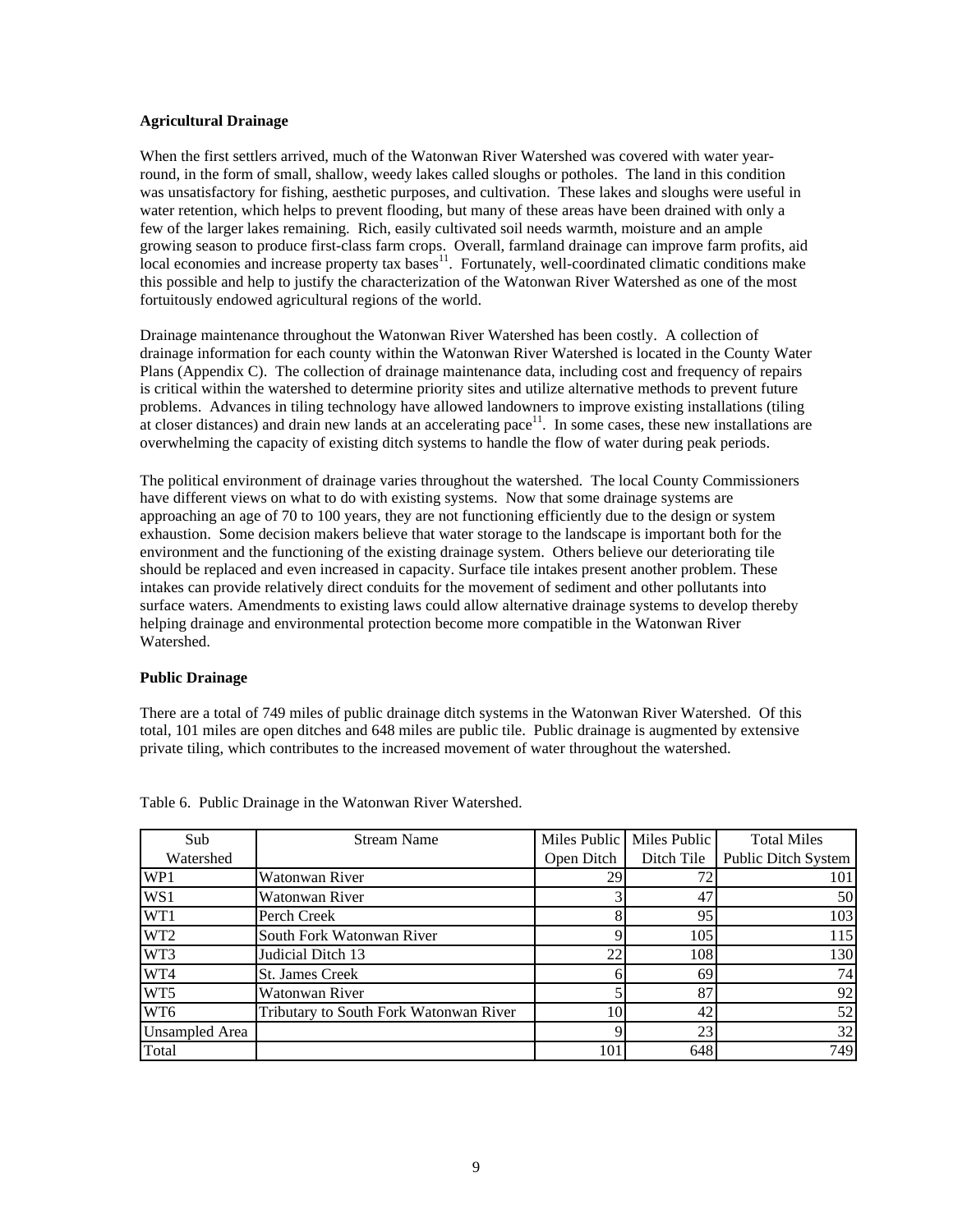# **Crop Residue Survey Results**

Crop Residue Management is an effective approach to reduce and prevent erosion. Crop residue from the previous year protects soil from the impact of raindrops and allows the soil to capture water thus reducing and preventing runoff. Each county conducts a crop residue survey in the spring to estimate the percentage of corn planted into greater than 15% residue and soybeans planted into greater than 30% residue. The results are used to determine the percent of cropland meeting the residue targets. Table 7 indicates crop residue survey results for the counties located in the Watonwan River Watershed from 1995-1999 from the transect survey results collected by the Soil and Water Conservation Districts and analyzed by the Board of Water and Soil Resources (BWSR)<sup>12</sup>.

According to Table 7, Blue Earth County has decreased notably in the percentage of cropland meeting residue targets in the past few years, with the lowest value of all counties within the Watonwan River Watershed. Brown and Watonwan Counties crop residue survey results have remained fairly constant, slightly fluctuating over the past five years. Cottonwood, Jackson, and Martin Counties have shown fluctuating increases in the percentage of cropland meeting the target residue. A summary table of all participating counties in the crop residue survey is located in Appendix AA.

|                   | 1995                   | 1996                   | 1997                   | 1998                   | 1999                   |
|-------------------|------------------------|------------------------|------------------------|------------------------|------------------------|
|                   | % of Cropland          | % of Cropland          | % of Cropland          | % of Cropland          | % of Cropland          |
|                   | <b>Meeting Residue</b> | <b>Meeting Residue</b> | <b>Meeting Residue</b> | <b>Meeting Residue</b> | <b>Meeting Residue</b> |
| County            | Targets                | Targets                | Targets                | Targets                | Targets                |
| <b>Blue Earth</b> | 41                     | 59                     |                        |                        |                        |
| <b>Brown</b>      |                        | 26                     | 33                     | 23                     |                        |
| Cottonwood        | 59                     | 67                     | 73                     | 62                     | 70                     |
| Jackson           | 21                     | 38                     | 61                     | 57                     | 66                     |
| Martin            | 56                     | 66                     | 78                     | 63                     | 76                     |
| Watonwan          | 40                     | 46                     | NA                     | 38                     | 29                     |

Table 7. Crop Residue Survey Results for the Counties Located in the Watonwan River Watershed from 1995-1999.

# **Fertilizer and Pesticide Use**

The use of chemicals by the agricultural and urban sector can affect surface water and groundwater from the runoff that occurs. The 1999 Minnesota Agricultural Statistics published by the U.S. Department of Agriculture contains data related to fertilizer and pesticide use for corn and soybeans, which are the major crops in the Watonwan River Watershed<sup>13</sup>. A summary of this information is located in Appendix BB.

The following results reflect fertilizer and pesticide use for corn. In Minnesota, 96% of the cropland had nitrogen applied. Nitrogen was applied at 125 pounds per acre. Phosphate was applied to 91% of the cropland, which was applied at 52 pounds per acre.

The following results reflect pesticide use for corn. Herbicides were applied to 97% of the cropland throughout the state of Minnesota, and insecticides were applied to 10% of the land. Dicamba and Atrazine were two of the most common types of herbicides applied to the land. Dicamba was applied at a rate of 0.37 pounds per year, and Atrazine was applied at 0.65 pounds per year.

The following results reflect fertilizer use for soybeans. In Minnesota, 18% of the cropland had nitrogen applied. Nitrogen was applied at 23 pounds per acre. Phosphate was applied to 17% of the cropland at 33 pounds per acre.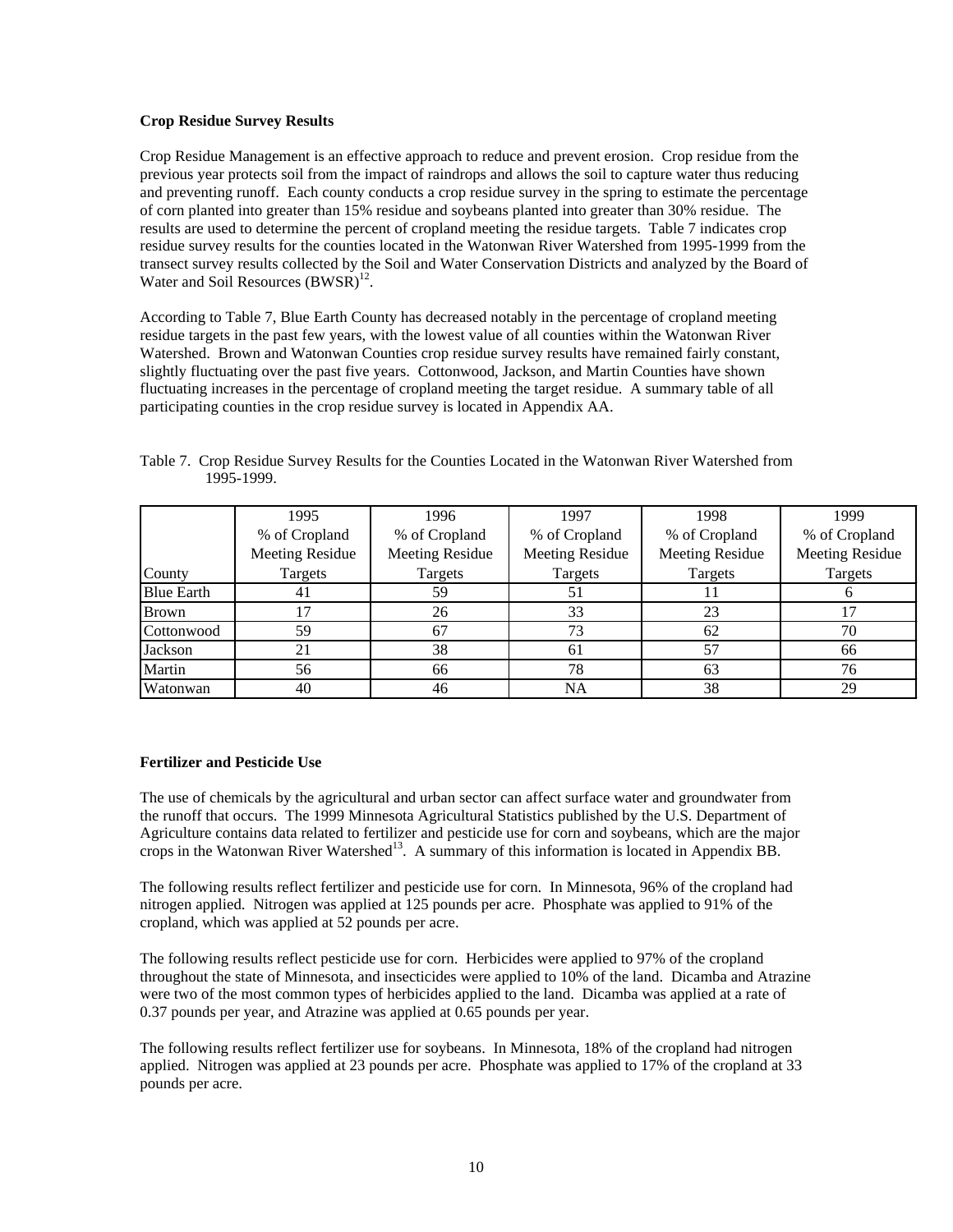The following results reflect pesticide use for soybeans. Herbicides were applied to 97% of the cropland throughout the state of Minnesota, and insecticides were negligible. Glyphosate, Imazamox, Imazethapyr, Pendimethalin, and Trifluralin were the most common types of herbicides applied at 0.960, 0.030, 0.030, 1.230, and 0.880 pounds per year, respectively.

## **Streambank Erosion/ Stream Blockades**

Additional monitoring is needed to quantify streambank erosion in order for the counties within the Watonwan River Watershed to develop a streambank erosion control program to correct existing problems and prevent future complications. An inventory of river blockades throughout the Watonwan River Watershed is needed for the removal and relocation of selected blockades to control streambank erosion. These monitoring results, along with additional water quality parameters, can provide direction and a focus of efforts to address critical water quality issues in the Watonwan River Watershed.

# **Stream Use Classification**

The Minnesota Pollution Control Agency (MPCA), Water Quality Division classifies the waters of the state to designate appropriate water uses<sup>14</sup>. Specific stream classifications in the Watonwan River Watershed are shown in Table 8. Virtually all other creeks, streams, and rivers in the watershed are classified for all uses except domestic consumption. The following is a listing of the classification of the waters by use:

| Class 1 | Domestic Consumption               |
|---------|------------------------------------|
| Class 2 | Aquatic Life and Recreation        |
| Class 3 | <b>Industrial Consumption</b>      |
| Class 4 | Agriculture and Wildlife           |
| Class 5 | Aesthetic Enjoyment and Navigation |
| Class 6 | Other Uses                         |
| Class 7 | Limited Resource Value             |
|         |                                    |

| <b>Stream Name</b>          | Location                                | Classification |
|-----------------------------|-----------------------------------------|----------------|
| <b>Butterfield Creek</b>    | T106N, 107, R31, 32, 33                 | 2C             |
| County Ditch No. 63, Hanska | T108, R30, S11, 12, 14, 17, 18, 19, 20, | 7              |
|                             | 21, 22, 23, 27, 28                      |                |
| Judicial Ditch No 6, Hanska | T107, R30, S4,                          | 7              |
|                             | T108, R30, S28, S33                     |                |
| Judical Ditch 10, Hanska    | T108, R30, S1                           | 7              |
|                             | T109, R30, S35, 36                      |                |
| Mink Creek                  | T104N, R30, 31                          | 2C             |
| Perch Creek                 | T104, 105, 106, R29, 30                 | 2C             |
| <b>St. James Creek</b>      |                                         |                |
| (excluding Class 7 segment) | T105, 106, R31, 32, 33                  | 2C             |
| St. James Creek, St. James  | T106, R31, S5, 7, 8, 18                 | 7              |
|                             | T107, R31, S21, 22, 28,32, 33           |                |
| <b>Spring Branch Creek</b>  | T106, R29, 30                           | 2C             |
| Unnamed Ditch, Truman       | T104, R30, S2, 11                       | 7              |
|                             | T105, R30, S25, 26, 35                  |                |
| Unnamed Ditch, Lewisville   | T105, R30, S3                           |                |
|                             | T106, R30, S14, S23, 26, 34, 35         | 2C             |
| <b>Willow Creek</b>         | T104, 105, R31, 32                      | 2C             |

Table 8. Stream Use Classification in the Watonwan River Watershed.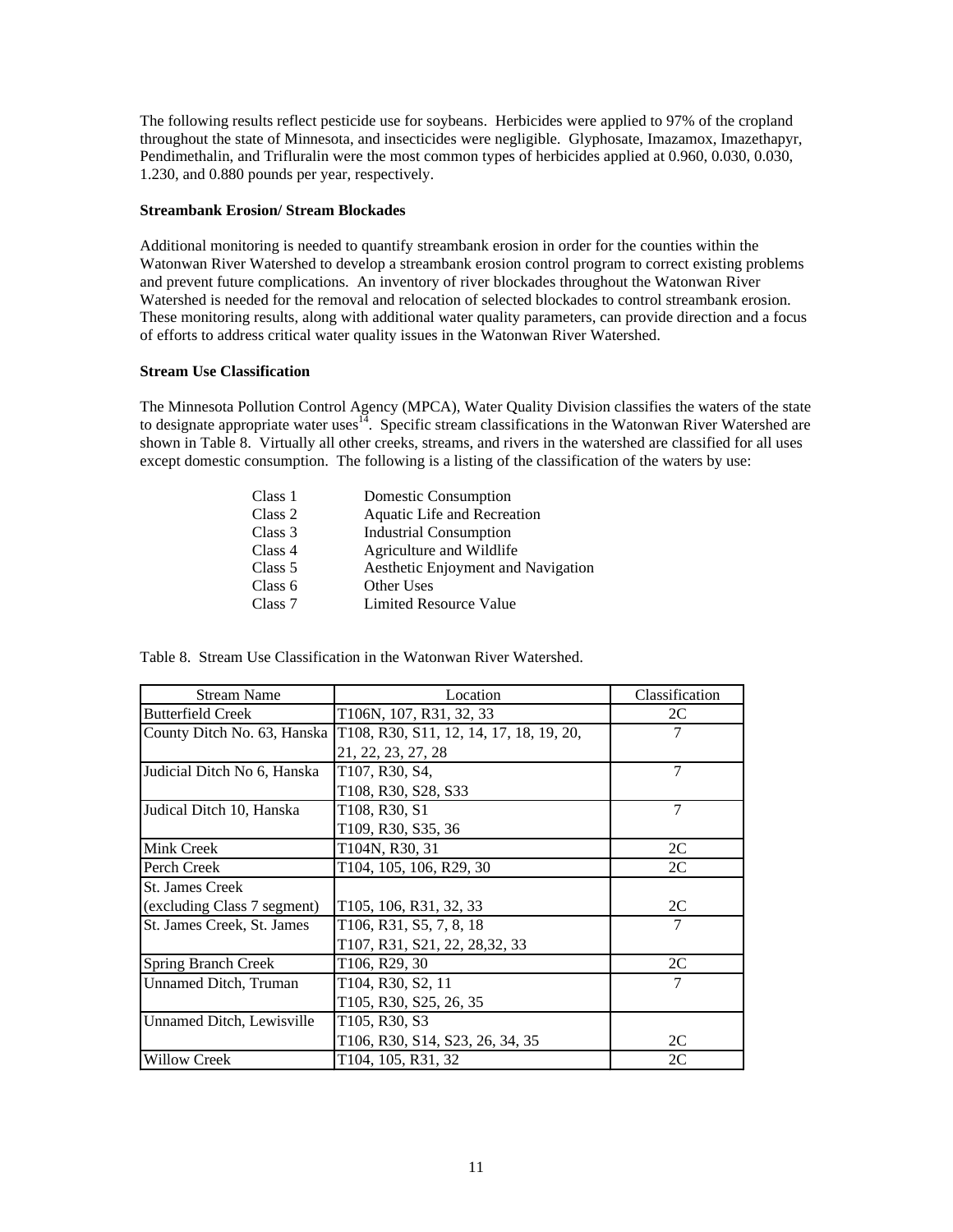## **Protected Flow**

According to the Minnesota Department of Natural Resources, the Watonwan River does not have an established "interim" protected flow. The 1983 flow of 14 cfs (cubic feet per second) is used. However, at the mouth of the Watonwan River on the Blue Earth River, located between Garden City and Rapidan in Blue Earth County, the Watonwan's average discharge is 30 cubic feet per second.

## **Shoreland Classification and Protected Waters**

The Shoreland Management Zoning Classification of lakes are based on current DNR approved shoreland ordinances.

Natural Environment – This classification is intended for those waters needing a significant amount of protection because of their unique natural characteristics or their unsuitability for development and sustained recreational use. They are usually shallower lakes, with marginal soil that can be eroded easily. They are also assigned the more restrictive development standards.

Recreational Environment – This classification is intended for those waters that are larger in size than natural environment lakes, but still need protection. Development can occur on these lakes, but special considerations have to be used to help achieve minimal impact for the lake.

General Development – This classification is intended for those bodies of water which are at the present highly developed or which, due to their location, may be needed for high density development in the future. The lakes are able to withstand high levels of activity because of the type of soil or other features inherent to the lake. These lakes are assigned the least restrictive development standards.

The Protected Water Inventory (PWI) Classification include:

- P Protected (Public-Water)
- W Protected (Public Waters) Wetland
- N Not Protected Water or Wetland
- A Protected Water or Wetland in Adjacent County; not protected in the indicated County
- R Renumbered; water has been assigned a legal Protected Waters Inventory number different from historic Bulletin 25 identification number.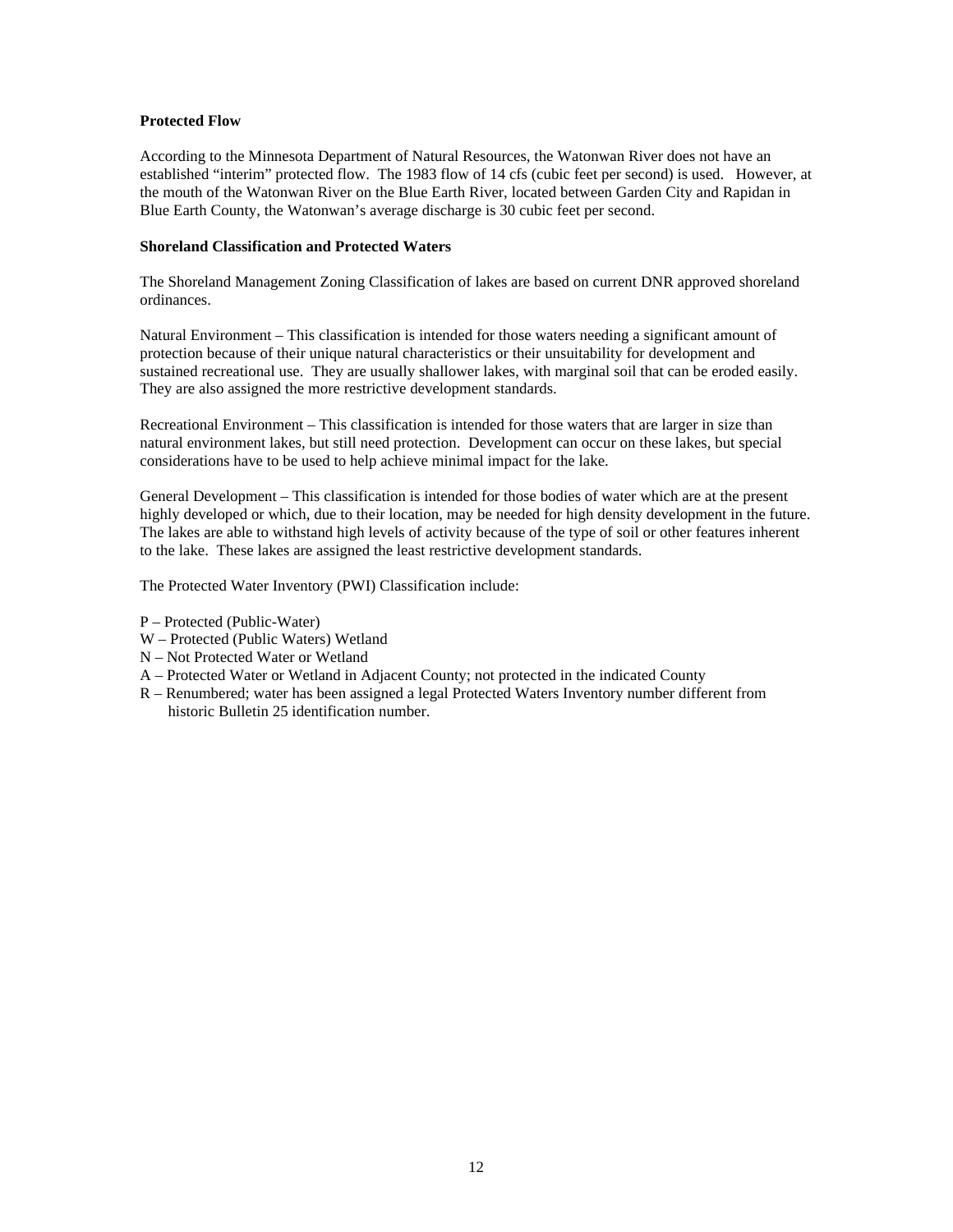# **Lakes**

There are a total of 36 named lakes in the watershed covering approximately 7,219 acres. There are also 19 unnamed lakes, which cover approximately 499 acres. Lake location can benefit the water quality of down gradient streams within a watershed by providing a sink for nutrients and sediment. However, lakes need to be protected from excessive pollutants as well. Information pertaining to the lakes in the Watonwan River Watershed is located in Table 9.

| Name                    | County       | Acres    | <b>Shoreland Class</b>          | <b>PWI Class</b>      |
|-------------------------|--------------|----------|---------------------------------|-----------------------|
| Arnolds Lake            | Cottonwood   | 46.42    | <b>Natural Environment</b>      | ${\bf P}$             |
| <b>Bartsh Lake</b>      | Cottonwood   | 63.64    | <b>Natural Environment</b>      | $\overline{P}$        |
| <b>Bat Lake</b>         | Cottonwood   | 138.41   | <b>Natural Environment</b>      | ${\bf P}$             |
| Bergdahl Lake           | Watonwan     | 96.21    | <b>Natural Environment</b>      | $\mathbf P$           |
| <b>Bingham Lake</b>     | Cottonwood   | 270.42   | <b>General Development</b>      | $\overline{P}$        |
| <b>Bullhead Lake</b>    | Watonwan     | 80.38    | <b>Natural Environment</b>      | $\overline{\text{W}}$ |
| <b>Butterfield Lake</b> | Watonwan     | 54.87    | <b>Natural Environment</b>      | $\overline{P}$        |
| Case Lake               | Watonwan     | 36.99    | <b>Natural Environment</b>      | W                     |
| Cottonwood Lake         | Watonwan     | 95.35    | <b>Natural Environment</b>      | ${\bf P}$             |
| <b>Curry Slough</b>     | Watonwan     | 21.70    | <b>Natural Environment</b>      | $\overline{\text{W}}$ |
| Eagle Lake              | Cottonwood   | 105.08   | <b>Natural Environment</b>      | $\overline{P}$        |
| <b>Emerson Lake</b>     | Watonwan     | 399.78   | Not in shoreland program        | N                     |
| <b>Ewy Lake</b>         | Watonwan     | 82.80    | <b>Natural Environment</b>      | W                     |
| Fedje Lake              | Watonwan     | 187.11   | <b>Natural Environment</b>      | ${\bf P}$             |
| <b>Fish Lake</b>        | Jackson      | 411.32   | <b>Recreational Development</b> | $\mathbf P$           |
| <b>Irish Lake</b>       | Watonwan     | 169.86   | Natural Environment             | ${\bf P}$             |
| Kansas Lake             | Watonwan     | 392.88   | <b>Recreational Development</b> | $\overline{P}$        |
| Lake Hanska             | <b>Brown</b> | 1,827.47 | SL Mgt. Waters-Brown Co.        | $\mathbf P$           |
| Linden Lake             | <b>Brown</b> | 271.13   | SL Mgt. Waters-Brown Co.        | $\mathbf P$           |
| Long Lake               | Cottonwood   | 101.05   | <b>Natural Environment</b>      | $\overline{P}$        |
| Long Lake               | Watonwan     | 260.88   | <b>Recreational Development</b> | $\mathbf{P}$          |
| Maiden Lake             | Cottonwood   | 29.96    | <b>Natural Environment</b>      | W                     |
| Mary Lake               | Watonwan     | 124.68   | <b>Natural Environment</b>      | $\mathbf P$           |
| Mountain Lake           | Cottonwood   | 236.69   | <b>Recreational Development</b> | $\mathbf{P}$          |
| Mud Lake                | Watonwan     | 42.55    | <b>Natural Environment</b>      | $\mathbf{P}$          |
| Mulligan Marsh          | Watonwan     | 9.62     | Multiple                        | $\mathbf{P}$          |
| <b>Nelson Lake</b>      | Watonwan     | 27.05    | Not in shoreland program        | N                     |
| Parso Lake              | Cottonwood   | 113.87   | <b>Natural Environment</b>      | ${\bf P}$             |
| Perch Lake              | Martin       | 172.81   | <b>Natural Environment</b>      | $\overline{P}$        |
| Round Lake              | Martin       | 42.37    | <b>Natural Environment</b>      | $\overline{P}$        |
| School Lake             | Watonwan     | 136.06   | <b>Natural Environment</b>      | ${\bf P}$             |
| St. James Lake          | Watonwan     | 244.47   | <b>Recreational Development</b> | ${\bf P}$             |
| Sulem Lake              | Watonwan     | 185.14   | <b>Natural Environment</b>      | ${\bf P}$             |
| Swan Lake               | Cottonwood   | 13.30    | Natural Environment             | $\overline{P}$        |
| Wilson Lake             | Watonwan     | 118.04   | Natural Environment             | W                     |
| Wood Lake               | Watonwan     | 608.31   | Multiple                        | $\overline{P}$        |
| <b>Total Acres</b>      |              | 7218.67  |                                 |                       |

Table 9. County, Acres, Shoreland Class and PWI Class for Lakes in the Watonwan River Watershed.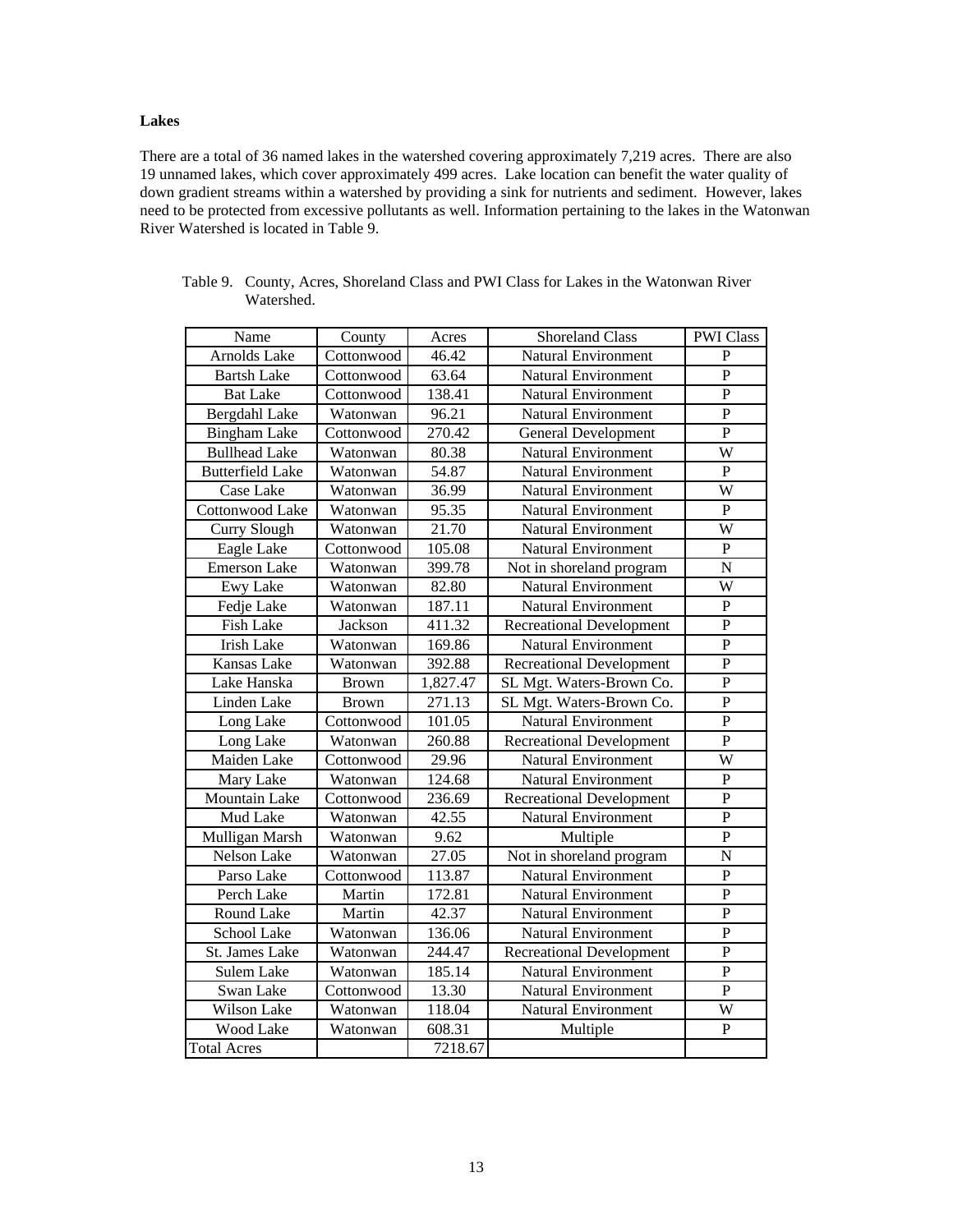#### **Fishery Surveys**

The Watonwan River was once noted for good smallmouth bass fishing. Although the Minnesota Department of Natural Resources (MN DNR) does not have survey data to show the decline of this popular species, it has been noted by anglers. Currently the only major game fish species that maintain naturally reproducing populations in the Watonwan River are channel catfish and northern pike. Walleye fry are stocked in the river, however, they will only produce a successful year class on occasion.

Factors contributing to the demise of the smallmouth bass and the difficulty of other gamefish species are the flashy nature of the stream system, and heavy silt loads in the spring. The Rapidan Dam also prevents any upstream migration from the Minnesota River's diverse fish community.

The MN DNR has conducted four stream surveys on the mainstem of the Watonwan River. The initial survey was conducted in 1980-1981, with resurveys following in 1984, 1989, and 1999. These surveys show a steady decline in the smallmouth bass population. Copies of the standard reports are available from the Waterville Fisheries Station. The methodology used for stream surveys is contained in the publication titled, "Minnesota Stream Survey Manual (1978)." The purpose of this summary is to acknowledge the fisheries resource in the Watonwan River, and to help all that are involved to improve fishing opportunities for the public. A summary of the fishery surveys is located in Appendix I.

Utilizing data from the Stream Surveys conducted by the Minnesota Department of Natural Resources (MDNR), additional characteristics of the mainstem of the Watonwan River can be analyzed. These characteristics are located in Table 10.

| <b>Station</b> | <b>River Miles</b> | Width        | Depth     | Sinuosity | Gradient   | <b>Bank Height</b> |
|----------------|--------------------|--------------|-----------|-----------|------------|--------------------|
| Number         |                    | (from Mouth) | (feet)    | (feet)    | (ft./mile) | Range (feet)       |
|                | 7.6                | 96           | 1.5       | 1.3       | 3.9        | $12 - 20$          |
| 2              | 13.2               | 79           | 2.3       |           |            | $7 - 10$           |
| 3              | 18.1               | 54           | 1.4       |           |            | $6 - 15$           |
|                | 29.3               | 96           | 3.9       | 1.8       | 2.6        | $5 - 80$           |
|                | 36.8               | 42           | 1.6       |           |            | $5 - 12$           |
| 6              | 66.4               | 13           | 0.5       | 2.0       | 6.5        | $6 - 15$           |
|                | 81.6               | 8.6          | 1.0       |           |            | $6 - 10$           |
|                | 93.2               | 9.9          | <b>ND</b> |           |            | $5 - 10$           |

Table 10. Physical Characteristics of the Mainstem of the Watonwan River According to Stream Surveys.

The Minnesota Department of Natural Resources conducted Stream Surveys from 1980-1981.

The Stream Management Plan defines the mainstem of the Watonwan River according to type, fish species management, ecological classification, goals, and operational plans for stream miles 0-60. The following items are abstracted directly from the stream management plan:

| Stream Type:               | Warm Water                              |
|----------------------------|-----------------------------------------|
| Ecological Classification: | ILC.B.D                                 |
| Species Managed:           | Walleye, Channel Catfish, Northern Pike |
| <b>Stocking Plan:</b>      | 700,000 Walleye fry every odd year      |

The long-range goals of the mainstem of the Watonwan River for fish management are to, "Maintain a quality stream fishery for channel catfish and provide an additional fishery for walleye." The specific goal for walleye is, "greater than 10 fish/hour of electrofishing with at least 3 year classes represented." The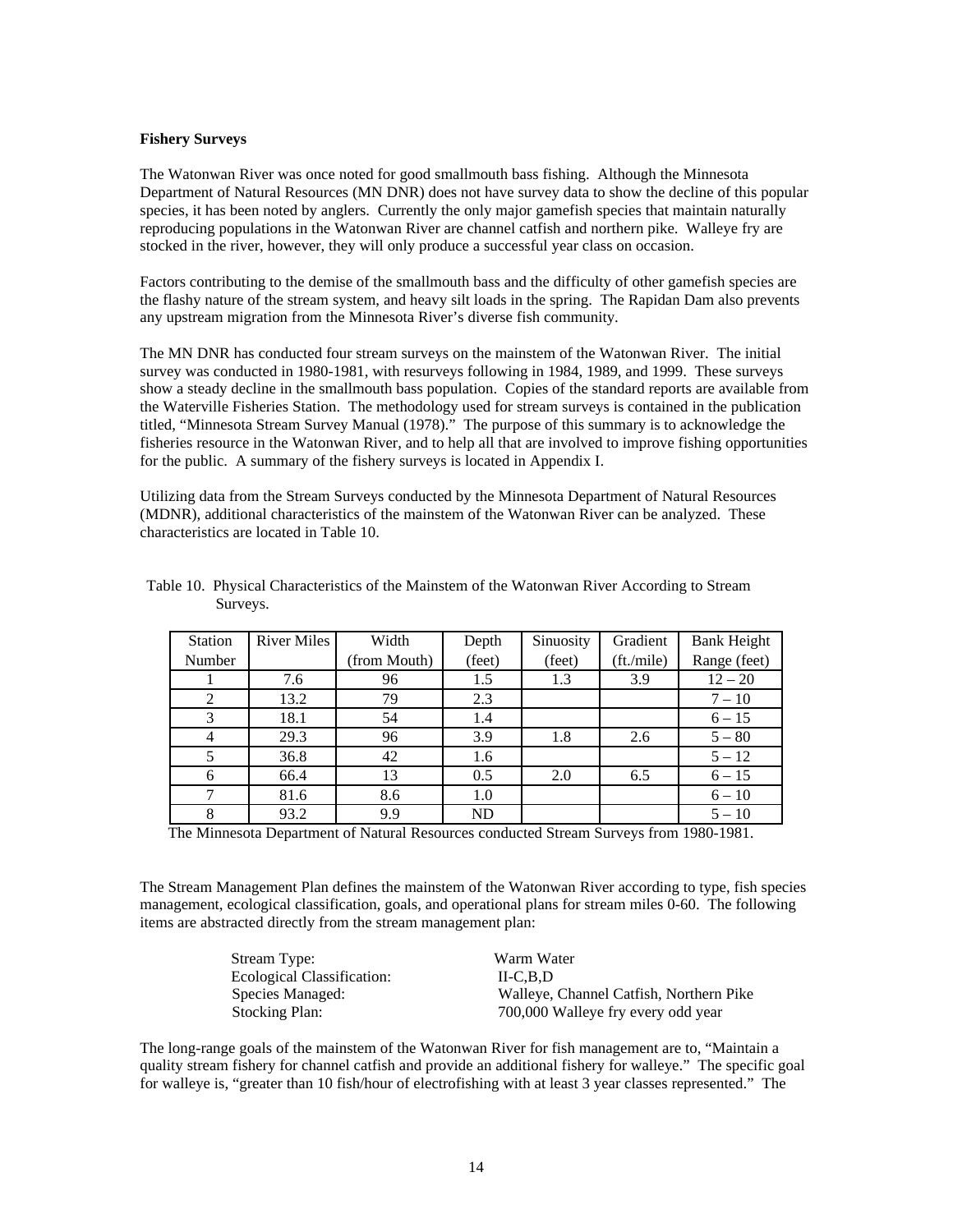operational plan of the MDNR includes walleye fry stocking, population assessments every 5 years, and cooperation with watershed improvement efforts.

The MN DNR staff conducted an initial survey on the mainstem of the Watonwan River in 1980-1981 for inventory and fish management. Data collected from eight stations included: type and number of fish, physical stream characteristics, and general land use information. A stream reach of about 600 to 1,000 feet was assessed at each station. Fish were sampled using trap-nets or electroshocking equipment. The type and abundance of common invertebrates was assessed. Select water quality data were also collected from sites 1,4,7 and 8 in September of 1981.

The following stream reaches have been utilized for stream management purposes: 0-29.3 miles, 29.3-41.0 miles and 41.0-99.3 miles. The middle reach has experienced moderate channel changes. Table 11 shows channelization in the following areas, with a total of 6.6 channelized miles, which may not represent the entire length of the channelized reaches.

| Mainstem Stream | Miles       |
|-----------------|-------------|
| Reach           | Channelized |
| $43.8 - 44.0$   | 0.2         |
| $48.0 - 48.7$   | 0.7         |
| $50.0 - 51.0$   | 1.0         |
| $52.0 - 52.7$   | 0.7         |
| $53.0 - 53.7$   | 0.7         |
| $59.5 - 53.7$   | 0.8         |
| $61.1 - 61.8$   | 0.7         |
| $68.0 - 68.5$   | 0.5         |
| $80.9 - 81.5$   | 0.6         |
| $85.0 - 85.7$   | 0.7         |

Table 11. Channelized Reaches on the Mainstem of the Watonwan River.

Table 12 indicates the data collected from the MN DNR's Initial Fish Survey Data on the mainstem of the Watonwan River conducted in 1980-1981. Dominance was assessed by the number and biomass of the fish species present, and does not represent a more detailed method for assessing fish community dominance.

| <b>Station</b>              | <b>River Miles</b> | Dominant Fish Present                       |
|-----------------------------|--------------------|---------------------------------------------|
|                             | (from mouth)       |                                             |
|                             | 7.6                | Carp, Bullhead, White Sucker                |
| $\mathcal{D}_{\mathcal{L}}$ | 13.2               | Silver Redhorse, Northern Redhorse, Walleye |
| 3                           | 18.1               | Redhorse species, Northern Hogsucker        |
|                             | 29.3               | Carp, Quillback, Bigmouth Buffalo           |
| 5                           | 36.8               | <b>Black Bullhead, White Sucker</b>         |
|                             | 66.4               | White Sucker, Creek Chub, Fathead Minnow    |
|                             | 81.6               | Creek Club                                  |
|                             | 93.2               | Northern Pike, Creek Chub                   |

Table 12. Minnesota Department of Natural Resources (MN DNR) Initial Watonwan River Fishery Survey, Select Information.

An attempt was made to re-establish smallmouth bass in the Watonwan River. Yearling sizes were stocked in 1961. In all other years, fingerlings were stocked (1962,63, 74, 77-79, and 81). However, no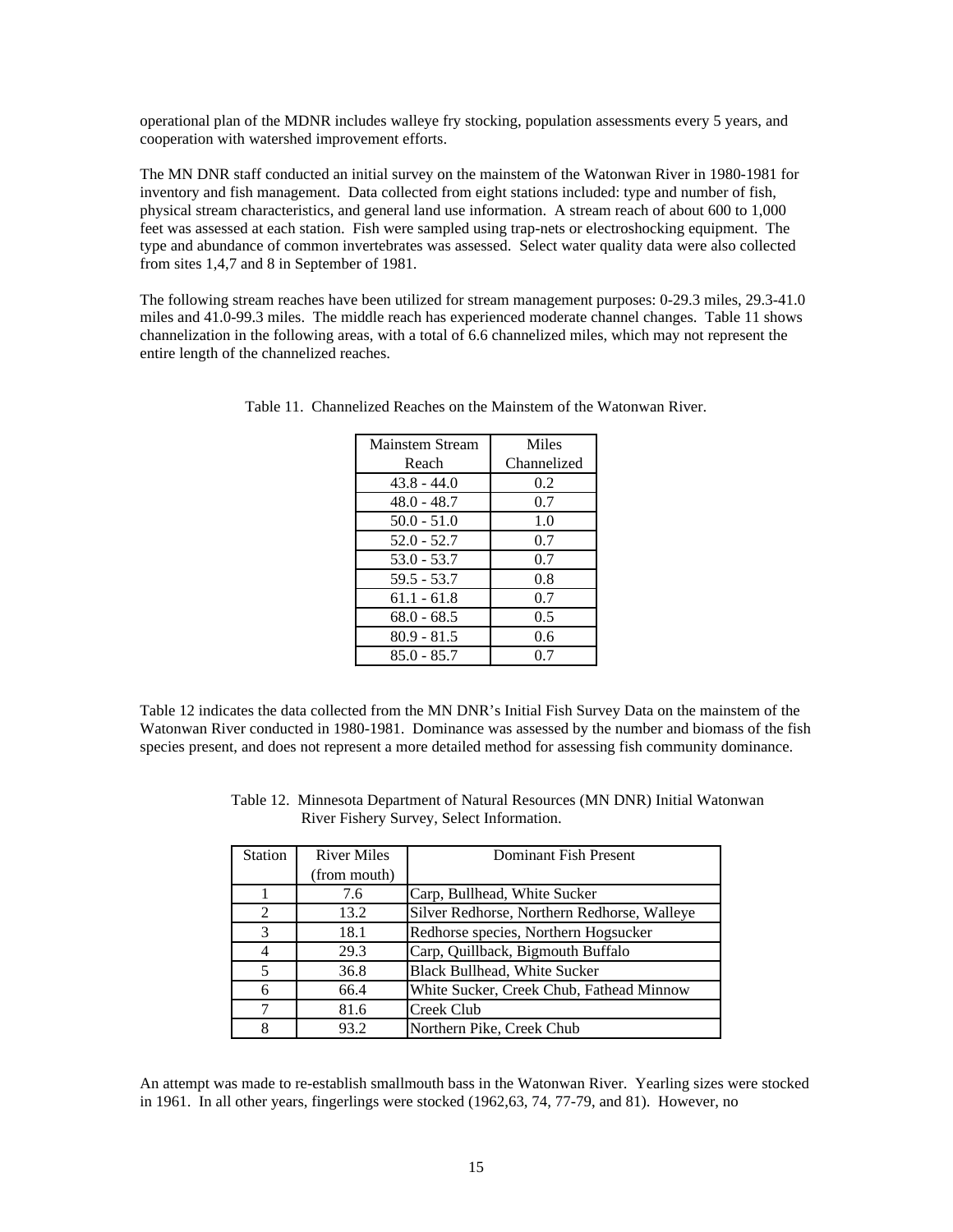smallmouth bass were recovered during this survey. Special efforts were taken to assess smallmouth bass at Garden City, but none were recovered. It was noted that although the Blue Earth River has a strong channel catfish population, none were observed in the Watonwan River. Most fishing on the Watonwan River occurs in late spring and fall. The reach from Madelia downstream (River miles 0-29.3) is fished the heaviest. Good catches of walleyes (up to 3 pounds) and northern pike (up to 6 pounds) can be acquired. Light fishing pressure is reported from Madelia to La Salle. The upper portions of the river favor forage and rough fish, with some northern pike. Lastly, an ammonia spill in November 1981 caused a large fish kill in the lower reaches of the Watonwan River.

A resurvey was conducted in October of 1984. Fishery characteristics were assessed at two sites at Garden City, as well as 6 upstream sites. The upstream stations (7 and 8) were not sampled due to extremely low water conditions. The boom shocker was not used due to these conditions. Trap nets, hoop nets, and a backpack shocker were used for this resurvey.

Comparisons from 1981 to 1984 include the following: Silver Redhorse, Quillback Carpsucker, and Central Stonerollers were taken in 1984, but were not taken in 1981. Interviews with anglers indicate that fishing has declined since 1981. In 1984, the following species were sampled for the first time: Black Crappie, White Crappie, Channel Catfish, Tadpole Madtom, Green Sunfish, Spotfin Shiner, and Iowa Darter. Gamefish sampled included thirteen channel catfish, five white crappie, three northern pike, and one walleye.

In 1982, the MN DNR planted 26 smallmouth bass in the Watonwan River. No smallmouth bass were recovered in 1984. There were no reports of any smallmouth bass caught. In 1983, 1 million walleye fry were stocked. There were reports of walleyes in Kansas Lake, a tributary to St. James Creek, which may have come from the 1983 fry stocking.

The resurvey in June through August of 1989 confirmed that the Watonwan River's fish population is dominated by non-gamefish species (redhorse, suckers, bullheads, carp, and minnow species) previously observed in 1981 and 1984. Eight stations were assessed in 1989 by MDNR Fisheries staff. Water temperatures observed on July 21, 1989 ranged from a minimum of 69 to a maximum of 89 degrees Fahrenheit. This resurvey included a detailed description of aquatic plant species such as spikerush, arrowhead, and softstem bulrush that were present. Also, a detailed taxonomic listing of common invertebrates was included in the 1989 report. A DC backpack, boom or stream shocker was used for fish sampling; no trap nets or hoop nets were used. Two 500-foot stream reaches were sampled at Garden City. These two reaches have a "braided rapids" section, and both channels were shocked.

The number of game species sampled included the following at all stations: Channel Catfish (4), Northern Pike (13), Green Sunfish (13), Walleye (5), and Yellow Perch (7). All of the channel catfish recovered were at the lower four stations. It is believed that these findings are due to migration from the Blue Earth River, which has a good channel catfish population. There is no change in the smallmouth bass population from the earlier surveys. There were no recoveries of walleyes from the 1983 stocking. The authors of the 1989 report are uncertain if a fishable walleye population can be maintained. More small fish were sampled in 1989 than 1984 or 1982. This is probably due to the fact that small fish are more apt to be caught by electrofishing, than by nets with mesh sizes from  $3/8$  to  $\frac{3}{4}$  inch.

Species that were first observed in 1984, but absent in 1989 include the following: Black Crappie, White Crappie, Freshwater Drum, Highfin Carpsucker, and Iowa Darter. Species that were sampled for the first time in 1989 include the following: Spottail Shiner, Blacknose Dace, Brook Stickleback, and Slenderhead Darter.

Heavy fishing pressure was reported just below the dam at Lake Hanska. Generally, fishing has been poor, and is probably related to the low water conditions during 1989. MDNR staff summarizes that smallmouth bass management in the Watonwan River has been unsuccessful. They attribute this tentatively to "…low flows and pollution." Pertaining to walleyes, staff suggests a similar management practice of stocking, as was conducted in the upper Blue Earth River in 1989.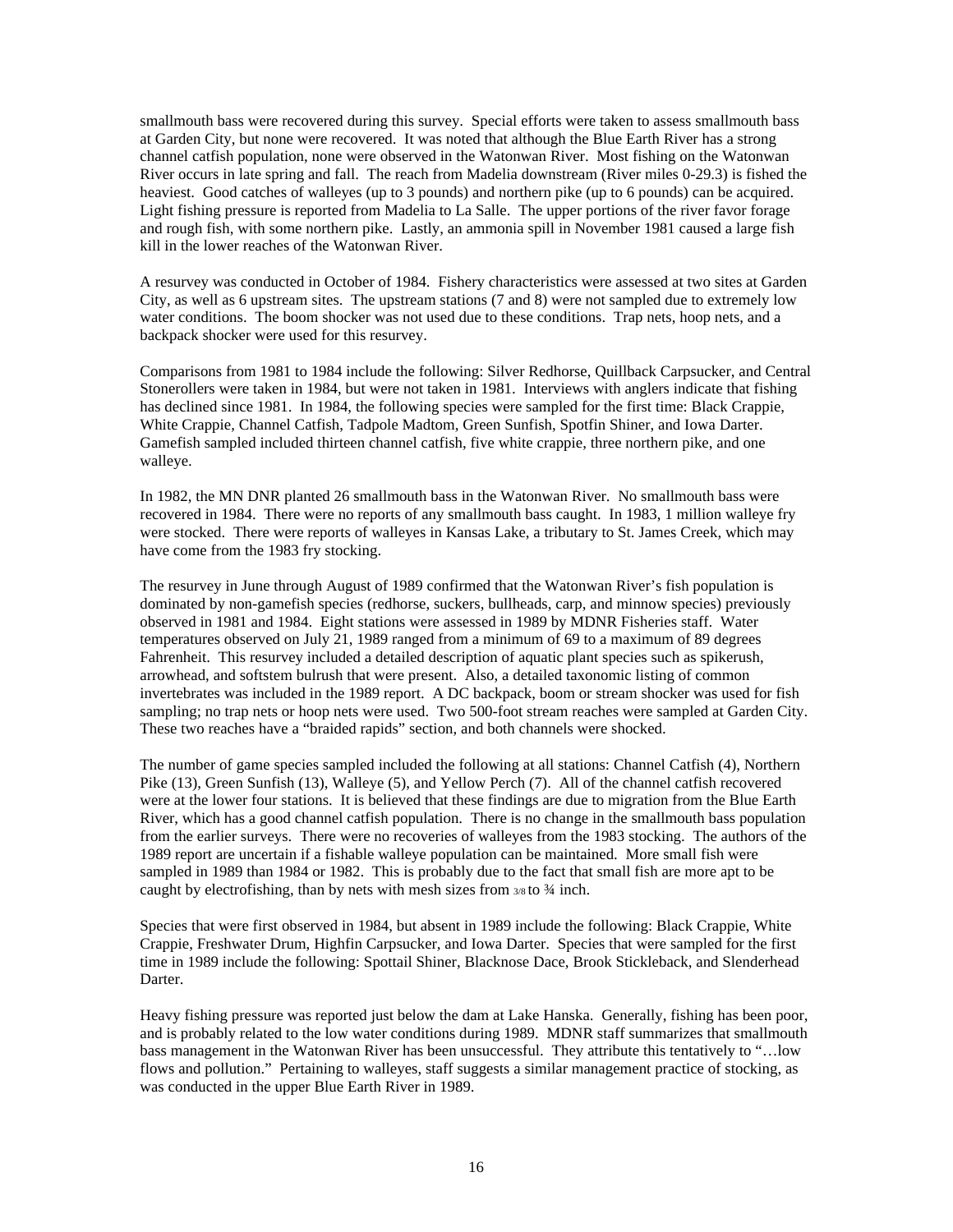In September of 1999, a MN DNR fish survey crew conducted a fish population assessment on the mainstem of the Watonwan River to evaluate the fish community. This assessment was done to provide data for better stream management. The 8 stations were duplicated from the previous surveys, except station 31 was located 3.8 miles upstream from the mouth. Stations 2-4 were sampled utilizing a boom shocker. At all other sites, a backpack shocker was used.

This assessment showed no real change in the composition of the fish community in the mainstem of the Watonwan River. Carp were dominant at 4 of the 8 sampling stations. Redhorse species, as well as suckers and bullheads, dominated most stations. At station #1 near Garden City, 30 yearling channel catfish and 1 adult were recovered. Only 4 other channel catfish were sampled (from station 4 downstream only). Other gamefish recovered during this assessment include 15 Walleye (Stations 2-7), 5 Northern Pike (Stations 3,6,8), and 20 Yellow Perch (Stations 2,6,7,8). The Yellow Perch species was mostly sampled at either station 7 or 8. Station 7 is near the outlet of Mountain Lake. Mountain Lake was reclaimed in October of 1988, and stocked with perch and largemouth bass.

Fisheries staff believes that Lake Hanska contributes a significant amount of walleye to the Watonwan River. Current management for Lake Hanska includes walleye stocking (1.7 million fry) 3 out of 4 years. Since Lake Hanska watershed is large compared to the lake surface area (17.5:1), the outlet is often overflowing. Fishing at the outlet is reported to be good between May and June of most years.

# **Recreation**

There are recreational values related to improving the river systems in the Watonwan River Watershed. Communities are connected to the river systems through a variety of activities including: historic, cultural, scenic, wildlife management areas, boat and canoe accesses, camp sites, hiking and biking trails. The Minnesota River Comprehensive Recreational Guidance Document and Trail Corridor Concept Plan was developed for the state of Minnesota to serve as a tool for the people of the Minnesota River Basin to manage and enhance the quality and quantity of recreational opportunities in communities (Appendix G).

Many residents in the community are avid fishing enthusiasts connecting them to the rivers and lakes. However, many feel that there has been a decline in the quality of fishing. Therefore, restoration efforts throughout the Watonwan River Watershed can provide local people and many others with another recreational resource to be utilized, allowing for economic improvement throughout the watershed. The Minnesota Department of Natural Resources (MN DNR) has managed the Watonwan River as a fishery for walleye, catfish, and northern pike.

Other sources of recreation and value to the Watonwan River Major Watershed include wetland ecosystems and wildlife management areas that support a diversity of wildlife and provide additional economic benefits to the area. The Watonwan River Valley and riparian wetlands serve as an important wildlife corridor. Local residents, as well as those visiting, can enjoy the recreational opportunities that these sites offer. Active sportsmen's groups within the watershed have the ability to contribute to the economic well being of the watershed by supporting these efforts.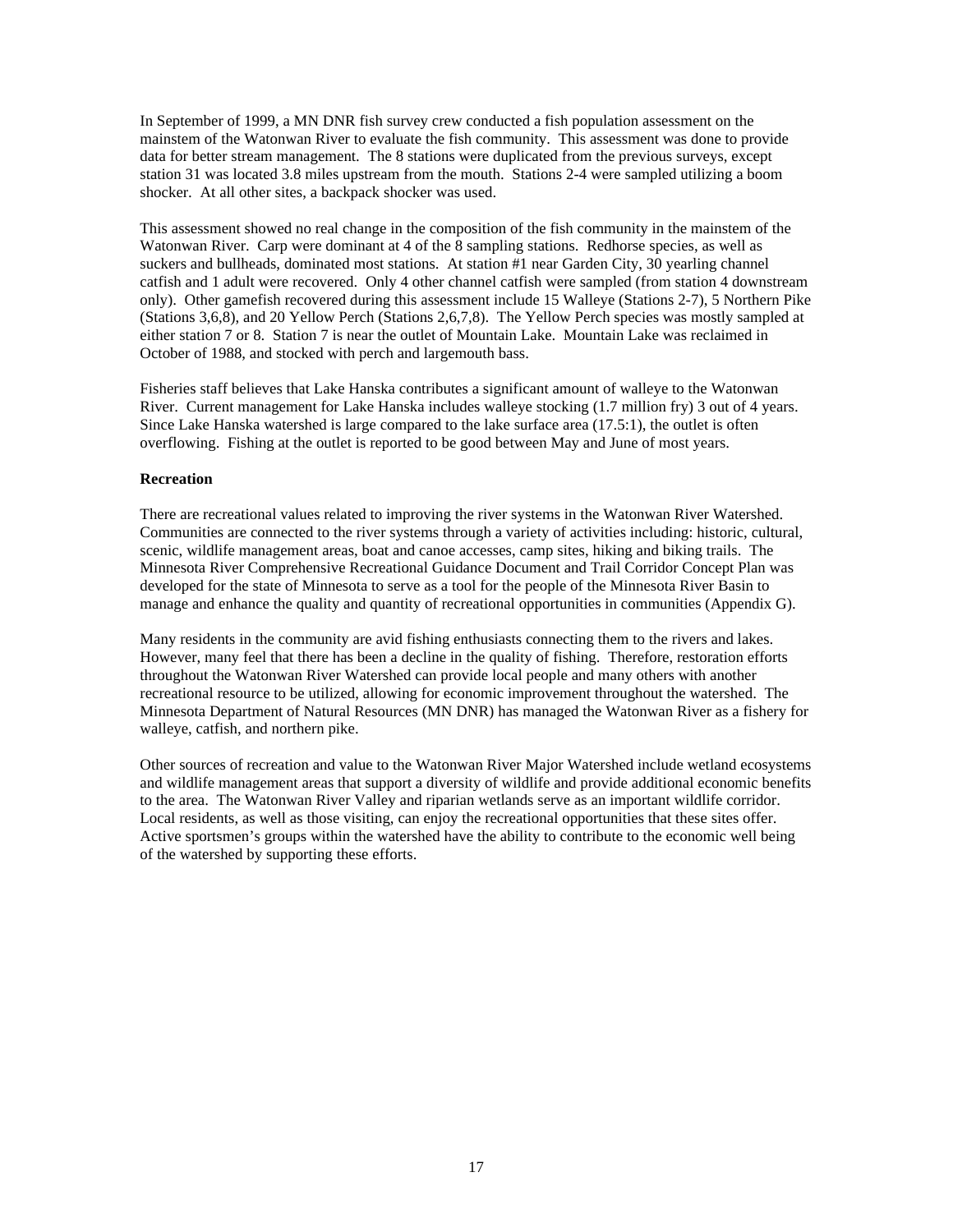# **Recreational Land Uses and Parks**

There are a variety of recreational uses throughout the Watonwan River Watershed including fishing, swimming, picnicking, camping, canoeing, and hiking. The location of parks in Brown, Cottonwood, Martin, and Watonwan Counties enable local citizens and tourists to enjoy these resources in the communities and increase local revenue. Canoe routes are designated reaches used by the public. The recreational lands and parks are identified in Table 13.

| <b>Facility Name</b>           | County            | Location                | Acres          | Resource Type                      |
|--------------------------------|-------------------|-------------------------|----------------|------------------------------------|
| <b>Public Access</b>           | <b>Blue Earth</b> | Watonwan River (3)      |                | Water Access-Trailer               |
| Lake Hanska County Park        | <b>Brown</b>      | T108N R31W S 28,        | 140            | Fishing, Swimming,                 |
|                                |                   | S33, S34                |                | Picnicking, Camping, Hiking        |
| <b>Public Access</b>           | <b>Brown</b>      | Lake Hanska (3)         |                | Water Access-Trailer               |
| <b>Mountain County Park</b>    | Cottonwood        | T105N, R34W, S2         | 24             | Picnicking, Hiking, Swimming       |
| <b>Mountain Lake Park</b>      | Cottonwood        | T105N, R34W, S          |                | Swimming, Picnicking, Hiking       |
| <b>Trail</b>                   | Cottonwood        |                         |                | <b>Walking Trail</b>               |
| <b>Public Access</b>           | Cottonwood        | Mountain Lake           |                | Water Access-Carry In/Trailer      |
| <b>Public Access</b>           | Cottonwood        | <b>Bat Lake</b>         |                | Water Access-Carry In              |
| <b>Public Access</b>           | Cottonwood        | Swan Lake               |                | Water Access-Carry In              |
| <b>Public Access</b>           | Cottonwood        | <b>Fish Lake</b>        |                | <b>Water Access-Trailer</b>        |
| Perch Lake County Park         | Martin            | T104N, R30W, S19        | 30             | Fishing, Swimming, Camping         |
|                                |                   |                         |                | Picnicking, Hiking                 |
| <b>Eagles Nest County Park</b> | Watonwan          | T106N, R31W, S13,       | 80             | Fishing, Picnicking,               |
|                                |                   | S14                     |                | Canoeing, Hiking                   |
| Kansas Lake County Park        | Watonwan          | T105N, R32W, S5, S8     | 12             | Fishing, Picnicking, Public Access |
| <b>Tiell County Park</b>       | Watonwan          | T105N, R31W, S23        |                | Swimming, Picnicking               |
| Watonwan Sportsman's           | Watonwan          | T105N, R32W, S10        | $\overline{4}$ | Fishing, Picnicking, Public Access |
| <b>County Park</b>             |                   |                         |                |                                    |
| Tiell Park (St. James)         | Watonwan          | T105N, R31W, S23        |                | Swimming, Picnicking               |
| <b>Public Access</b>           | Watonwan          | <b>Sulem Lake</b>       |                | Water Access-Carry In              |
| <b>Public Access</b>           | Watonwan          | <b>Butterfield Lake</b> |                | Water Access-Carry In/Trailer      |
| <b>Public Access</b>           | Watonwan          | Kansas Lake             |                | Water Access-Trailer               |
| <b>Public Access</b>           | Watonwan          | Long Lake               |                | Water Access-Trailer               |
| <b>Public Access</b>           | Watonwan          | St. James Lake          |                | Water Access-Trailer               |
| <b>Public Access</b>           | Watonwan          | Spring Branch Lake      |                | Water Access-Carry In              |
| <b>Public Access</b>           | Watonwan          | <b>Watonwan River</b>   |                | Water Access-Carry In              |
| Public Access                  | Watonwan          | Fedji Lake              |                | Water Access-Trailer               |

Table 13. Recreational Land Uses and Parks in the Watonwan River Watershed.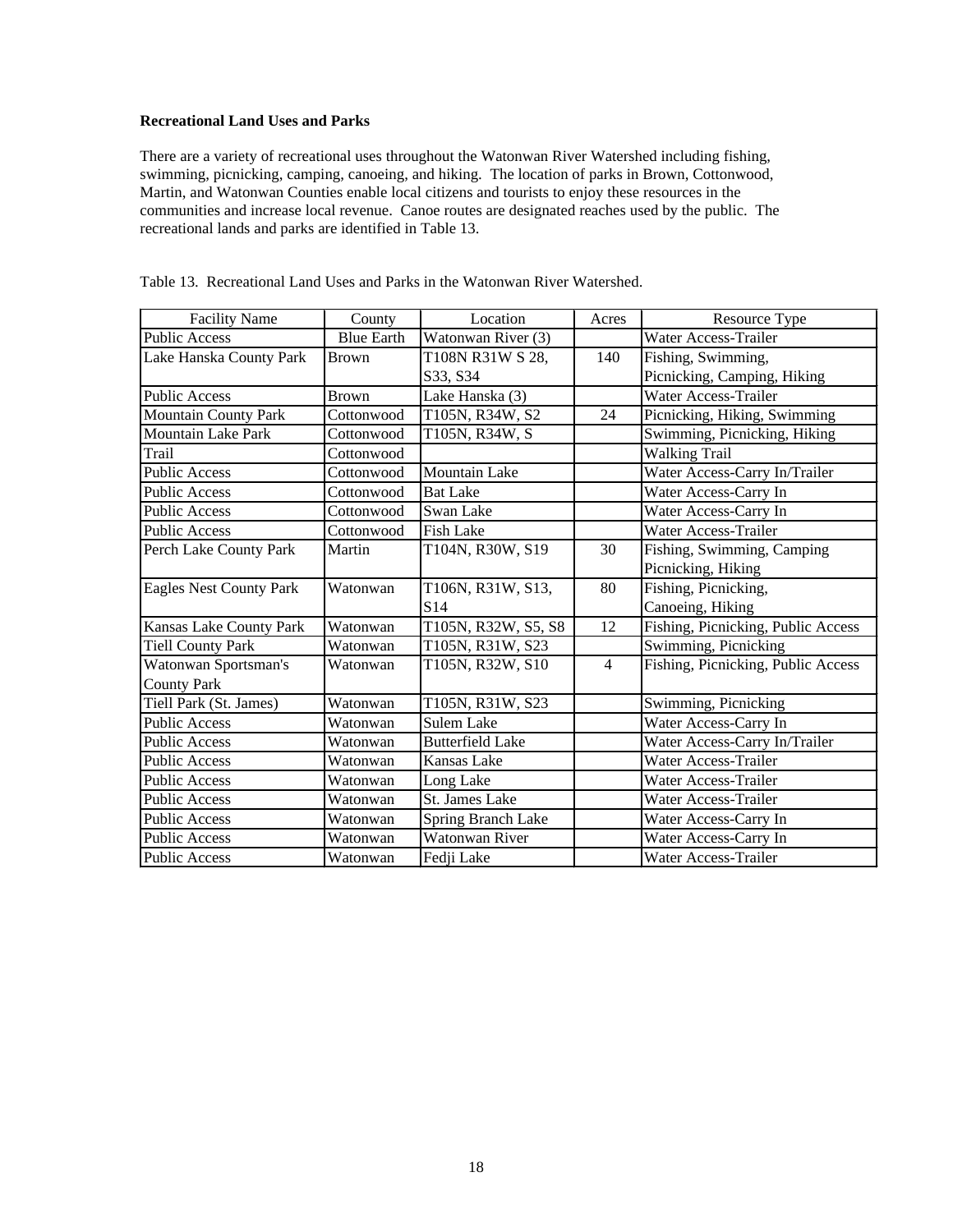# **Wildlife Management Areas**

There are 31 Wildlife Management Areas (WMAs) located in the watershed, covering approximately 4,245 acres (Table 14). These Wildlife Management Areas increase the amount of wildlife and recreation in the watershed, and in some cases have the potential to improve water quality. The asterisk (\*) indicates a wildlife management area located in two different counties.

| County       | Name                 | Township-Range-Section        | Acres                       | Use                         |
|--------------|----------------------|-------------------------------|-----------------------------|-----------------------------|
| <b>Brown</b> | Emerson              | T108N, R30W, S34, S35         |                             | 118 Hunting/Hiking          |
| <b>Brown</b> | Lake Hanska          | T108N, R31W, S33              |                             | 5 Hunting/Hiking            |
| <b>Brown</b> | <b>Wood Lake</b>     | T108N, R33W, S33, S34         |                             | 260* Fishing/Hunting/Hiking |
|              |                      | T107N, R33W, S12 * (Watonwan) |                             |                             |
| <b>Brown</b> | Southeast Hanska     | T108N, R32W, S29              | 124                         |                             |
| <b>Brown</b> | Northwest Hanska     | T108N, R32W, S17              | $\mathcal{D}_{\mathcal{L}}$ |                             |
| <b>Brown</b> | Mulligan             | T108N-, R33W, S34, S35, S36   |                             | $602*$ Hunting/Hiking       |
|              |                      | T107N, R33W, S12              |                             |                             |
|              |                      | T107N, R32W, S6 *(Watonwan)   |                             |                             |
| Cottonwood   | Banks                |                               | 127                         |                             |
| Cottonwood   | Bennett              | T105N, R35W, S24              |                             | 348 Hunting/Hiking          |
|              |                      | T105N, R34W, S19              |                             |                             |
| Cottonwood   | Delft                |                               | 260                         |                             |
| Cottonwood   | Little Swan          |                               | 411                         |                             |
| Cottonwood   | Carpenter            |                               |                             |                             |
| Cottonwood   | <b>Mountain Lake</b> | T106N, R34W, S30              |                             | 87 Fishing/Hunting/Hiking   |
| Cottonwood   | Regehr               | T105N, R34W, S1               |                             | 65 Hunting/Hiking           |
|              |                      | T106N, R34W, S36              |                             |                             |
| Martin       | Perch Creek          | T104N, R30W, S5, S6, S7, S18  |                             | 498 Fishing/Hunting/Hiking  |
| Martin       | <b>Willow Creek</b>  | T104N, R31W, S6               |                             | 70 Fishing/Hunting/Hiking   |
| Martin       | Exceder              | T104N, R31W, S20              |                             | 99 Hunting/Hiking           |
| Martin       | Gleam                | T104N, R31W, S16              |                             | 28 Hunting/Hiking           |
| Martin       | Ambrust              | T104N, R30W, S30              |                             | 65 Hunting/Hiking           |
| Watonwan     | Wood Lake            | T107N, R33W, S12              |                             | 260* Fishing/Hunting/Hiking |
| Watonwan     | <b>Voss</b>          | T107N, R32W, S21              |                             | 40 Hunting/Hiking           |
| Watonwan     | <b>Ewy Lake</b>      | T106N, R33W, S1               |                             | 227 Hunting/Hiking          |
| Watonwan     | Bergdahl             | T107N, R30W, S11              |                             | 177 Hunting/Hiking          |
| Watonwan     | Wilson               | T107N, R30W, S9               |                             |                             |
| Watonwan     | Tierney              | T106N, R30W, S11              |                             | 56 Hunting/Hiking           |
| Watonwan     | Madelia              | T106N, R30W, S19              |                             | 159 Hunting/Hiking          |
| Watonwan     | Lewisville           | T106N, R30W, S20              |                             | 94 Fishing/Hunting/Hiking   |
| Watonwan     | Case                 | T106N, R30W, S12              |                             | 33 Hunting/Hiking           |
| Watonwan     | Rosendale            | T106N, R31W, 29               |                             | 20 Hunting/Hiking           |
| Watonwan     | Turtle               | T105N, 32W, S9                |                             | 10 Hunting/Hiking           |
| Watonwan     | W.R. Taylor Memorial |                               | 159                         |                             |
| Watonwan     | Watline              |                               | 101                         |                             |

Table 14. Wildlife Management Areas Located in the Watonwan River Watershed.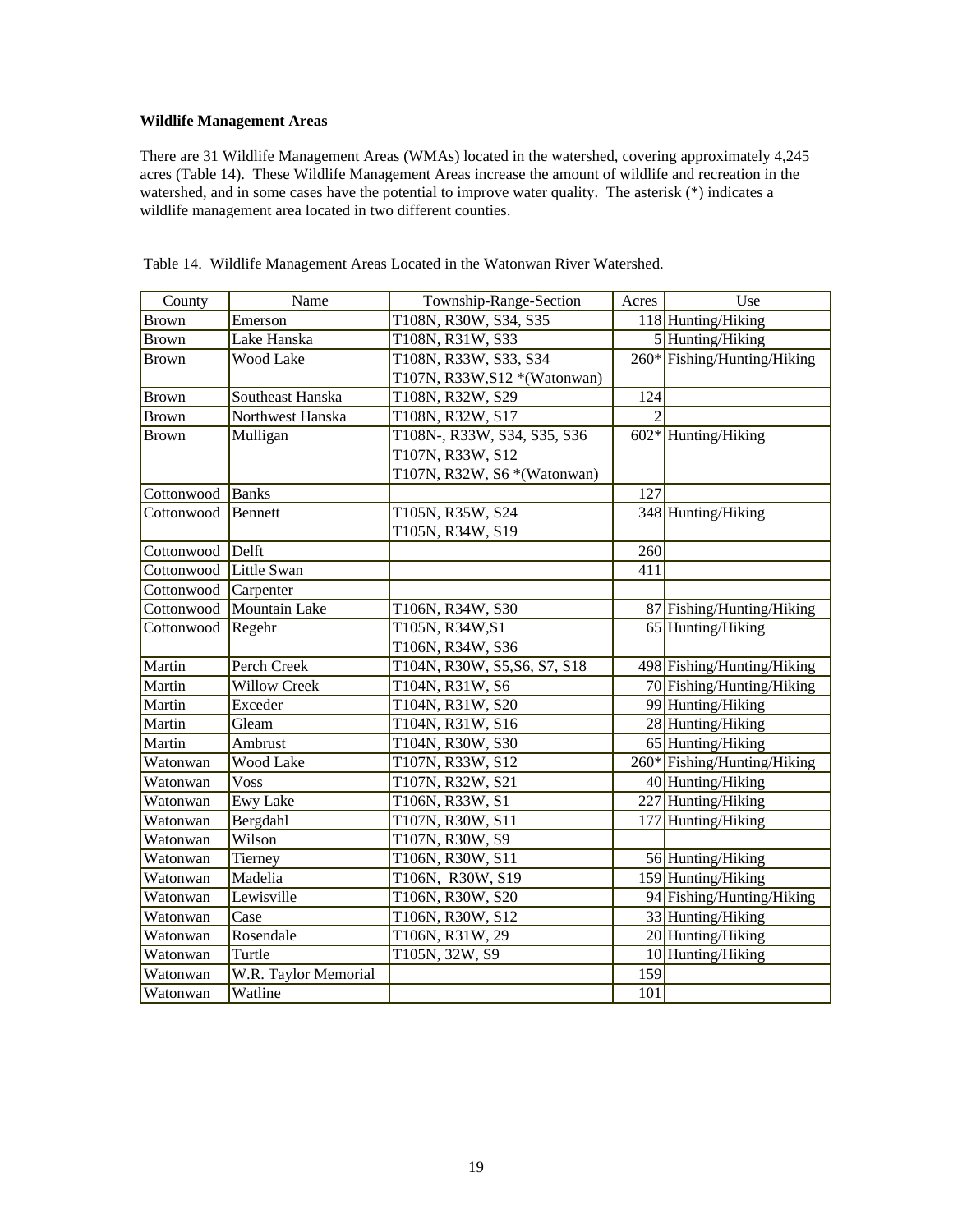#### **Unique Features and Scenic Areas**

The focus of the Minnesota Department of Natural Resources, Division of Ecological Services is to collect, analyze and deliver ecological information to the public, creating a better understanding and appreciation of unique ecosystems, and their importance for a sustainable quality of life. Information is collected into a database regarding rare resources and exotic species, to identify, locate, and manage those species.

The Watonwan River Watershed is primarily located in the Prairie Grassland Community. Dry Prairies, Dry Oak Savannas, Mesic Prairies, Wet Prairies, and Calcareous Seepage Fens are natural communities found in the watershed. Prior to European settlement, the prairie was dominated primarily by tall grass such as big bluestem, sparsely vegetated areas, and many wetlands. Along many of the stream floodplains there were forests of silver maple, elm, cottonwood, and willow. Typical animal species included the bison, elk, upland sandpiper and the sandhill crane. However, since European settlement, the original state of the ecosystem has been altered for agriculture and urbanization.

## **Historical Sites**

There are a variety of official historical sites located throughout the watershed. The Minnesota River Comprehensive Guidance Document and Trail Corridor Concept Plan lists historical sites located in the Watonwan River Watershed. Table 15 indicates the official historical sites located in the Watonwan River Watershed. Locations of these sites can be found in Appendix G.

| County       | Resource Type                   | Description                               |
|--------------|---------------------------------|-------------------------------------------|
| <b>Brown</b> | Museum                          | Sleepy EyeDepot Museum                    |
| <b>Brown</b> | <b>Historic Site</b>            | Osmrud-Torgrimson Regiment Station        |
| <b>Brown</b> | Fort Hill                       | Site of Ninth Minnesota Regiment Station  |
| <b>Brown</b> | <b>Historic Site</b>            | <b>Indian Burial Grounds</b>              |
| Cottonwood   | <b>Historic Site</b>            | Heritage House                            |
| Cottonwood   | <b>History Center</b>           | Mountain Lake Historic Center             |
| Watonwan     | <b>Historic Site</b>            | Younger Brothers                          |
| Watonwan     | <b>Historical Museum</b>        | Watonwan County Historical Society Museum |
| Watonwan     | <b>Historic Site</b>            | Fort Cox                                  |
| Watonwan     | Historic Buildings in St. James | 1896 J.M.G. Price Residence               |
| Watonwan     | Historic Buildings in St. James | The Opera House                           |
| Watonwan     | Historic Buildings in St. James | 1914 Offerdahl Residence                  |
| Watonwan     | Historic Buildings in St. James | 1891 William and Mary Schoffman Residence |
| Watonwan     | Historic Buildings in St. James | 1883 Episcopal Church                     |
| Watonwan     | Historic Buildings in St. James | 1920 Railroad Depot                       |
| Watonwan     | Historic Buildings in St. James | <b>Watonwan County Courthouse</b>         |
| Watonwan     | <b>Historic Site</b>            | Site of Park Hotel                        |
| Watonwan     | <b>Historic Site</b>            | <b>Godahl Store</b>                       |
| Watonwan     | <b>Historic Site</b>            | Army Road                                 |
| Watonwan     | <b>Historic Site</b>            | Camp Watonwan and Post Office             |
| Watonwan     | <b>Historic Site</b>            | Rosendale Church                          |
| Watonwan     | <b>Historic Site</b>            | Ole Bosrud Incident                       |
| Watownan     | Historic Site                   | <b>Ashippun Post Office</b>               |
| Watonwan     | <b>Historic Site</b>            | First Brick Courthouse in Watonwan City   |
| Watonwan     | Citizenry of Madelia            |                                           |

Table 15. Historical Sites in the Watonwan River Watershed.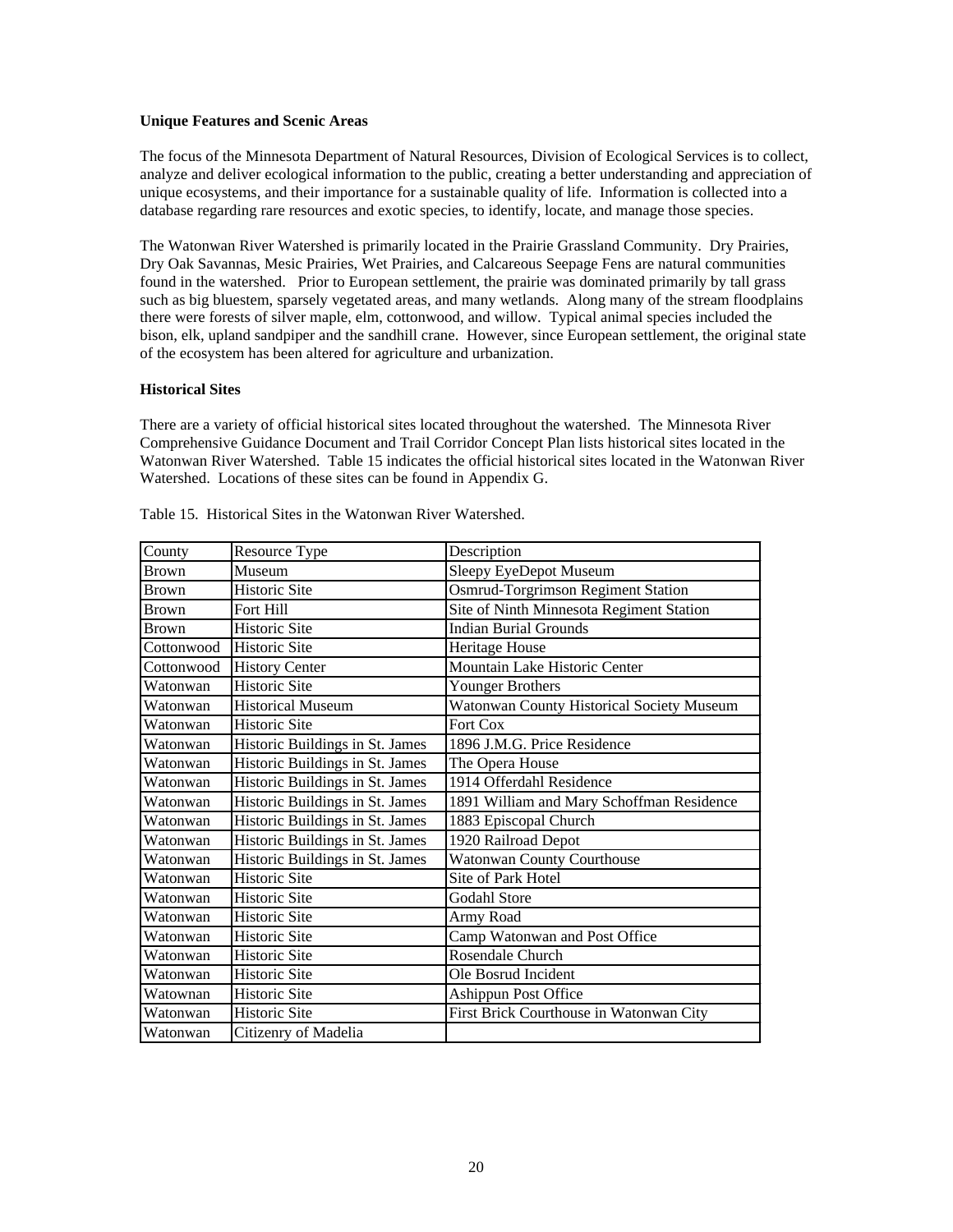## **Human Health**

The ecological integrity of the Watonwan River and its tributaries are directly connected to human health. There is a need to upgrade and continue monitoring feedlots; to upgrade and develop urban storm water management plans; to upgrade and monitor individual septic treatment systems; to upgrade unsewered communities; and to upgrade and monitor waste water treatment facilities and industries. Additional indicators of water quality to protect human health require involvement and awareness throughout the watershed. The development and maintenance of a consistent, current database of these continual efforts is important to the health of the rivers, which are connected to human health throughout the Watonwan River Watershed.

# **Point Source Discharges**

There are six WasteWater Treatment Facilities (WWTF), three Water Treatment Plants (WTP), and three major industries in the Watonwan River Watershed. These point sources can have a direct impact on the receiving waters within the watershed, based on the millions of gallons per year (mgy) that they discharge. A description of treatment, flow and receiving waters is located in Table 16.

| Name             | County     | Pop. | Type        | Treatment                  | Flow (mgy) | Receiving Water            | Comments                                 |
|------------------|------------|------|-------------|----------------------------|------------|----------------------------|------------------------------------------|
| Butterfield      | Watonwan   | 570  | <b>WWTF</b> | <b>Stabilization Ponds</b> | 44.4       | <b>Butterfield Creek</b>   | Provides treatment for Butterfield Foods |
| Madelia          | Watonwan   | 2233 | <b>WWTF</b> | <b>Activated Sludge</b>    | 239        | <b>Watonwan River</b>      | Provides treatment of Tony Downs Foods   |
| Mountain Lake    | Cottonwood | 1899 | <b>WWTF</b> | <b>Stabilization Ponds</b> | 56.8       | <b>Mountain Lake Creek</b> |                                          |
| Neuhof Hutterite | Cottonwood | 150  | <b>WWTF</b> | <b>Stabilization Ponds</b> | 1.5        | Ditch to S. Fork           |                                          |
| Community        |            |      |             |                            |            | <b>Watonwan River</b>      |                                          |
| St. James        | Watonwan   | 4440 | <b>WWTF</b> | <b>Activated Sludge</b>    | 380        | <b>Watonwan River</b>      | Industries: Swift Eckrridge, Tony Downs  |
|                  |            |      |             |                            |            |                            | Olson Industries, St. James Automotive,  |
|                  |            |      |             |                            |            |                            | Cottonwood Co. Landfill Leachate         |
| Truman           | Martin     | 1288 | <b>WWTF</b> | <b>Activated Sludge</b>    | 41.1       | Perch Creek                |                                          |
| Lewisville       | Watonwan   | 292  | <b>WTP</b>  | <b>Filter Backwash</b>     | 0.3        | Ditch to Perch Creek       |                                          |
| Madelia          | Watonwan   | 2233 | <b>WTP</b>  | <b>Filter Backwash</b>     | 0.78       | <b>Watonwan River</b>      |                                          |
| Truman           | Martin     | 1288 | <b>WTP</b>  | <b>Filter Backwash</b>     | 0.26       | Perch Creek                |                                          |
| La Salle Foods   | Watonwan   |      | Industry    | Noncontact Cooling Water   | 4.38       | <b>Watonwan River</b>      | Used to cool industrial processes        |
| Olson Industries | Watonwan   |      | Categorical | <b>Metals Pretreatment</b> | 0.52       | St. James WWTF to          | Industrial user of the St. James WWTF    |
|                  |            |      | Industry    |                            |            | <b>Watonwan River</b>      |                                          |
| St. James Auto.  | Watonwan   |      | Categorical | <b>Metals Pretreatment</b> | 2.66       | St. James WWTF             | Industrial user of the St. James WWTF    |
|                  |            |      | Industry    |                            |            |                            |                                          |

Table 16. Point Source Discharges Located in the Watonwan River Watershed.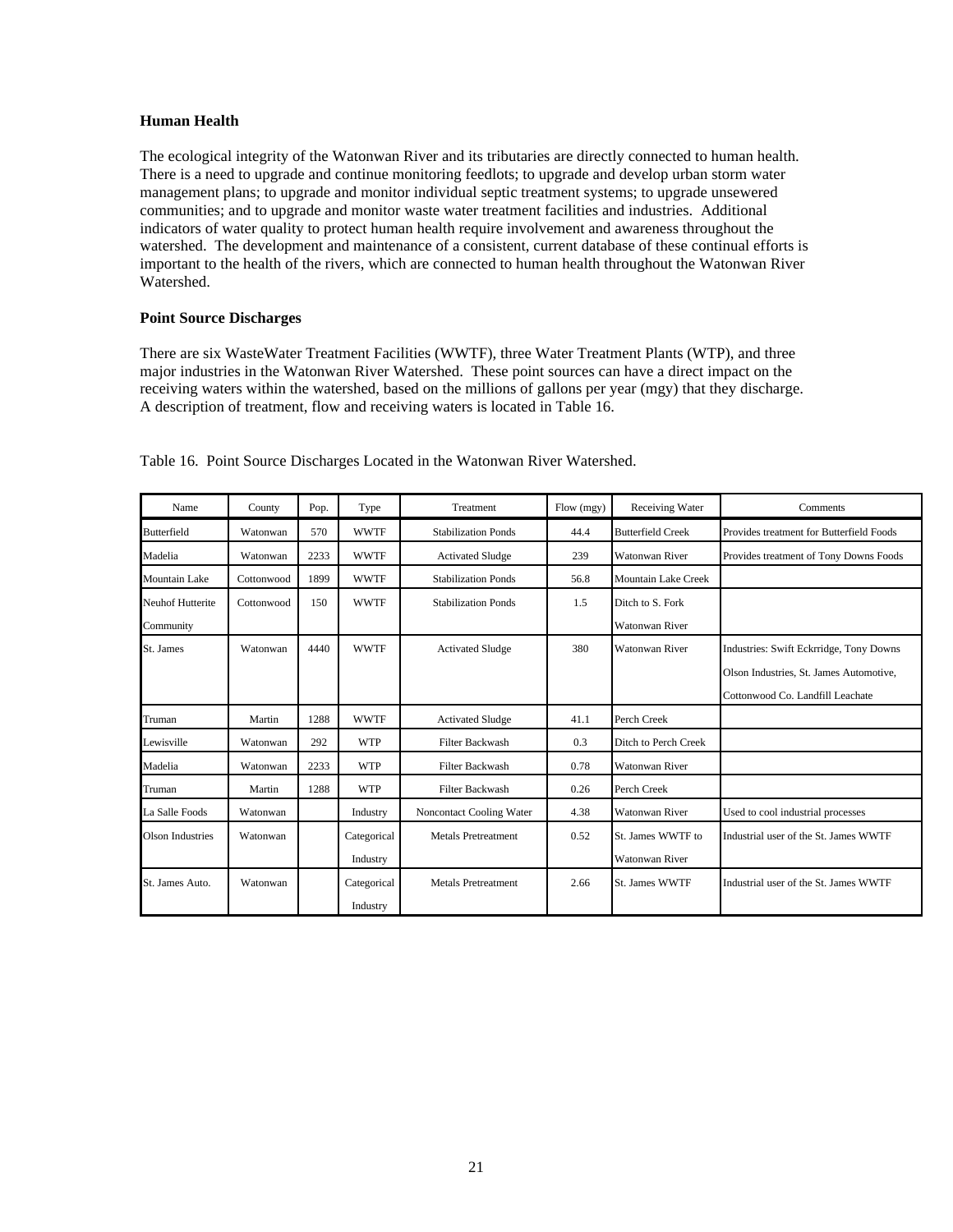# **Unsewered Communities**

There are 15 unsewered communities in the Watonwan River Watershed with failing Individual Septic Treatment Systems (ISTS). These failing systems pose a serious threat to the rivers in the watershed from the input of fecal coliform bacteria, phosphorous, and biological oxygen demanding substances. This is of particular importance since residents in the rural sector do not have centralized wastewater treatment systems and rely entirely on ISTS. Many of the cities and areas are directly connected to tile lines, streams, rivers and lakes. Table 17 identifies the population, location by county, flow and receiving waters.

| Name                 | County            | Pop. | Type      | Treatment           | Flow (mgy) | Receiving Water                            | Comments                   |
|----------------------|-------------------|------|-----------|---------------------|------------|--------------------------------------------|----------------------------|
| <b>Bingham Lake</b>  | Cottonwood        | 154  | Unsewered | <b>Failing ISTS</b> | 3.08       | Trib. S Fork Watonwan                      | Connecting to Windom       |
| Darfur               | Watonwan          | 152  | Unsewered | <b>Failing ISTS</b> | 2.7        | Ditch to Watonwan                          | Planning WWTF              |
| La Salle             | Watonwan          | 94   | Unsewered | <b>Failing ISTS</b> | 1.88       | <b>Watonwan River</b>                      |                            |
| Lewisville           | Watonwan          | 292  | Unsewered | <b>Failing ISTS</b> | 5.84       | Ditch to Perch Creek                       |                            |
| Odin                 | Watonwan          | 123  | Unsewered | <b>Failing ISTS</b> | 2.31       | S. Fork Watonwan                           |                            |
| Ormsby               | Watonwan          | 151  | Unsewered | <b>Failing ISTS</b> | 4.62       | Ditch to Watonwan                          |                            |
| Delft                | Cottonwood        | 25   | Unsewered | <b>Failing ISTS</b> | 0.0015     | Swan Lake                                  | Unincorporated Area        |
| <b>Fish Lake</b>     | Jackson           | 115  | Unsewered | <b>Failing ISTS</b> | 0.007      | Fish Lake                                  | <b>Unincorporated Area</b> |
| Garden City          | <b>Blue Earth</b> | 230  | Unsewered | <b>Failing ISTS</b> | 0.014      | <b>Watonwan River</b>                      | <b>Unincorporated Area</b> |
| Godahl               | Watonwan          | 60   | Unsewered | <b>Failing ISTS</b> | 0.0036     | Ditch to Lake Hanska                       | <b>Unincorporated Area</b> |
| Grogan               | Watonwan          | 35   | Unsewered | <b>Failing ISTS</b> | 0.0021     | Trib. S. Fork Watonwan                     | <b>Unincorporated Area</b> |
| Long Lake            | Watonwan          | 200  | Unsewered | <b>Failing ISTS</b> | 0.012      | Long Lake                                  | <b>Unincorporated Area</b> |
| <b>Mountain Lake</b> | Cottonwood        | 10   | Unsewered | <b>Failing ISTS</b> | 0.0006     | Mountain Lake Creek                        | <b>Unincorporated Area</b> |
| South Branch         | Watonwan          | 30   | Unsewered | <b>Failing ISTS</b> | 0.0018     | Ditch S. Fork Watonwan Unincorporated Area |                            |
| Sveadhal             | Watonwan          | 40   | Unsewered | <b>Failing ISTS</b> | 0.0024     | Ditch to Watonwan                          | <b>Unincorporated Area</b> |

Table 17. Unsewered Communities Located in the Watonwan River Watershed.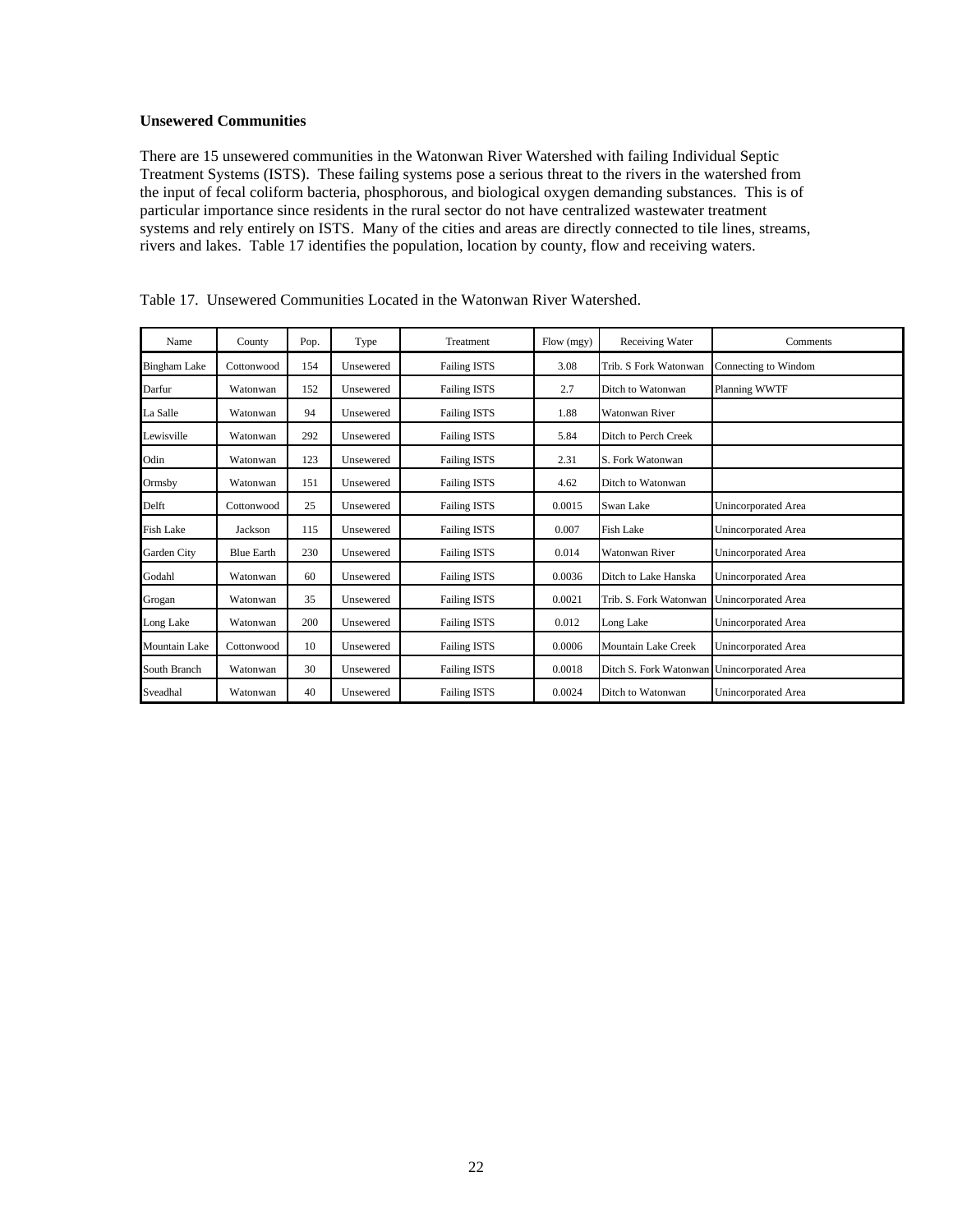## **Landfills/Dump Sites**

The information pertaining to the landfill and dump sites in the Watonwan River Watershed are compiled from the 1980 Outstate Dump Inventory (ODI). The information has been updated when needed. The list includes municipal solid waste disposal facilities, industrial surface impoundments, and closed dump sites in outstate Minnesota. There are a total of 17 dump sites in the Watonwan River Watershed, over half (62.5%) are located in Watonwan County (see Table 18).

| Name                        | County            | City                   | <b>MPCA ID</b> |
|-----------------------------|-------------------|------------------------|----------------|
| Garden City Dump            | <b>Blue Earth</b> | Garden City            | MNOD10000112   |
| Albin Township Dump         | <b>Brown</b>      | Albin Township         | MNOD10000120   |
| Delft Dump                  | Cottonwood        | Delft                  | MNOD10000214   |
| Mountain Lake Dump          | Cottonwood        | <b>Mountain Lake</b>   | MNOD10000213   |
| Mountain Lake Township Dump | Cottonwood        | Mountain Lake Township | MNOD10000212   |
| Ormsby Dump                 | Martin            | Galena Township        | MNOD10000656   |
| Truman Dump                 | Martin            | Truman                 | MNOD10000649   |
| <b>Adrian Dump</b>          | Watonwan          | Darfur                 | MNOD10001304   |
| <b>Butterfield Dump</b>     | Watonwan          | <b>Butterfield</b>     | MNOD10001305   |
| Darfur Dump                 | Watonwan          | Darfur                 | MNOD10001306   |
| Darfur Demolition Dump Site | Watonwan          | Darfur                 | MNOD10001309   |
| Lewisville Dump             | Watonwan          | Lewisville             | MNOD10001302   |
| Old Madelia Dump            | Watonwan          | Madelia                | MNOD10001310   |
| New Madelia Dump            | Watonwan          | Madelia                | MNOD10001308   |
| Odin Dump                   | Watonwan          | Odin                   | MNOD10001303   |
| Riverdale Dump              | Watonwan          | La Salle               | MNOD10001307   |
| St. James Dump              | Watonwan          | St. James              | MNOD10001301   |

Table 18. Dump Sites Located in the Watonwan River Watershed.

## **Solid Waste Sites**

There are a total of three solid waste sites in the Watonwan River Watershed (Table 19). These facilities have permits to handle and dispose of solid wastes.

Table 19. Solid Waste Sites Located in the Watonwan River Watershed.

| Name                                            | County   | City             | MPCA ID              |
|-------------------------------------------------|----------|------------------|----------------------|
| <b>Prairieland Resource Recovery Composting</b> | Martin   | Truman           | <b>IMNSW00000357</b> |
| <b>Curry Sanitation</b>                         | Watonwan | <b>St.</b> James | <b>IMNSW00000507</b> |
| Watonwan County Sanitary Landfill               | Watonwan | <b>St.</b> James | <b>IMNSW00000081</b> |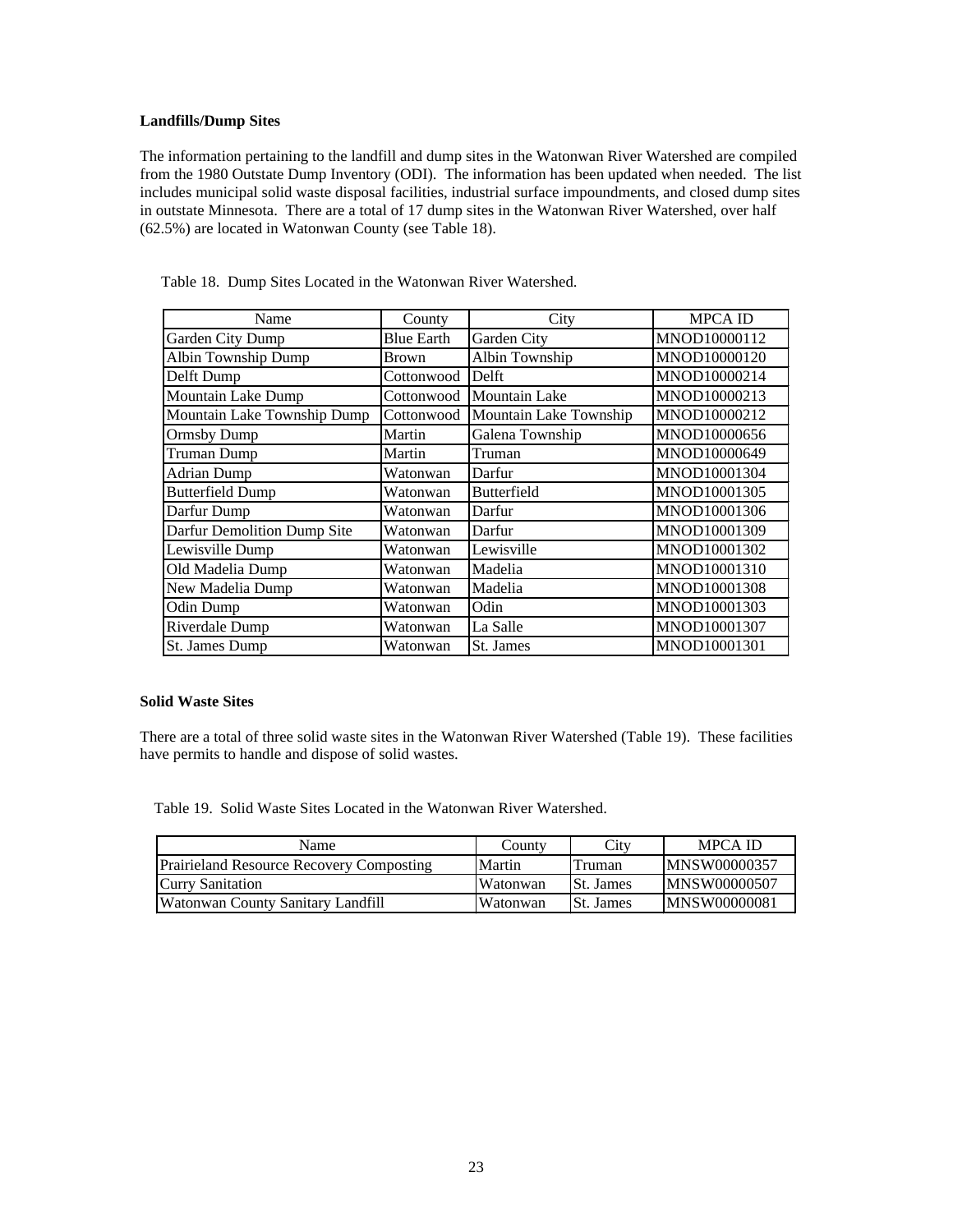## **Potential Superfund Site**

The Madelia Tire Fire Site poses the only threat as a potential or actual hazardous waste site, which currently has the possibility to be added to the federal and state Superfund list in the Watonwan River Watershed. The information is derived from the U.S. Environmental Protection Agency's nationwide database. Additional information can be found in Table 20.

Table 20. Potential Superfund Site in the Watonwan River Watershed.

| Name                          | County   | Lity    | MPCA ID      |
|-------------------------------|----------|---------|--------------|
| <b>Madelia Tire Fire Site</b> | Watonwan | Madelia | MND985766906 |

## **Industries Involved in the Voluntary Investigation Clean Up Program**

Two industries listed in Table 21 are involved in a Voluntary Investigation Clean Up Program. Staff from the Minnesota Pollution Control Agency provides technical review of the investigation and any remedial activities, if necessary. The program has been successful with investigation and clean up. The investigation process may lead to no clean up in specific cases.

Table 21. Industries Involved in the Voluntary Investigation Clean Up Program.

| Name                         | County   | City      | MPCA ID      |
|------------------------------|----------|-----------|--------------|
| <b>ISt. James Automotive</b> | Watonwan | St. James | MND087673851 |
| <b>Thermogas</b>             | Watonwan | St. James | MNPT00005850 |

#### **Former CERCLIS Site**

There is one site in the Watonwan River Watershed that have no further remedial action planned (Table 22). The St. James Sewage Sludge Disposal Site has been removed from the Comprehensive Environmental Response, Compensation, and Liability Information System (CERCLIS).

Table 22. Former CERCLIS Site in the Watonwan River Watershed.

| Name                                                                        | County | City | MPCA ID |
|-----------------------------------------------------------------------------|--------|------|---------|
| St. James Sewage Sludge Disposal Site   Watonwan   St. James   MND981532864 |        |      |         |

#### **Hazardous Waste Generator/Investigation Clean Up Site**

Olson Engineering, listed in Table 23, is the only hazardous waste generator/investigation clean up site in the Watonwan River Watershed.

Table 23. Hazardous Waste Generator/Investigation Clean Up Site.

| Name                                                    | County | City | EPA ID |
|---------------------------------------------------------|--------|------|--------|
| Olson Engineering   Watonwan   St. James   MND064757065 |        |      |        |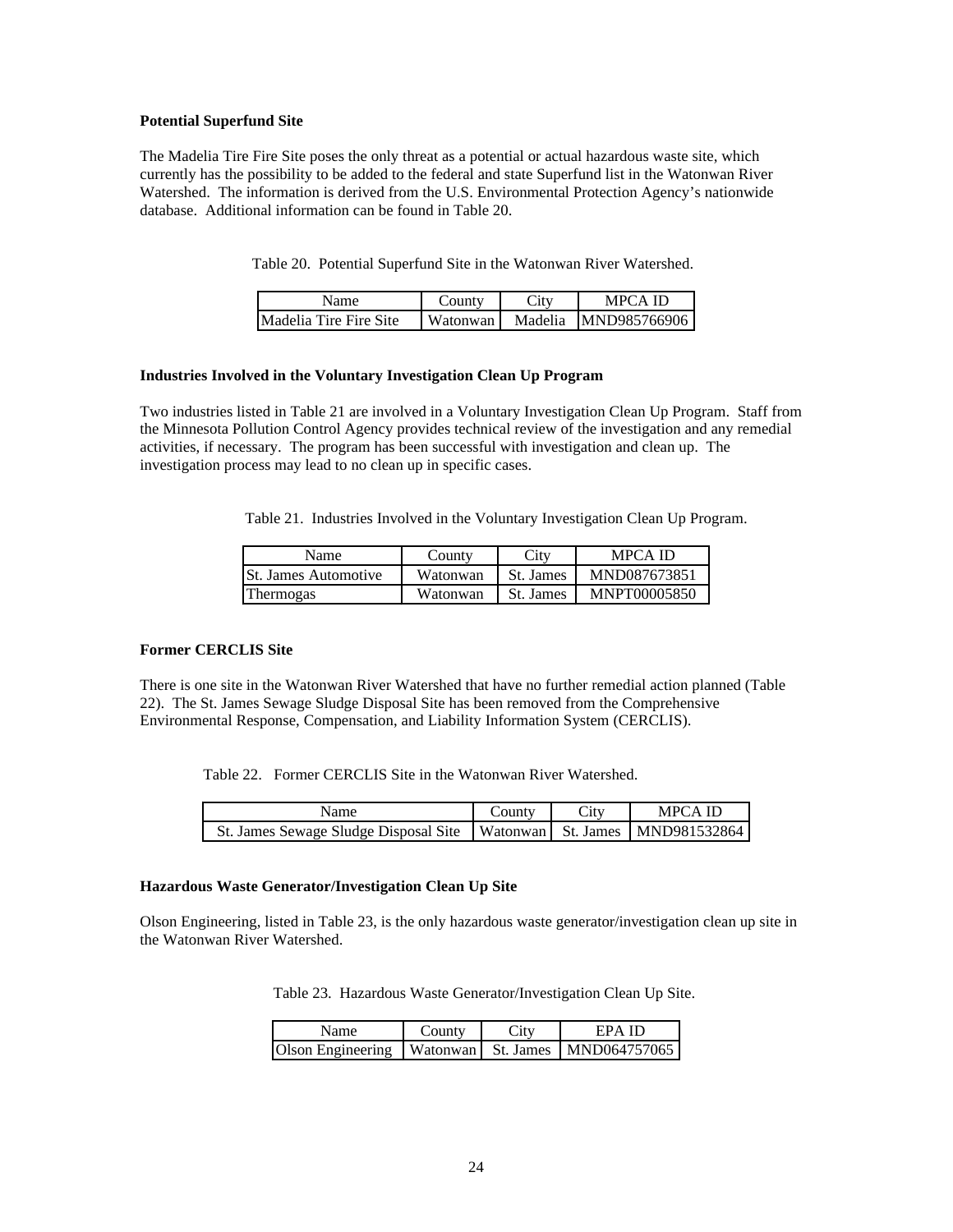# **History of the Project**

The Blue Earth River Basin Implementation Framework is a diagnostic study of the Blue Earth River and Watonwan River Major Watersheds funded through Minnesota's Pollution Control Agency (MPCA) as a Phase I Clean Water Partnership. A concurrent study, the Le Sueur River Implementation Framework, is a diagnostic study of the Le Sueur River Major Watershed, also funded through the Clean Water Partnership program. These two projects are similar in structure and together comprise the study area of the Greater Blue Earth River Watershed. Both projects are sponsored by the South Central Minnesota County Comprehensive Water Planning Project (SCMCCWPP), a 13 county joint powers that has been in existence since 1987. The project representative, designated by SCMCCWPP resolution, is Dr. Henry Quade of Minnesota State University, Mankato, Water Resources Center (MSUWRC). Contributing sponsors of the Blue Earth River Basin Implementation Framework include Blue Earth, Brown, Cottonwood, Faribault, Freeborn, Jackson, Martin, and Watonwan counties (County Water Planners and Soil and Water Conservation Districts), the U.S. Geological Survey (USGS), the City of Mankato and MSUWRC. Hydrologic and water quality monitoring was conducted cooperatively by the USGS, MSUWRC, and county personnel. The Watonwan River Major Watershed portion of the diagnostic study includes Blue Earth, Brown, Cottonwood, Jackson, Martin, and Watonwan county personnel. The project workplan, *Blue Earth River Basin Implementation Framework Workplan*, was developed by MSUWRC and approved by the MPCA. The original time line for the project was 1996 – 1998. Due to the scale of this project, it was extended until 2000.

Following the completion of the sampling season, a watershed technical committee met periodically to review and recommend analysis procedures for the Watonwan River Watershed assessment. The Watonwan River Watershed Team, formerly WILL, includes a cross section of locals (watershed view) and agency (basin view) personnel, is the recipient of this report. The watershed team developed the implementation plan (goals and strategies) in response to the diagnostic study findings.

#### **Purpose of the Project**

Numerous water quality studies have been conducted in the Watonwan River Watershed, but none of this scale. The purpose of this project includes the following goals:

- 1. Characterize sediment, phosphorus, nitrogen and bacteria concentration and loading for the Watonwan River and selected tributaries during periods of base flow and storm event flow in order to identify priority areas.
- 2. Create a Geographic Information System (GIS) for the Watonwan River Watershed to provide spatial natural resources data for each sampling sub watershed. The GIS will a.) characterize the watershed through spatial analysis of the landscape, b.) provide a means of displaying data as maps to inform and educate the watershed team, agencies, organizations and citizens, c.) accommodate on-going analysis of the watershed through the comparison and correlation of past and present natural resource data to water quality data, and d.) serve as a tool for the continued planning and management of natural resources in the watershed.
- 3. Determine the relationship of the Watonwan River Watershed to the Greater Blue Earth River Watershed.
- 4. Determine the relationship of the Watonwan River Watershed to the Minnesota River.

The Minnesota River Assessment Project (MRAP) indicated that sediment is the major contributor of pollutant loading in the Minnesota River Basin and is related to flow, therefore, sediment is the parameter of analytical focus. The diagnostic report will be used to develop the goals and strategies of the Watonwan River Watershed Implementation Plan. The implementation plan contains water chemistry goals based on both local and basin (or statewide) scale interest. At the basin scale, mass loads of pollutants leaving the mouth of the Watonwan River are of primary concern. At the local scale, pollutant concentrations for a particular stretch of river may be more important. These goals will therefore be a partnership of bottom up (watershed view) and top down (basin view) with ownership by both resulting in compatible goals and strategies for the Watonwan River Watershed*.*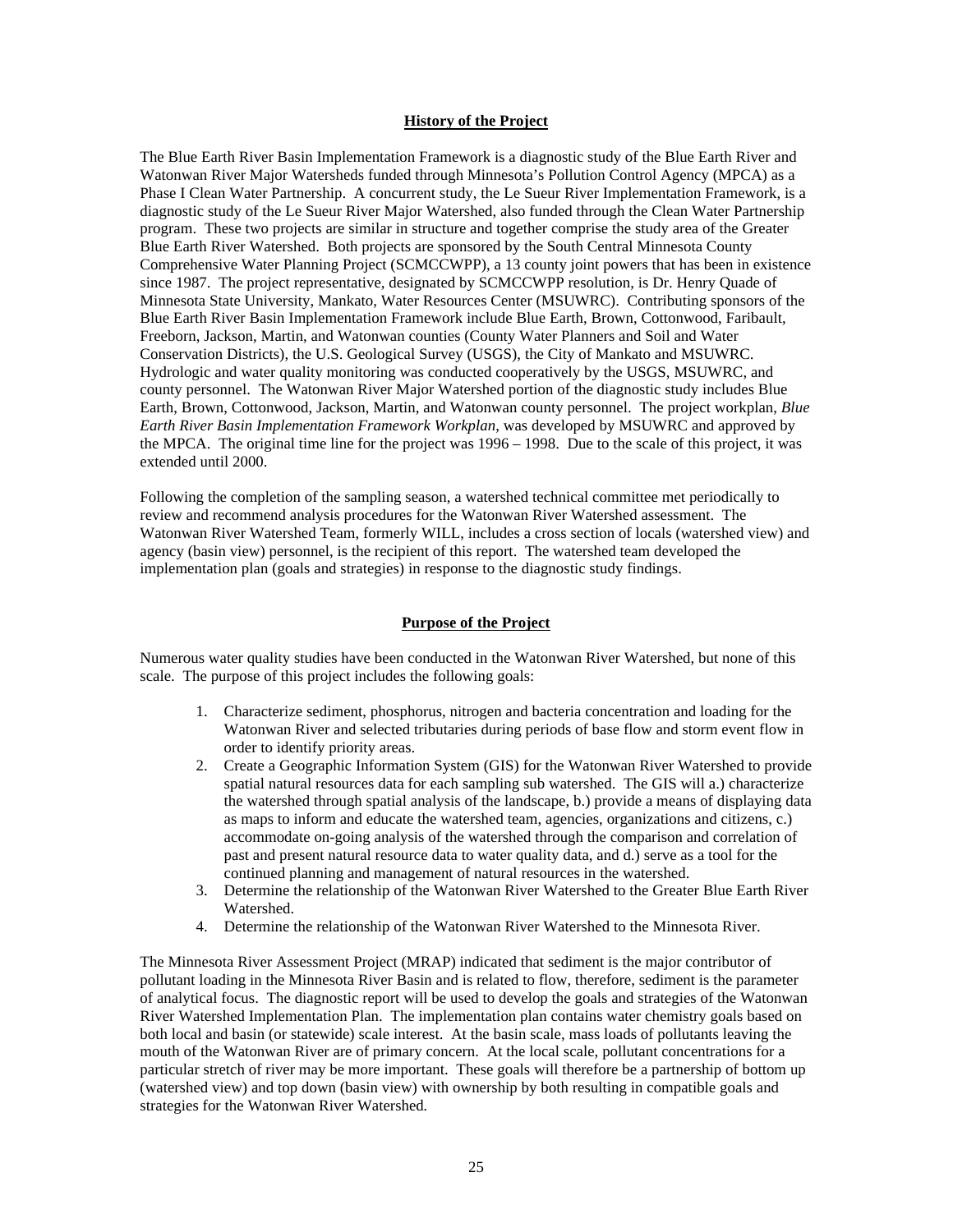# **Project Milestones**

A more detailed description of the project milestones for the Watonwan and Blue Earth River Watersheds is contained in the *Blue Earth River Implementation Framework Workplan*.

| <b>Work Plan Development</b>                                           |                   |
|------------------------------------------------------------------------|-------------------|
| <b>Establish Resource Committee</b>                                    | 5/95 to 12/95     |
| <b>Initial Draft Preparation</b>                                       | 5/95 to 12/95     |
| Review                                                                 | 12/95 to 3/96     |
| Final Plan                                                             | $2/96$ to $12/96$ |
| <b>Hydrologic Monitoring: Primary and Secondary Sites</b>              |                   |
| Activate Eight Monitoring Sites (Hydrology and Water Quality)          | 4/96 to 11/96     |
| <b>River Rating Curve Development</b>                                  | 4/96 to 11/96     |
| Final Hydrology Report                                                 | 11/96 to 6/97     |
| <b>Water Quality Monitoring: Primary and Secondary Sites</b>           |                   |
| <b>Sampling of Primary Sites</b>                                       | 4/96 to 11/96     |
| Sampling of Secondary Sites                                            | 4/96 to 11/96     |
| <b>Water Quality Analysis</b>                                          | 4/96 to 12/96     |
| Final Water Quality Report (Primary or Secondary)                      | 12/96 to 6/97     |
| <b>Hydrologic Monitoring; Tertiary Sites</b>                           |                   |
| Establish and Prepare Sites, Training                                  | $6/95$ to 3/96    |
| <b>Establish Estimated Rating Curves</b>                               | 4/96 to 11/96     |
| Volunteer Stage Height Reading                                         | 4/96 to 12/96     |
| Volunteer Rain Gauge Reading                                           | 5/96 to 11/96     |
| Report to MSU                                                          | 12/96 to 6/97     |
| <b>Water Quality Monitoring: Tertiary Sites</b>                        |                   |
| Training of County Personnel                                           | $6/95$ to $4/96$  |
| Collecting of Samples and Delivery to MSU                              | $4/96$ to $11/96$ |
| <b>Water Quality Analysis</b>                                          | 4/96 to 12/96     |
| Final Water Quality Report (Tertiary)                                  | 12/96 to 6/97     |
| <b>Watershed Assessment</b>                                            |                   |
| Develop Soils GIS Layer                                                | $5/95$ to $6/97$  |
| Develop Point Source Outfall Layer                                     | $5/95$ to 6/97    |
| Develop Feedlot Layer                                                  | $5/95$ to $6/97$  |
| Obtain and Incorporate State Land-Use Layer                            | $5/95$ to $6/97$  |
| Develop Hydrologic Layer                                               | $6/97$ to $8/97$  |
| Develop Water Quality Layer                                            | 6/97 to 8/97      |
| <b>Data Analysis</b>                                                   |                   |
| GIS Analysis of Monitoring Site Watersheds                             | 6/97 to 3/98      |
| Development of Transport Curves for Primary and Secondary Sites        | 6/97 to 3/98      |
| Determine Relationships of Hydrology and Transport Curves to Watershed | 7/97 to 3/98      |
| Run HSPF Models                                                        | $6/97$ to $3/98$  |
| <b>Implementation Plan</b>                                             |                   |
| Diagnostic Report to Resource Committee                                | 1/98 to 3/98      |
| Identification of Priority Areas and Parameters                        | $3/98$ to $4/98$  |
| Recommendations of Priority Areas/Parameters                           | 4/98 to 5/98      |
| Recommendations Resource Needs and Existing Program Limitations        | 4/98 to $5/98$    |
| <b>Fiscal Management</b>                                               | 5/95 to 6/98      |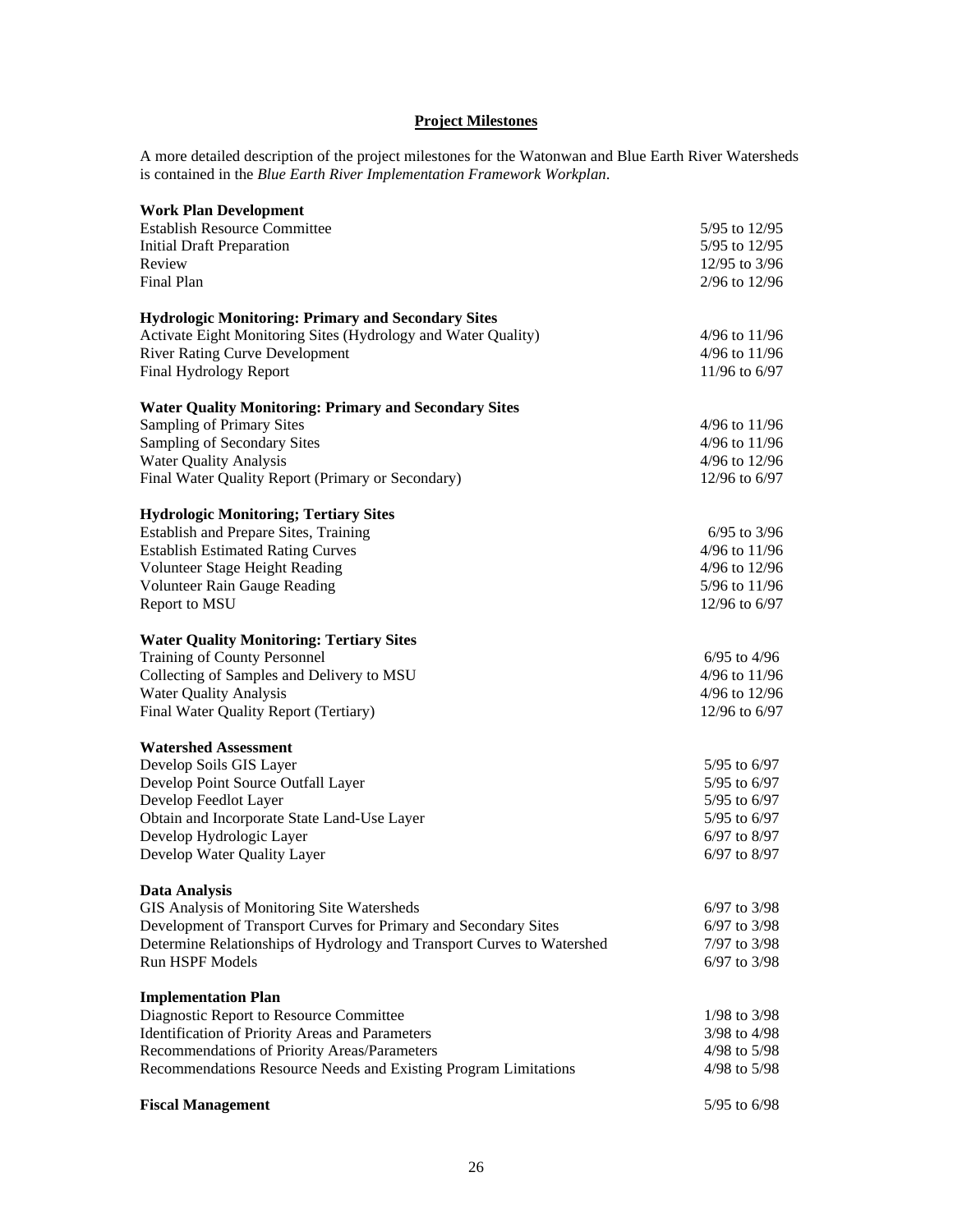# **Project Budget**

The total cost of the project for the Watonwan and Blue Earth River Watersheds was \$728,921. Of this amount, \$348,269 was funded by a Clean Water Partnership Grant, the remaining \$380,652 was in-kind contributions from a variety of sponsors. A more detailed description of the project budget for the Watonwan and Blue Earth River Watersheds is located in the *Blue Earth River Implementation Framework Workplan*. The total project budget summary is outlined in Table 24.

Table 24. Project Budget for the Watonwan and Blue Earth River Watersheds.

| Program Element                                       | Cost          |    | In-Kind | Cash           |
|-------------------------------------------------------|---------------|----|---------|----------------|
| Work Plan Development                                 | \$<br>22,913  | S  | 16,034  | \$<br>6,879    |
| Hydrologic Monitoring: Primary and Secondary Sites    | \$<br>15,982  | \$ | 8,430   | \$<br>7,552    |
| Water Quality Monitoring: Primary and Secondary Sites | \$<br>99,112  | \$ | 35,259  | \$<br>63,853   |
| Hydrologic Monitoring: Tertiary Sites                 | \$<br>208,616 | \$ | 163,918 | \$<br>44,698   |
| Water Quality Monitoring: Tertiary Sites              | \$<br>55,721  | \$ | 42,053  | \$<br>13,668   |
| <b>Watershed Assessment</b>                           | \$<br>151,463 | \$ | 34,963  | \$<br>116,500  |
| Data Analysis                                         | \$<br>132,797 | \$ | 47,838  | \$<br>84,959   |
| <b>Implementation Plan</b>                            | \$<br>33,742  | \$ | 23,582  | \$<br>10,160   |
| <b>Fiscal Management</b>                              | \$<br>8,575   | \$ | 8,575   | \$<br>$\theta$ |
| Total                                                 | \$<br>728,921 | \$ | 380,652 | \$<br>348,269  |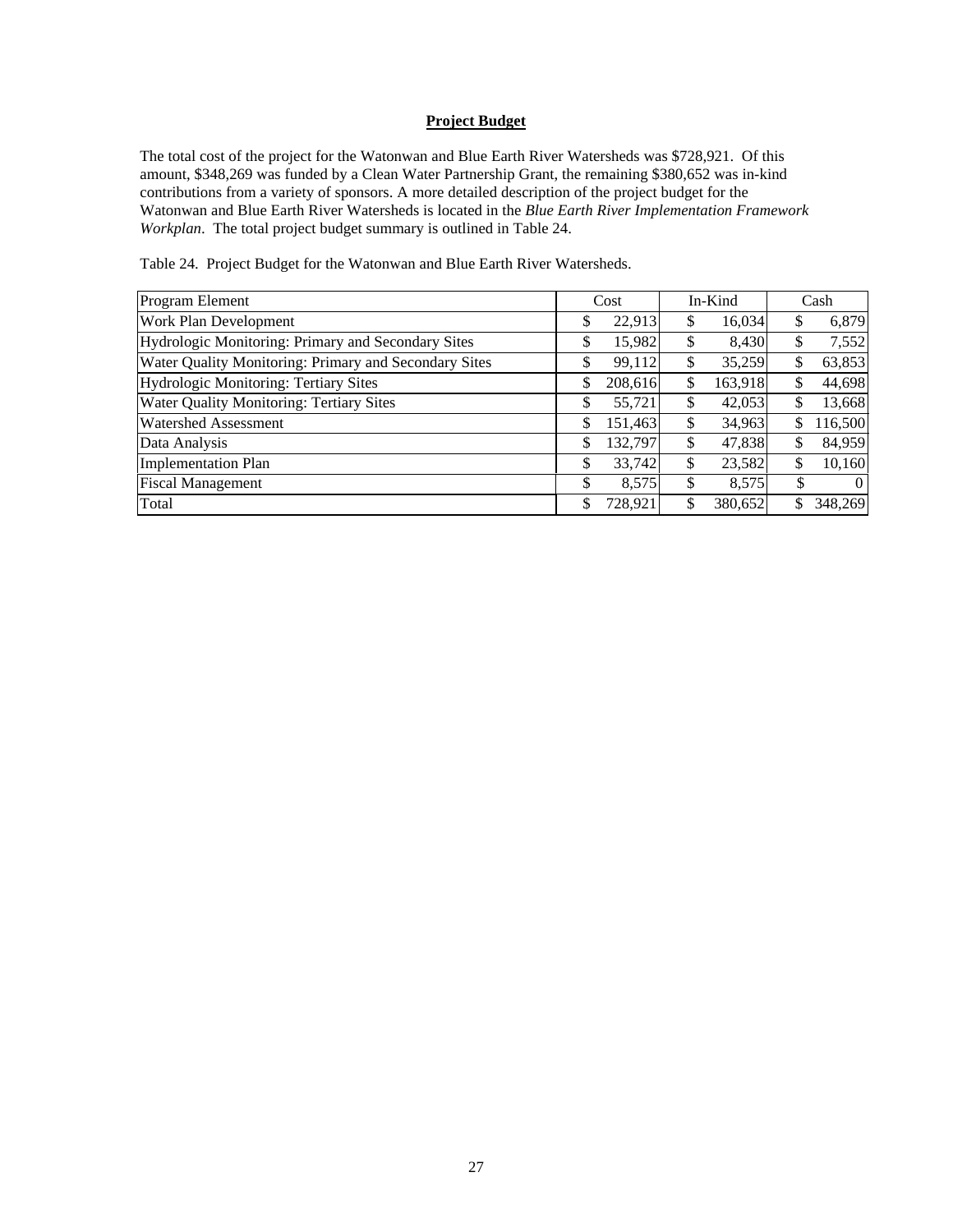# **Methods**

## **Site Selection**

A core group of county, state, and federal personnel met in 1995 to select sampling sites based on hydrologic divisions of the Watonwan, Blue Earth, and Le Sueur River Watersheds (the three major watersheds of the Greater Blue Earth River Watershed) in order to track the contributions from the various tributaries. The sampling sites were designated as primary sites (the mainstem of the river), secondary sites (main tributaries) or tertiary sites (smaller tributaries). The sampling sites selected for the Watonwan River Major Watershed in the following sub watersheds are described in Table 25, and shown in Figure 2.

Table 25. Sub Watershed Description, Stream Name, and Sampling Site Location.

| Sub Watershed   | <b>Stream Name</b>                     | <b>Sampling Site Location</b>             |
|-----------------|----------------------------------------|-------------------------------------------|
| WP1             | Watonwan River                         | County Road 13 above Garden City          |
| WS1             | Watonwan River                         | Township Road above South Fork Confluence |
| WT1             | Perch Creek                            | County Road 31                            |
| WT <sub>2</sub> | South Fork Watonwan River              | County Road 13                            |
| WT3             | Judicial Ditch 13                      | Township Road                             |
| WT4             | <b>St. James Creek</b>                 | Township Road                             |
| WT <sub>5</sub> | Watonwan River                         | Township Road                             |
| WT <sub>6</sub> | Tributary to South Fork Watonwan River | County Road 5                             |

Figure 3 illustrates the hierarchical nature of the sampling sites and their sub watersheds indicating WP1 as the primary site for the Watonwan River. The mainstem of the Watonwan River at sampling site WP1 receives all flow and water quality contributions from the secondary sub watershed WS1 (Watonwan River), which includes St. James Creek (WT4), and the Watonwan River (WT5), and the remaining smaller tertiary sub watersheds. Sampling sub watersheds and area are shown in Table 26.

| Sub Watershed   | <b>Individual Sub</b>  | Sub Watersheds       | Sub Watershed           |
|-----------------|------------------------|----------------------|-------------------------|
|                 | <b>Watershed Acres</b> | Contributing to Site | <b>Cumulative Acres</b> |
| WP1             | 71,482                 | All                  | 544,543                 |
| WS1             | 60,362                 | WS1, WT4, WT5        | 216,000                 |
| WT1             | 96,232                 |                      | 96,232                  |
| WT <sub>2</sub> | 94,304                 | WT2, WT6             | 127,814                 |
| WT3             | 33,016                 |                      | 33,016                  |
| WT4             | 78,630                 |                      | 78,630                  |
| WT5             | 77,008                 |                      | 77,008                  |
| WT6             | 33.510                 |                      | 33,510                  |

Table 26. Sampling Sites and Sub Watershed Area.

An unsampled area of 17,077 acres is located in the Watonwan River Watershed. These acres contribute to the sampling site BP1 in the Blue Earth River Watershed.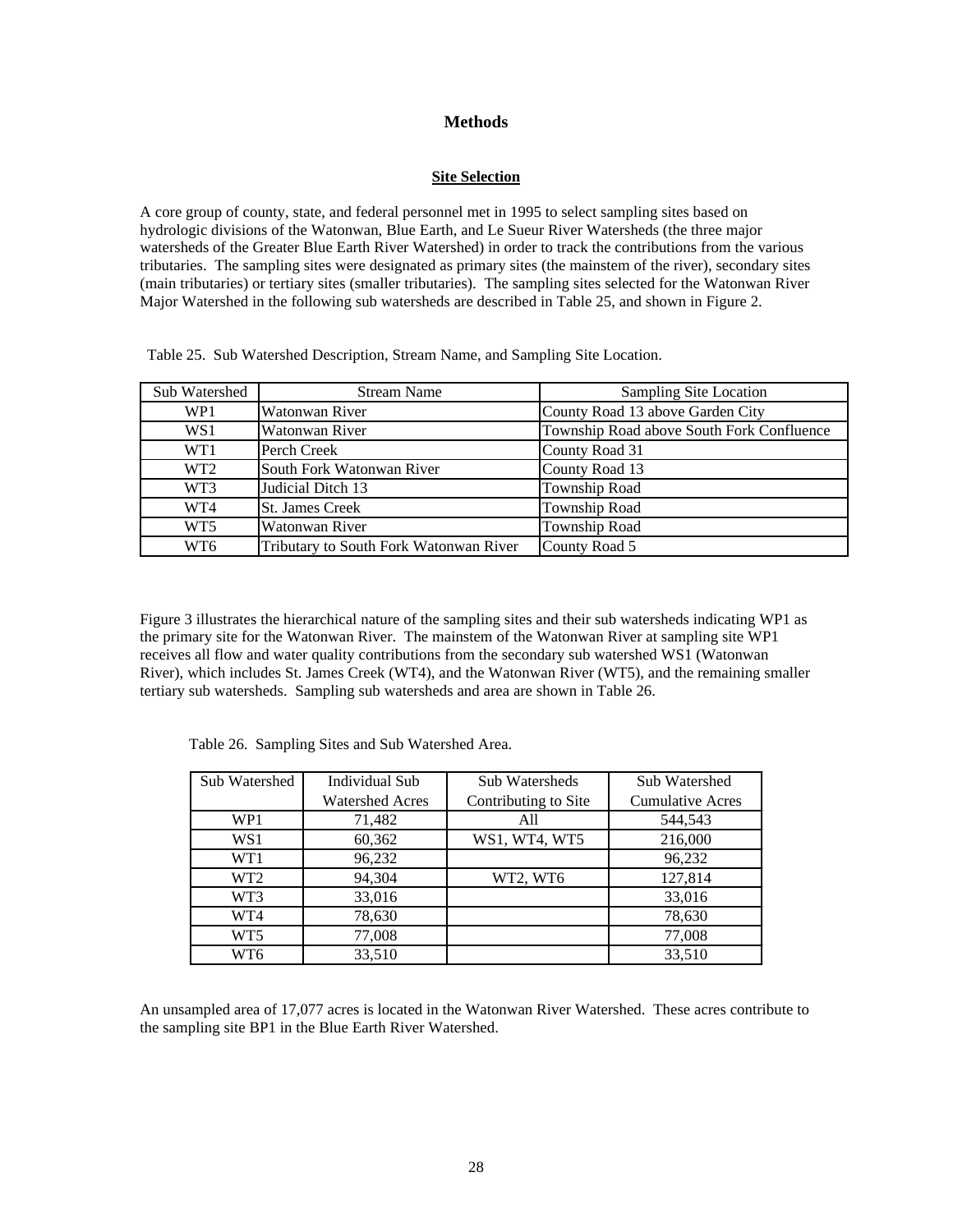Figure 2. Sampling Sites and Watersheds of the Watonwan River Major Watershed.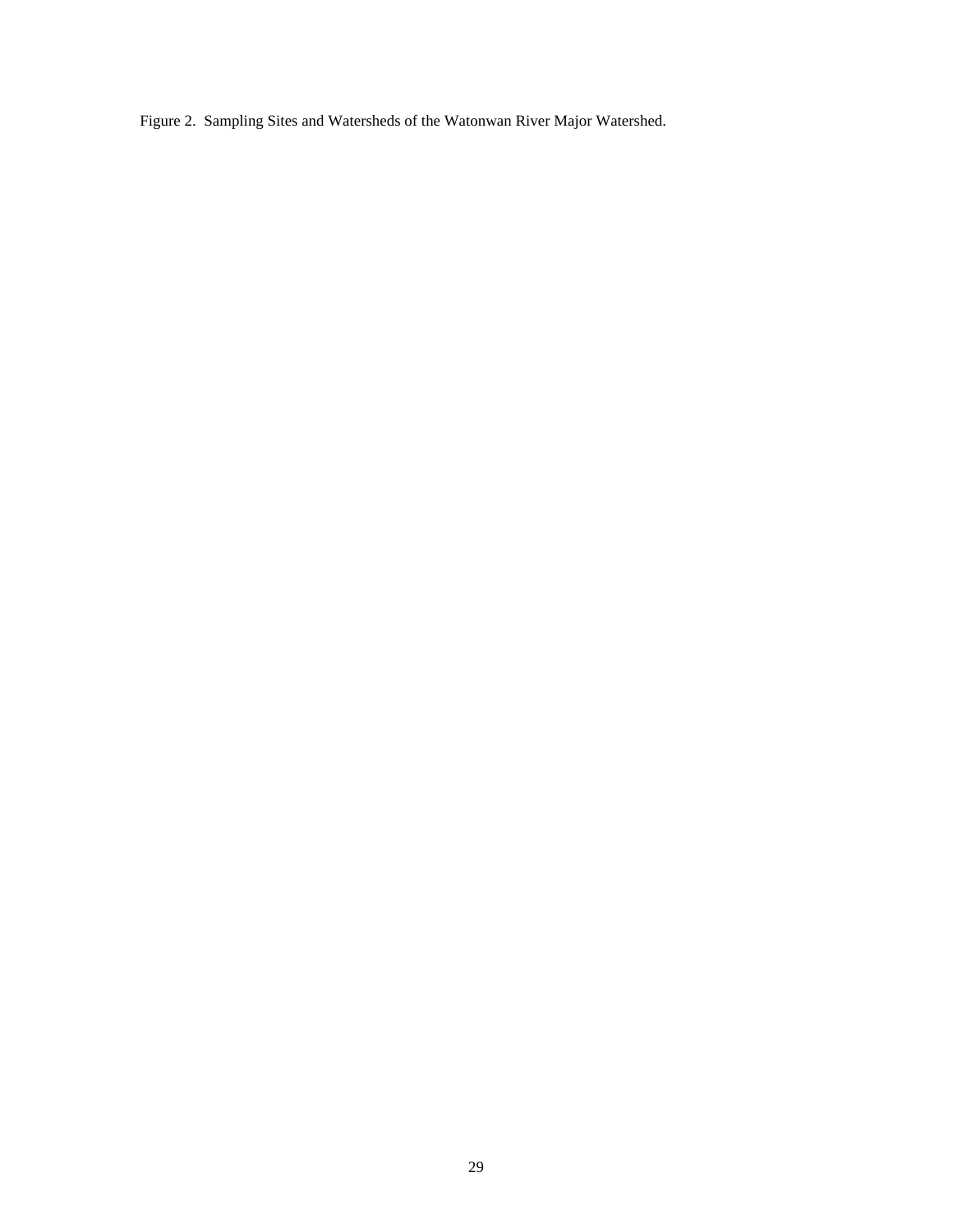Figure 3. Direction of Flow from the Sampling Sub Watersheds.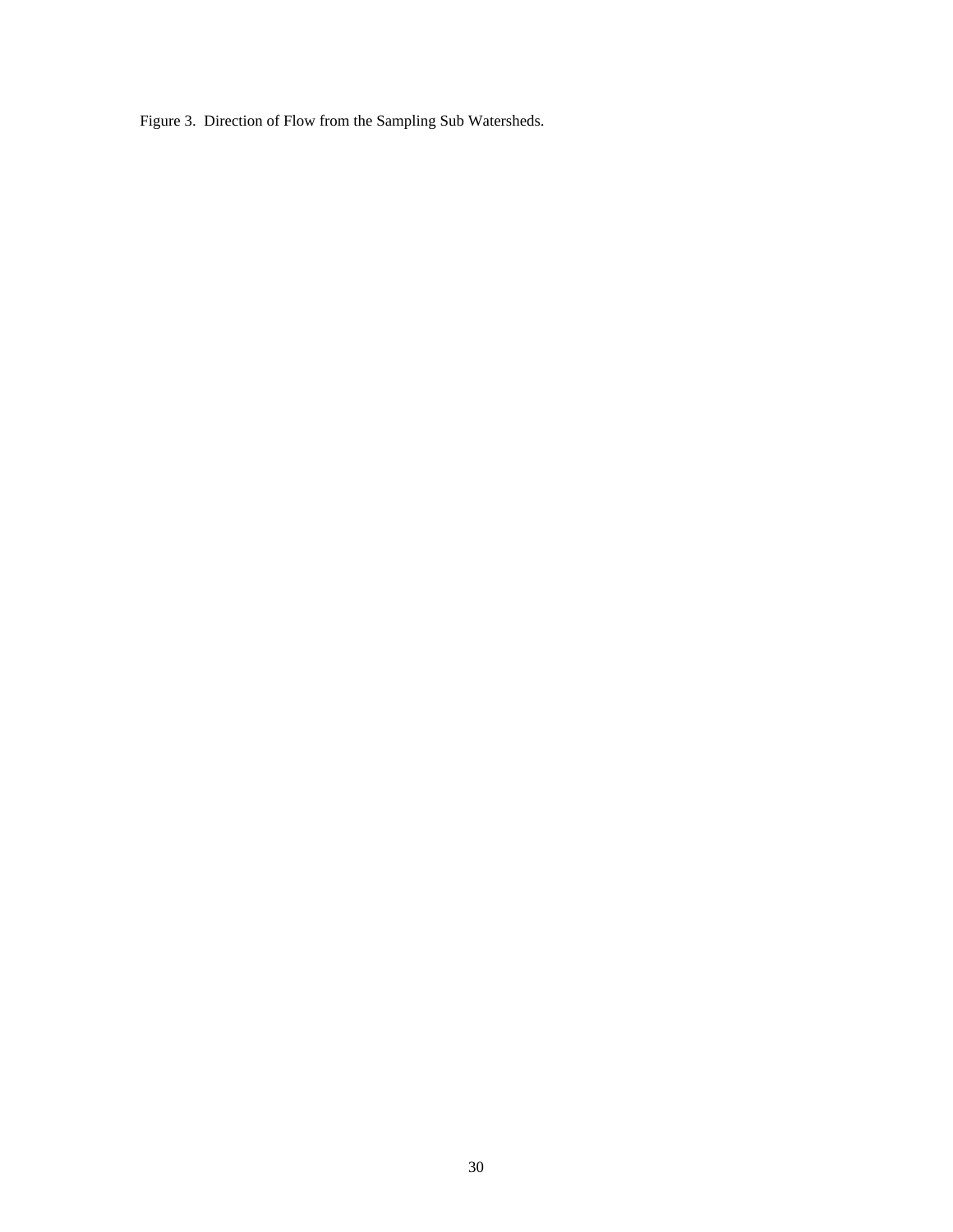# **Water Quality Monitoring**

The monitoring plan for the Watonwan River Major Watershed was developed in conjunction with the Blue Earth River and Le Sueur River Major Watersheds. The monitoring plan for the three watersheds includes identical sampling protocol and sampling period. The size of the project areas as well as budget constraints limited the number of sampling sites, as well as stream data collected on water quality parameters tested.

The Watonwan River Watershed monitoring plan was developed to measure water quality and flow for the Watonwan River and other designated streams in the watershed. The Watonwan River monitoring plan in Section 6 of the *Blue Earth River Implementation Framework Workplan* describes the parameters and frequency of monitoring. A full complement of water quality parameters was tested including phosphorus, nitrate and sediment for the primary and secondary sites. The tertiary sites were sampled at the same frequency as the primary and secondary sites but the water quality parameters tested were limited. The water quality parameters for the primary, secondary and tertiary sites are listed in Table 27.

| Parameter                                                                        | <b>Primary Sites</b>      | Secondary<br><b>Sites</b> | <b>Tertiary Sites</b> |
|----------------------------------------------------------------------------------|---------------------------|---------------------------|-----------------------|
| <b>Suspended Grain Size</b>                                                      | X                         | X                         | X                     |
| Total Suspended Solids (TSS)                                                     | X                         | $\mathbf{X}$              | $\mathbf{X}$          |
| Total Suspended Volatile Solids (TSVS)                                           | $\mathbf{X}$              | $\mathbf{X}$              |                       |
| Total Phosphorus (not filtered) (TP)                                             | X                         | X                         |                       |
| Total Dissolved Phosphorus (filtered) (TDP)                                      | X                         | X                         |                       |
| Ortho Phosphorus(filtered) (P-PO <sub>4</sub> )                                  | X                         | X                         |                       |
| Ammonia (filtered) (N-NH <sub>3</sub> )                                          | X                         | X                         |                       |
| Nitrate + Nitrite (filtered) $(N-NO_3/NO_2)$<br>Referenced in report as $N-NO_3$ | X                         | $\boldsymbol{\mathrm{X}}$ |                       |
| Chemical Oxygen Demand (COD)                                                     | X                         | X                         |                       |
| Chlorophyll-a (CHL-a)                                                            | X                         | X                         |                       |
| Fecal Coliform Bacteria                                                          | X                         | X                         |                       |
| pH                                                                               | X                         | X                         |                       |
| Total Kjeldahl Nitrogen (TKN)                                                    | X                         | X                         |                       |
| Temperature                                                                      | X                         | X                         |                       |
| Dissolved Oxygen (DO)                                                            | X                         | X                         |                       |
| Turbidity                                                                        | X                         | X                         | X                     |
| Conductivity                                                                     | X                         | X                         | X                     |
| <b>Field Analysis</b>                                                            |                           | <b>EPA Method Number</b>  |                       |
|                                                                                  | Standard Methods-16th ed. |                           |                       |
| Conductivity                                                                     | 120.1                     |                           |                       |
| Dissolved Oxygen (DO)                                                            | 360.1                     |                           |                       |

Table 27. Water Quality Parameters Sampled.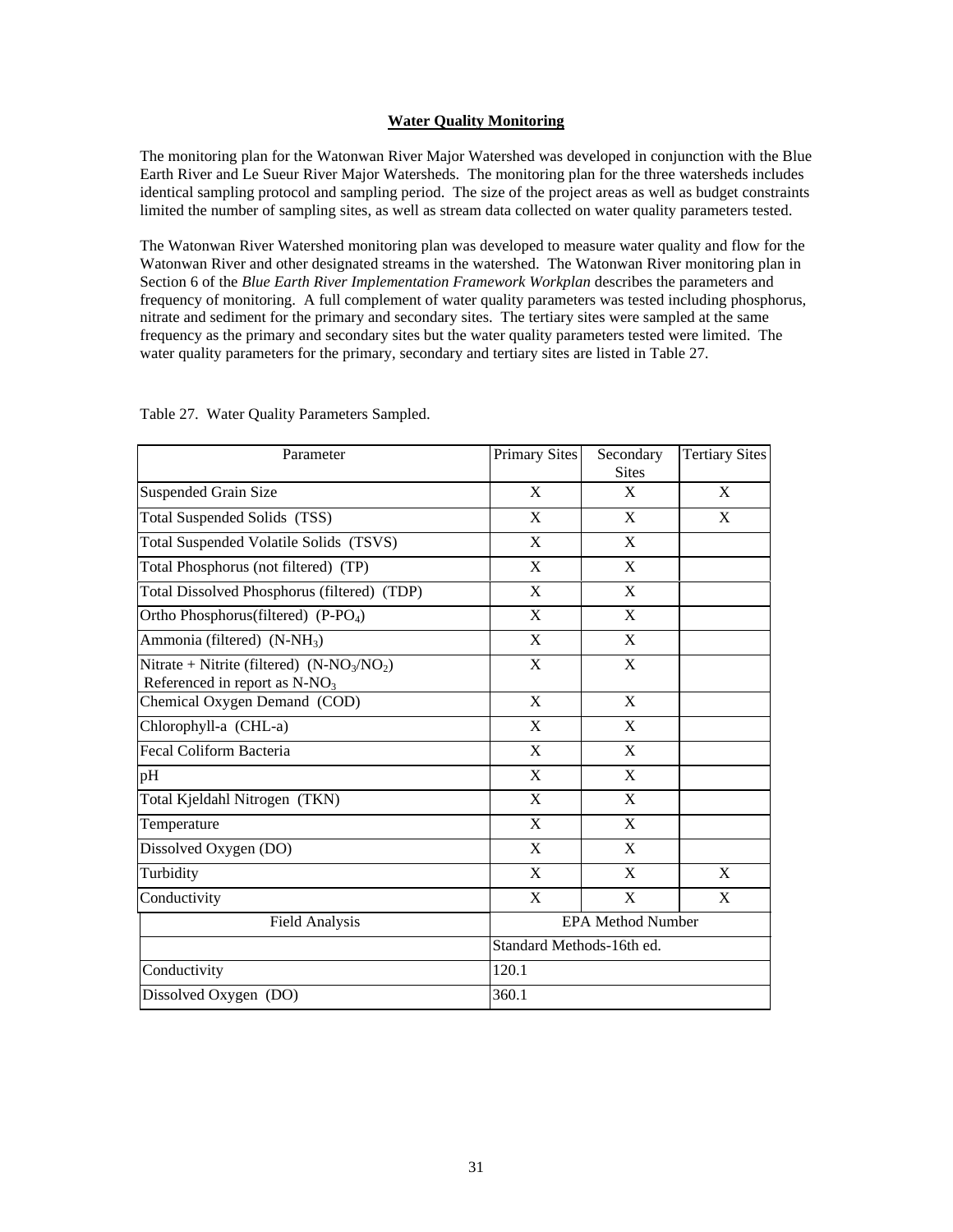The stream monitoring included water quality and flow measurements completed by multiple teams. The primary site (WP1), which is located on the Watonwan River, is a USGS gauging station with rating and sampling done by the USGS. The secondary site (WS1), which is also located on the Watonwan River, was rated by the USGS, with water quality sampling and stream height gauging done by MSUWRC. The six tertiary sites were rated by MSUWRC. The County Water Planners and the SWCD staff were trained by the USGS and MSUWRC to provide consistency in the collection of stream water levels and water quality samples. MSUWRC and county personnel surveyed the tertiary sites. The survey data were digitized to develop a cross section and reference table with monitoring reference information for each tertiary site. A site sheet was created for each tertiary site with the site location, cross section, and reference table for sampling depth based on the height of water utilizing a staff gauge or measurement tape value.

## **Water Quality Collection**

Water quality samples were collected using standard USGS water sampling methods for the primary and secondary sites with a depth-integrated water sampler. Water quality collection at the tertiary sites was performed using a modified grab method of sampling. The modified sampling method consisted of two water sample collection options: 1) using a one or two liter sample bottle attached to a long PVC pole that was inserted vertically into the water column; or 2) using a bucket attached to a long rope that was dropped vertically into the water column. The water samples were not depth integrated but instead were collected just below the surface to mid-depth of the water column over the deepest point of stream to ensure adequate flow throughout the sampling season. The sampling site location, as indicated by the cross section diagram of the site, was marked on the bridge structure to provide a consistent sampling site location.

Water quality sampling was performed by the USGS at the primary site, by MSUWRC staff at the secondary site, and by the County Water Planners and SWCD staff at the tertiary sites. Field data sheets for sampling sites are found in Appendix CC. Table 27 lists the water quality parameters tested by site designation.

The samples were analyzed at the state certified Environmental Quality Lab at Minnesota State University, Mankato. The QA/QC Manual is on file at the lab. All lab analyses were EPA approved methods as specified in the Code of Federal Regulations Clean Water Program, Title 40, Section 136.3 (Appendix DD). Table 28 lists the water quality parameters and analysis methods.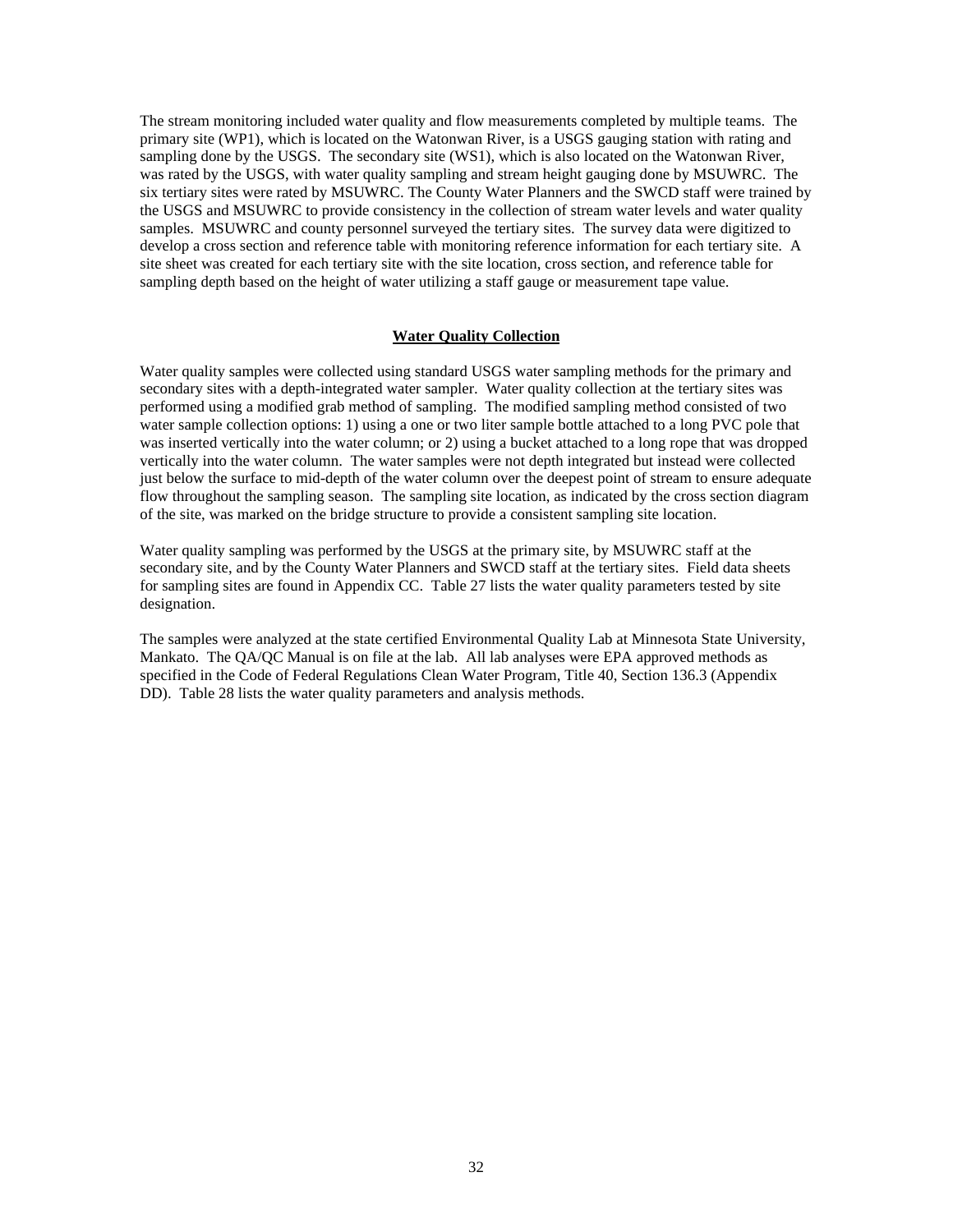Table 28. Water Quality Analysis Methods.

| Laboratory Analysis                             | <b>EPA Method Number</b>                     |  |  |
|-------------------------------------------------|----------------------------------------------|--|--|
| Suspended Grain Size                            | <b>USGS</b> Method                           |  |  |
| Total Suspended Solids (TSS)                    | 160.2                                        |  |  |
| Total Suspended Volatile Solids (TSVS)          | 160.4                                        |  |  |
| Total Phosphorus(not filtered) (TP)             | 365.1 (Lachat 10-115-01-1-C BlockDigestion)  |  |  |
| Total Dissolved Phosphorus(filtered) (TDP)      | 365.1 (Lachat 10-115-01-1-C BlockDigestion)  |  |  |
| Ortho Phosphorus(filtered) (P-PO <sub>4</sub> ) | 365.1 (Lachat Method 10-115-01-1-A & -B)     |  |  |
| Total Kjeldahl Nitrogen (TKN)                   | 351.2 (Lachat 10-107-06-2-E Block Digestion) |  |  |
| Ammonia (filtered) $(N-NH_3)$                   | 350.1(Lachat Method 10-107-06-1-B)           |  |  |
| Nitrate + Nitrite (filtered) $(N-NO_3/NO_2)$    | 353.2 (Lachat Method 10-107-04-1-C & -A)     |  |  |
| Chemical Oxygen Demand (COD)                    | HACH Reactor Digestion Method 410.4          |  |  |
| Chlorophyll-a (CHL-a)                           | 1002G (Standard Methods-16th ed.)            |  |  |
| Fecal Coliform Bacteria                         | 909C (Standard Methods-16th ed.)             |  |  |
| Turbidity                                       | 180.1 (Hach-turbidimetric)                   |  |  |
| pH                                              | 150.1                                        |  |  |
|                                                 |                                              |  |  |
| Field Analysis                                  | <b>EPA Method Number</b>                     |  |  |
|                                                 | Standard Methods-16th ed.                    |  |  |
| Conductivity                                    | 120.1                                        |  |  |
| Dissolved Oxygen (DO)                           | 360.1                                        |  |  |

# **Precipitation**

The South Central Minnesota County Comprehensive Water Planning Project (SCMCCWPP) Volunteer Rain Gauge Network is located in the 13 county region in and near the project area. The extensive network of volunteers collected the precipitation data used for the project (Figure 4). An average daily rainfall record was created using the available data from the rain gauge sites within the sampled sub watersheds. The number of sites within the sampling sub watersheds varied from one to six sites. Because the rain gauge readers record precipitation at various times of the day, the daily precipitation data may be recorded for up to 24 hours after the rainfall had occurred. The precipitation recorded represents a total amount for the proceeding 24-hour period. Additional information pertaining to the Rain Gauge locations and data are found in Appendix EE.

## **Discharge Ratings**

Stream discharge measurements were collected to determine the hydrologic conditions of the project area. The discharge data provided the foundation to calculate the yield and total loading estimates for several pollutants. Additionally, the data were used to characterize each sub watershed's hydrologic response to storm events. Discharge is reported as cubic feet/second.

The USGS has collected stream data on the Watonwan River since 1976. The river has reached its flood record of 13,900 cfs (cubic feet per second) in 1993. The USGS obtained discharge measurements at the primary and secondary sampling sites following USGS methodology, using Price or Pygmy current meters (Appendix FF). The USGS used the 1996 project data as well as historic data to develop the rating curves for the primary and secondary sampling sites.

MSUWRC collected water discharge measurements at the tertiary sites following USGS methodology using Price or Pygmy current meters. Due to sampling difficulties, the tertiary site, WT3 (Judicial Ditch 13) was surveyed with a transit. The water volume (flow) on Judicial Ditch 13 at sampling site WT3 was calculated using Meaning's equation. Table 29 summarizes discharge measurement collection.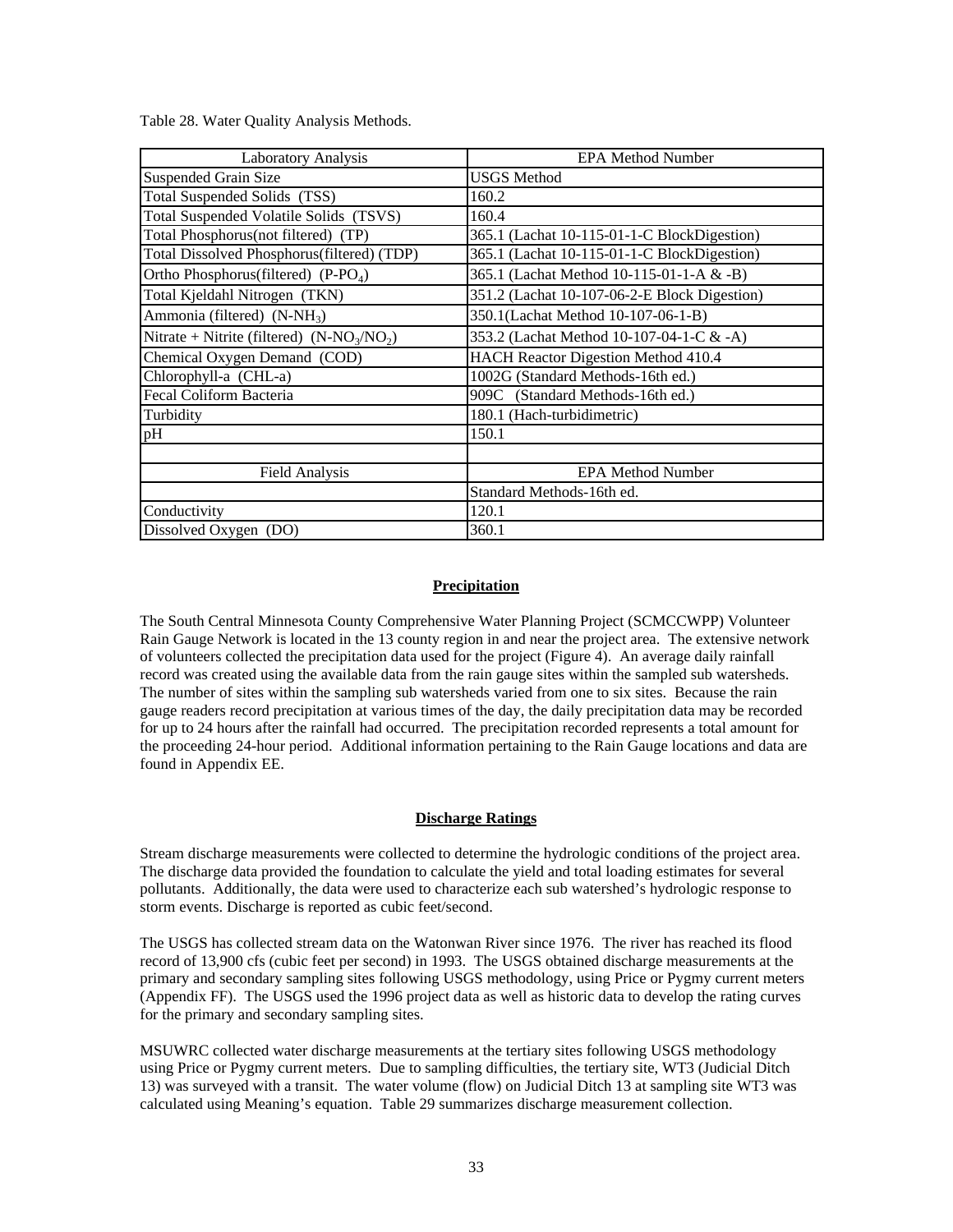Figure 4. Rain Gauge Site Locations of the Watonwan River Major Watershed.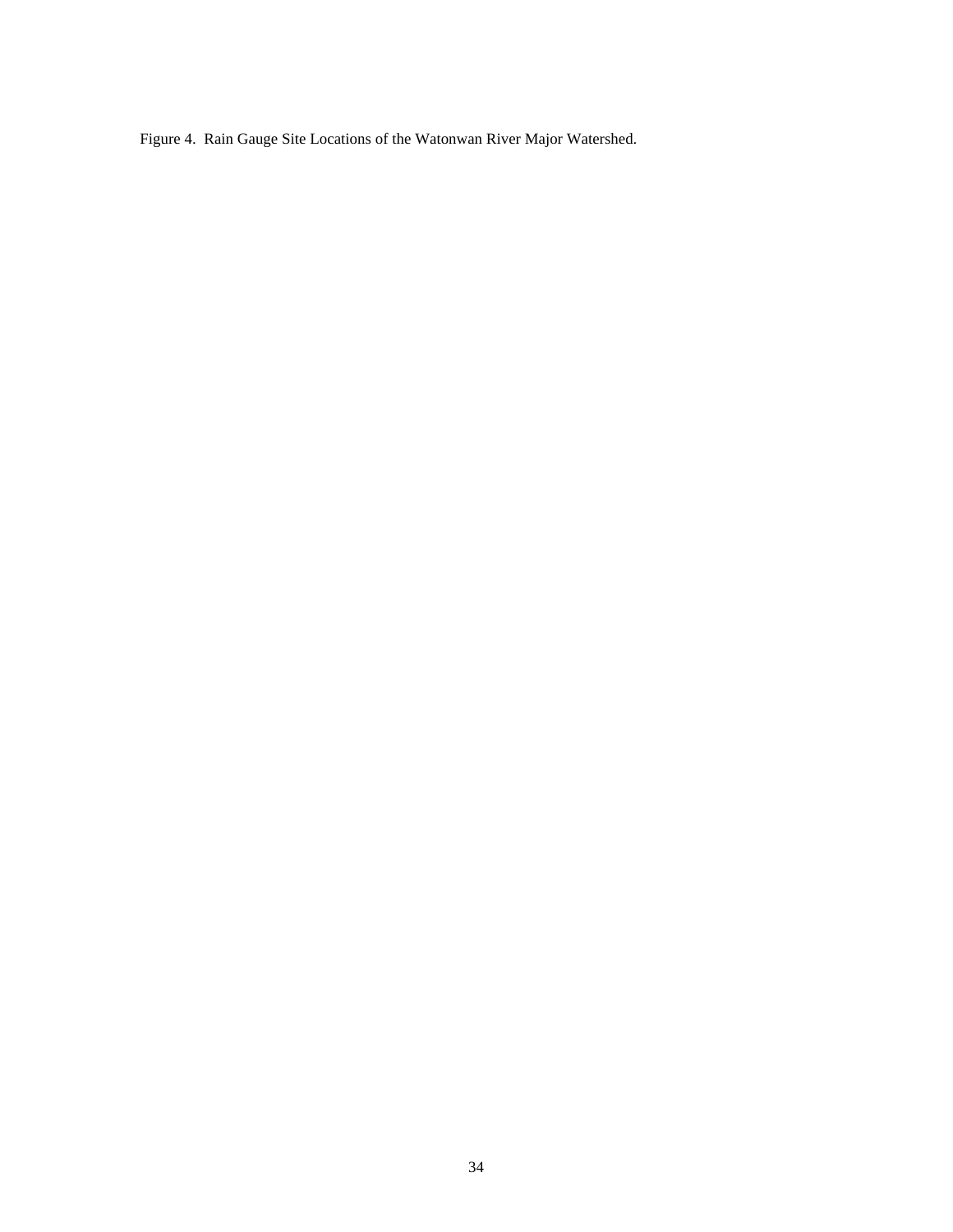Table 29. Stream Flow Data Collection Methods.

| Sub<br>Watersheds | Water Level Devices<br>and Methods | <b>Discharge Measurements</b><br><b>Equipment and Organization</b> | <b>Rating Curve</b><br>Development |
|-------------------|------------------------------------|--------------------------------------------------------------------|------------------------------------|
| Primary           | <b>USGS Gauging Station</b>        | Price current meter<br><b>USGS</b>                                 | <b>USGS</b>                        |
| Secondary         | USGS wire-weight gauge             | Price current meter<br><b>USGS</b>                                 | <b>USGS</b>                        |
| Tertiary          | Staff gauge or surveying rod       | Pygmy or Price Current meter<br><b>MSUWRC</b>                      | <b>MSUWRC</b>                      |

# **Data Management and Statistics**

# **Flow Calculation and Hydrographs**

The rating curve is the relationship between the depth of the water and the amount of discharge (cubic feet per second). The discharge is calculated by measuring the flow at multiple points across the stream at a particular stage. The rating curve is created by measuring the discharge at a number of different water depths (stages) and plotting the data to produce a curve.

The Watonwan River at primary site WP1 was located at a USGS gauging station with continuous flow data. The USGS compiled the data record to obtain a daily average flow. The primary site data did not require any further modifications. The USGS prepared a rating curve for the sampling site WP1.

Stage height measurements were obtained by MSUWRC for the Watonwan River at the secondary site, WS1, using a stationary USGS wire-weight gauge. These stage height measurements were recorded during each sampling session and at regular intervals between baseline and storm event sampling. The USGS prepared a rating curve for this sub watershed. This rating curve was used to create a hydrograph as discussed below.

The County Water Planners and Soil and Water Conservation District staff collected stream height data at the tertiary sites. The data collections involved numerous sampling periods done at various hours of the day. Water height observations were made at the same time as water quality data collection and at regular intervals between water sampling periods. The measurements were made using a standard metric fiberglass-surveying rod, measuring from a known location at each sampling site. The distance of the known point to the water surface was recorded.

The hydrograph readings recorded at the secondary and tertiary sites were used to develop daily stream flow data for each site. These data were plotted as stage height (y-axis) and date/time (x-axis) for the days in the sampling season. Through electronic means, curves were drawn through the plotted data. This process smoothed the somewhat fragmented site data. The result was a continuous line that approximated the hydrograph for each site. The resulting chart image was exported and then sampled electronically using a digitizing program to obtain a discharge record for each day of the sampling season<sup>15</sup>. Additional information pertaining to the discharge relationships for the primary, secondary and tertiary sites is located in Appendix FF.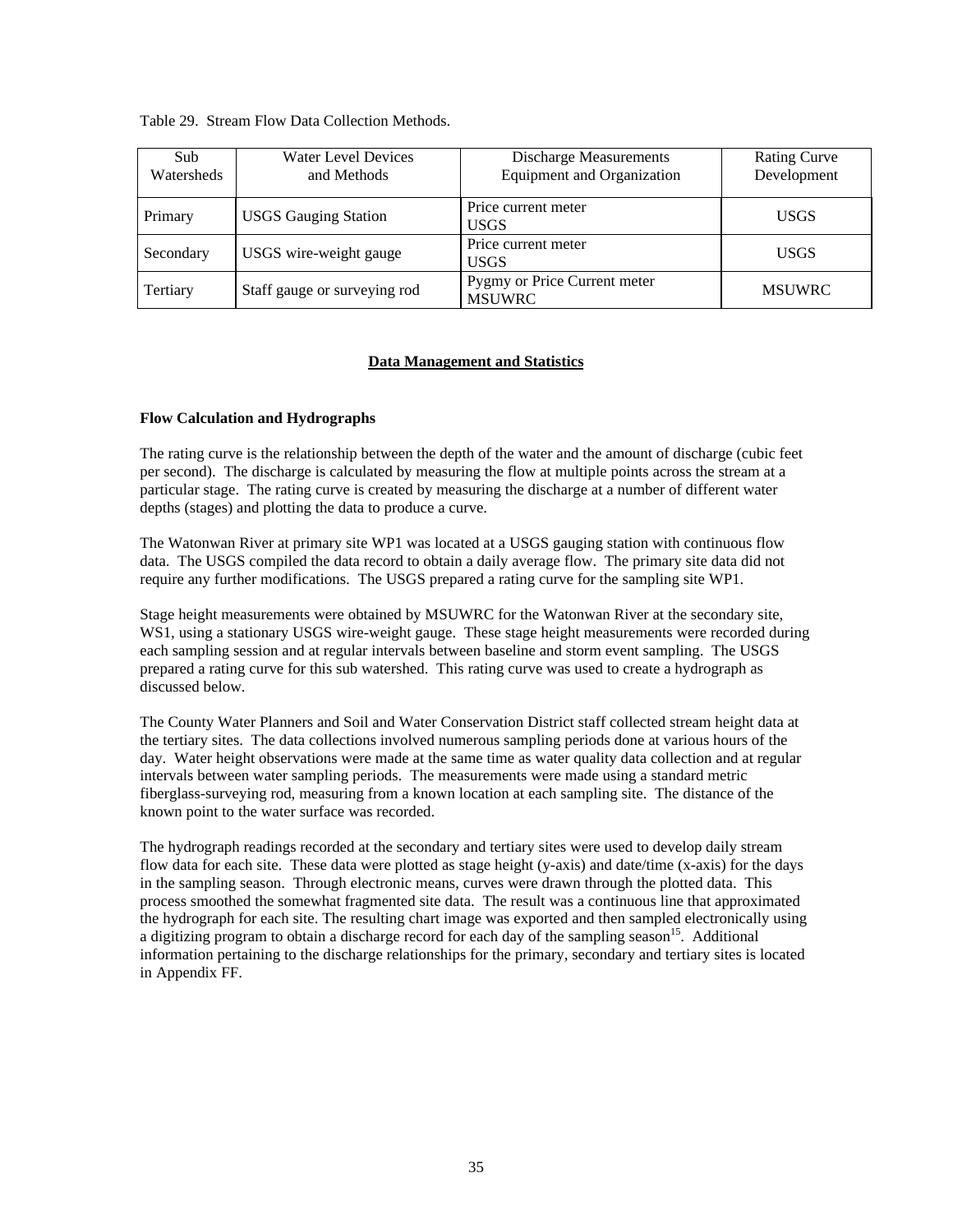# **Load and Yield Calculations**

Flow data is used to calculate the yield and load of water quality parameters. Water quality constituent (pollutant) load is calculated using the equation:

> $flow * concentration = load (pounds or tons)$ time

Water quality constituent (pollutant) yield is calculated using the equation:

 $load$  = yield (pounds/acre or tons/acre) Sub watershed acres

The yield of pollutants expressed as pounds per acre or tons per acre of watershed normalizes the data allowing the comparison among watersheds with varying area. The yield and relative magnitude of the water quality parameters tested will provide needed information in the selection of priority management areas by the watershed team. Flow records allow runoff response time or "flashiness" of a watershed to be understood providing a crucial piece of information when selecting the Best Management Practices (BMPs) for the implementation plan. Loading for all water quality parameters at the primary and secondary sites and for the TSS at tertiary sites was calculated by using FLUX, a model developed by the U.S. Army Corps of Engineers<sup>16</sup>.

# **Watershed Assessment**

#### **Geographic Information System**

The Geographic Information System (GIS) for the Greater Blue Earth River Watershed was created using ARC/INFO Version 7.1.2 on a SUN Ultra 30 workstation by MSUWRC. All data were analyzed in ARC/INFO except feedlot data, which were developed using ArcView. Base layers were developed by digitizing data or by acquiring data from other groups such as counties in the watershed, South Central Minnesota County Comprehensive Water Planning Project (SCMCCWPP), Minnesota Department of Transportation (MnDOT), Minnesota Department of Natural Resources (MDNR), Land Management Information Center (LMIC), Minnesota Pollution Control Agency (MPCA), Minnesota Board of Water and Soil Resources (BWSR), Minnesota Department of Agriculture (MDA), University of Minnesota (U of M), Natural Resources Conservation Service (NRCS), United States Geological Survey (USGS), and United States Fish and Wildlife Service (USFWS). Scale of the spatial data ranged from 1:8,000 to 1:24,000. Databases were developed and joined with the spatial data. Although the GIS was used to analyze data related to ground conditions during the 1996 water monitoring period, most data were pre-1996, resulting in best estimate ground conditions for the monitoring period.

The GIS base layers used in the project include hydrographic data (streams, public ditch systems, lakes); watershed boundaries (major, minor, sampling, lake); sampling sites; National Wetlands Inventory wetlands; precipitation; land cover/land use; feedlots; Conservation Reserve Program (CRP); transportation (roads and road easements); soils; slope; water quality (TSS); and other boundaries (county, township, section, municipal). A summary of the data is listed below.

1. Land Cover/Land Use: The following GIS coverages were combined to represent the 1996 landscape. The base coverage, Minnesota Land Use and Cover - Agricultural and Transition Areas, represents ground conditions during the years, 1988 – 1990. The National Wetlands Inventory (NWI) wetland data represent the time period, 1979-1988. County based CRP parcel coverages from 1996 were obtained from the Minnesota Department of Agriculture. Spatial road data were obtained from the Minnesota Department of Transportation (MN DOT) Base Map '98.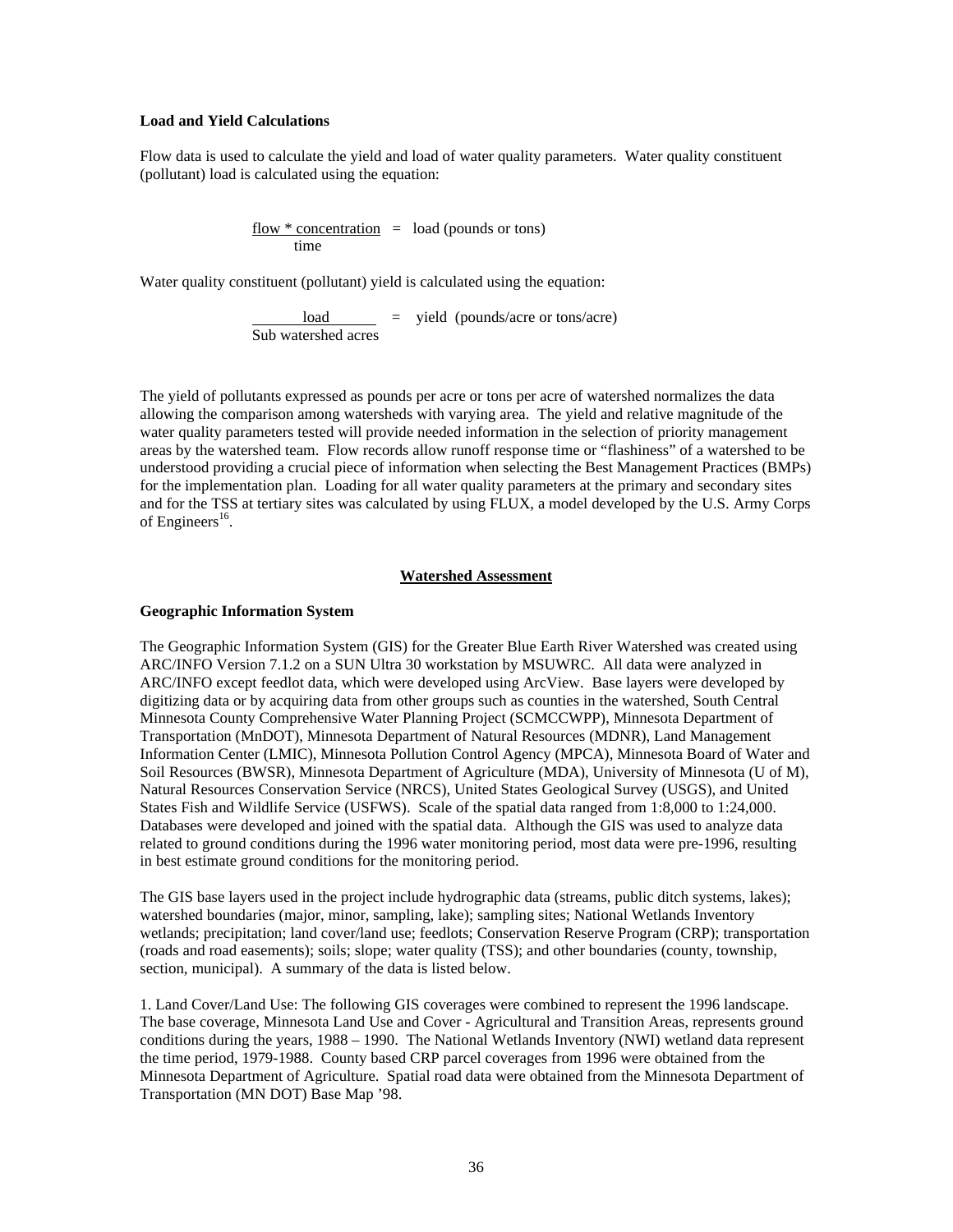2. Feedlots: The feedlot site locations represent data compiled from county based feedlot information. Counties provided spatial data and attribute information or provided hard copy maps of feedlot locations. Feedlot data may be historic or current. A composite inventory was completed to display a general picture of animal operations, including historic and present day locations. These data were compiled using ArcView.

3. Hydrography: Streams, lakes, public drainage ditch systems, and watershed (major, minor, lake) boundary data provide the base map hydrographic data obtained from the 13 County ARC/INFO GIS developed by the MSUWRC. Sampling sites were located on and digitized from 7.5 minute USGS topographic quadrangle maps. Sampling watersheds were delineated from sampling site locations to intersect preexisting minor watershed boundaries onto the quadrangle maps using height of land and drainage information. Sampling sites and watersheds were digitized and ARC/INFO coverages were created. The National Wetlands Inventory, obtained from the State of Minnesota, was reviewed and updated by the MDNR in 1991-1994.

4. Precipitation: Precipitation data for the sampling watersheds were generated using data collected by the SCMCCWPP Rain gauge Network. Data were entered into the HIDEN program using the State Climatology methodology. Grid files were created from the HIDEN data, using Surfer (Golden Software). The ARC/INFO sample shed file was used to incorporate the sampling shed data with the grid files. Grids were created by month and combined using the grid math command to develop a cumulative total for the monitoring period (April 1, 1996 through November 21, 1996). The precipitation results are reported as the average volume of water in inches that fell within each sampling shed area (square meter inches/square meters) by month and by total monitoring period.

5. Soil: Soil data from the SSIS program generated files at the U of M were converted to township based EPPL7 files by U of M. These data were processed by BWSR to compile the data into county based ARC/INFO coverages. MSUWRC appended the MnDOT county boundary arcs into each county soil coverage to complete the necessary edge matching. County soil files were completed for Blue Earth, Brown, Cottonwood, and Watonwan Counties using the SSIS data. ARC/INFO soil coverages were obtained for Jackson and Martin Counties from LMIC. The MSU Water Resources Center appended the MnDOT county boundary arcs into the county soil coverages to complete the necessary edge matching between counties. The ARC/INFO county soil coverages were map joined to create a composite ARC/INFO soil coverage for the Greater Blue Earth River Watershed.

6. Slope: The USGS DEMS were used to create an ARC/INFO grid for the entire Greater Blue Earth River Watershed. The grid was converted to a polygon coverage with four slope classes:  $0\%$ ,  $> 0\%$   $\leq 3\%$ ,  $>$  $3\% \leq 6\%, > 6\%$ . Major watershed and sampling watershed boundaries were unioned to the slope coverage.

7. Stream gradient: Points were digitized at the intersection of the primary sub watershed stream with each 10 foot elevation contour (USGS 24,000 series topographic maps). These data were used to create elevation change attribute information for each stream segment. Stream segment length as miles was used to calculate change in elevation (feet) per stream mile. Subsequent calculations determined weighted stream gradient. The percent of each stream segment (based on 10 foot or less elevation change) to the total length of the primary stream was calculated. The calculated feet/mile was then multiplied by its percent of the stream. All stream segment values were then summed to calculate the weighted stream gradient for the primary sub watershed stream.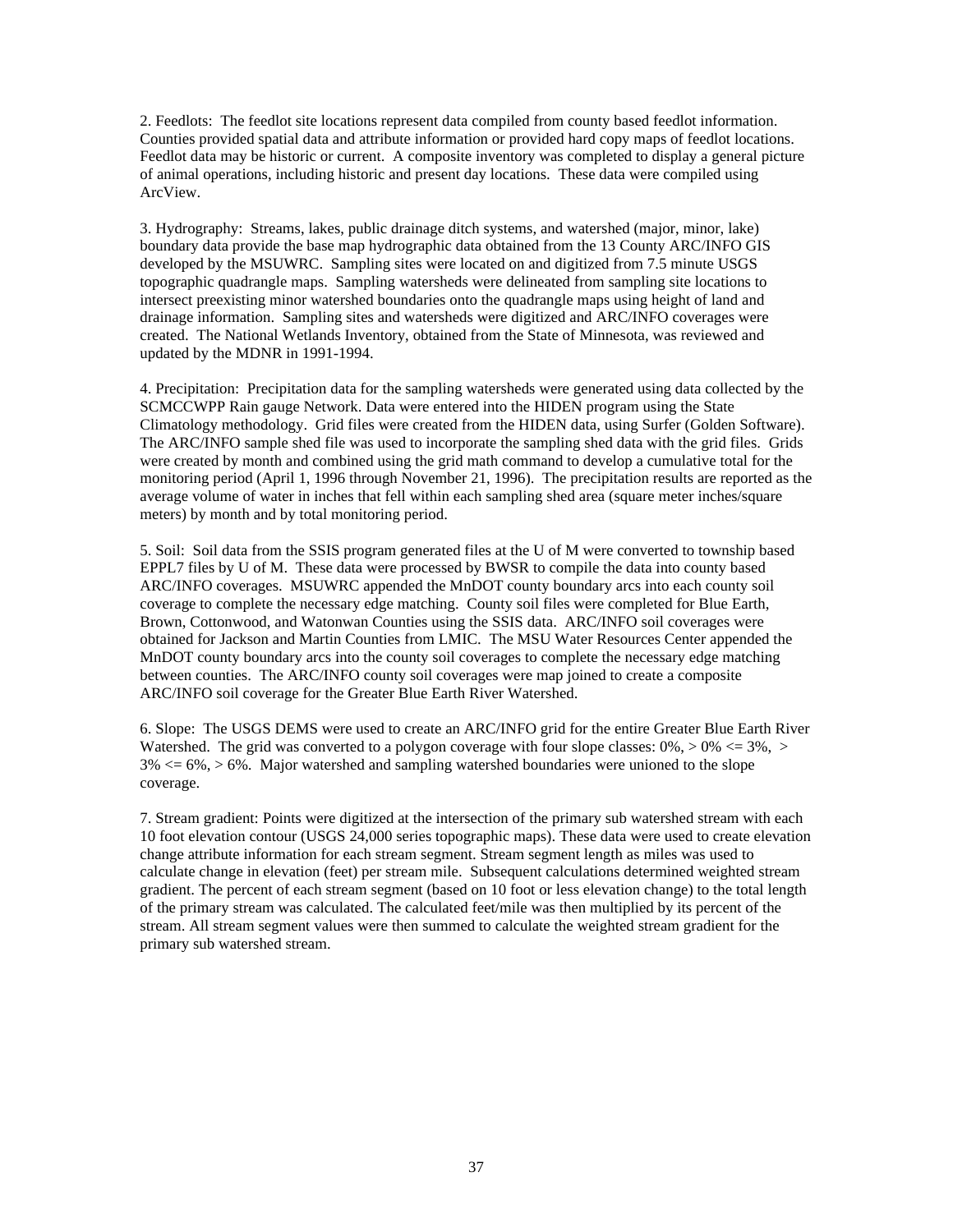# **GIS Analysis**

Additional ARC/INFO coverages were created from various combinations and queries of the base GIS layers at the direction of the watershed technical committee. Three buffer coverages were constructed from the stream coverage to define 16 foot, 99 foot, and 300 foot riparian areas for each stream in each sampling watershed. The three buffer coverages were used to create a representation of the riparian zone and extended riparian zones for selected coverages. Table 30 summarizes the additional coverages created.

Table 30. Derived GIS Coverages for the Watonwan River Major Watershed.

| <b>Coverage Created</b><br><b>Updated Land Cover/Land Use</b>             | $Coverage(s)$ Used<br>Minnesota Land Use - Agricultural and Transition Areas<br>1996 MDA CRP parcels<br>National Wetlands Inventory wetlands<br>1998 MnDOT road and road easements<br>Sampling watersheds |
|---------------------------------------------------------------------------|-----------------------------------------------------------------------------------------------------------------------------------------------------------------------------------------------------------|
| Land Cover/Land Use                                                       | Land Cover/Land Use (Updated)                                                                                                                                                                             |
| <b>Riparian Zones</b>                                                     | 16, 99, 300 Foot Clip                                                                                                                                                                                     |
| Land Cover/Land Use                                                       | Land Cover/Land Use (Updated)                                                                                                                                                                             |
| And Highly Erodible Lands                                                 | Soil                                                                                                                                                                                                      |
| Land Cover/Land Use<br>And Highly Erodible Lands<br><b>Riparian Zones</b> | Land Cover/Land Use (Updated)<br>Soil 16, 99, 300 Foot Clip                                                                                                                                               |
| Land Cover/Land Use                                                       | Land Cover/Land Use (Updated)                                                                                                                                                                             |
| And Hydric Soil                                                           | Soil                                                                                                                                                                                                      |
| Land Cover/Land Use                                                       | Land Cover/Land Use (Updated)                                                                                                                                                                             |
| And Lakeshed                                                              | Lakeshed                                                                                                                                                                                                  |
| Potential Restorable                                                      | Soil                                                                                                                                                                                                      |
| <b>Wetland Areas</b>                                                      | National Wetlands Inventory wetlands                                                                                                                                                                      |
| Revised Universal Soil                                                    | Land Cover/Land Use (Updated)                                                                                                                                                                             |
| Loss Equation (RUSLE)                                                     | Soil                                                                                                                                                                                                      |
| Revised Universal Soil                                                    | Land Cover/Land Use (Updated)                                                                                                                                                                             |
| Loss Equation (RUSLE)                                                     | Soil                                                                                                                                                                                                      |
| <b>Riparian Zones</b>                                                     | 16, 99, 300 Foot Clip                                                                                                                                                                                     |
| <b>Slope</b>                                                              | <b>USGS DEM</b><br>Sampling watersheds                                                                                                                                                                    |
| <b>Slope Riparian Zones</b>                                               | <b>USGS DEM</b><br>Sampling watersheds<br>16, 99, 300 Foot Clip                                                                                                                                           |
| <b>Stream Gradient</b>                                                    | Stream<br>Open Ditch<br>Sampling watersheds                                                                                                                                                               |